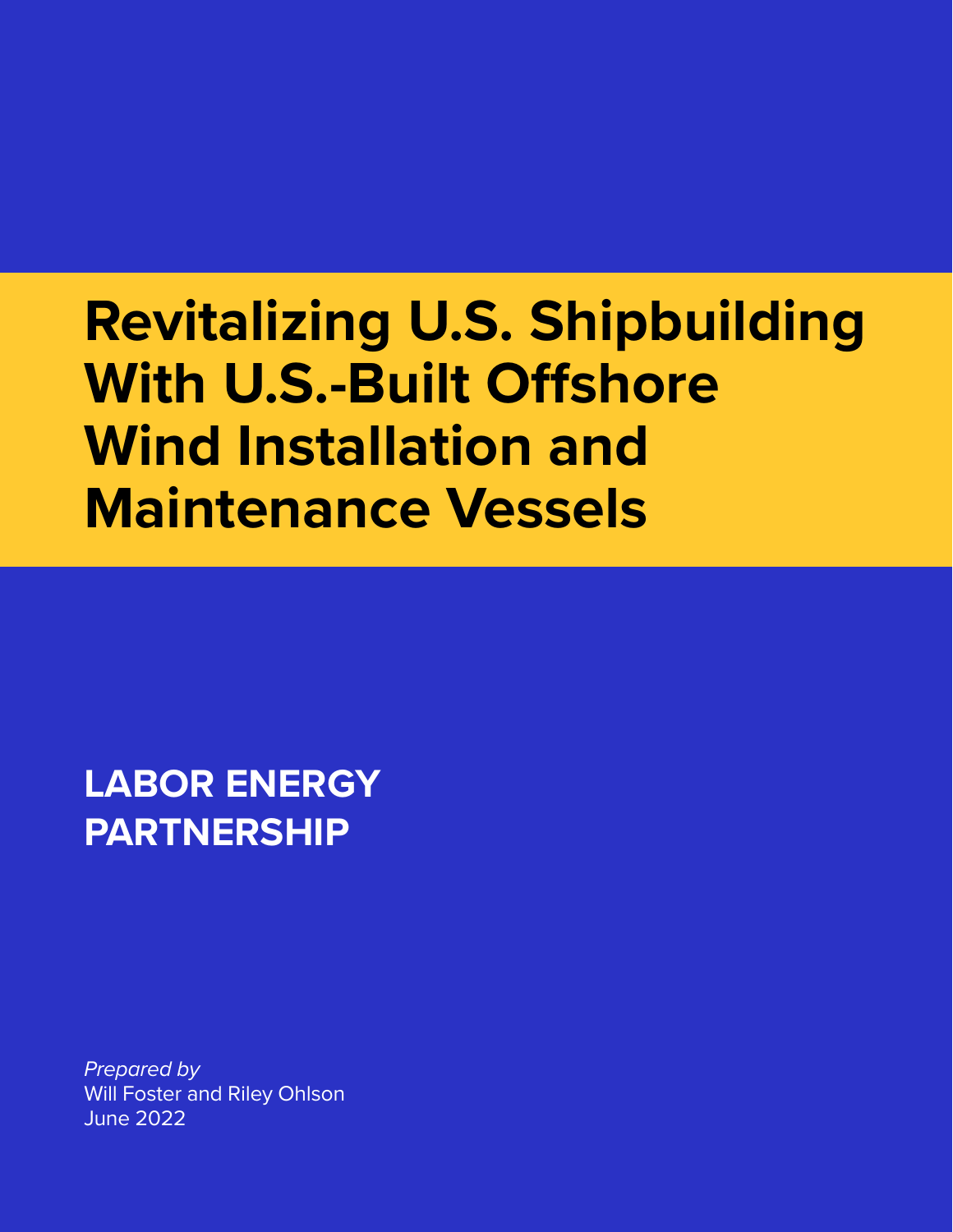### **FOREWORD**

*This paper was prepared by Will Foster and Riley Ohlson for the Labor Energy Partnership Offshore Wind Workshop and is not intended to reflect the views, opinions or research of the Labor Energy Partnership.*

#### **About the Labor Energy Partnership**

The Labor Energy Partnership (LEP) is based on a shared commitment of the AFL-CIO and the Energy Futures Initiative (EFI) to promote federal, regional and state energy policies that address the climate crisis while recognizing the imperatives of economic, racial and gender justice through quality jobs and the preservation of workers' rights.

**Suggested Citation:** Foster, W., & Ohlson, R. (2022, June). *Revitalizing U.S. Shipbuilding With U.S.-Built Offshore Wind Installation and Maintenance Vessels*. © 2022 Labor Energy Partnership.

This publication is available as a PDF on the EFI [\(https://energyfuturesinitiative.org\)]((https://energyfuturesinitiative.org) and LEP [\(https://laborenergy.org\)](https://laborenergy.org) websites under Creative Commons licenses that allow copying and distributing the publication, only in its entirety, as long as it is attributed to EFI and LEP and used for noncommercial educational or public policy purposes.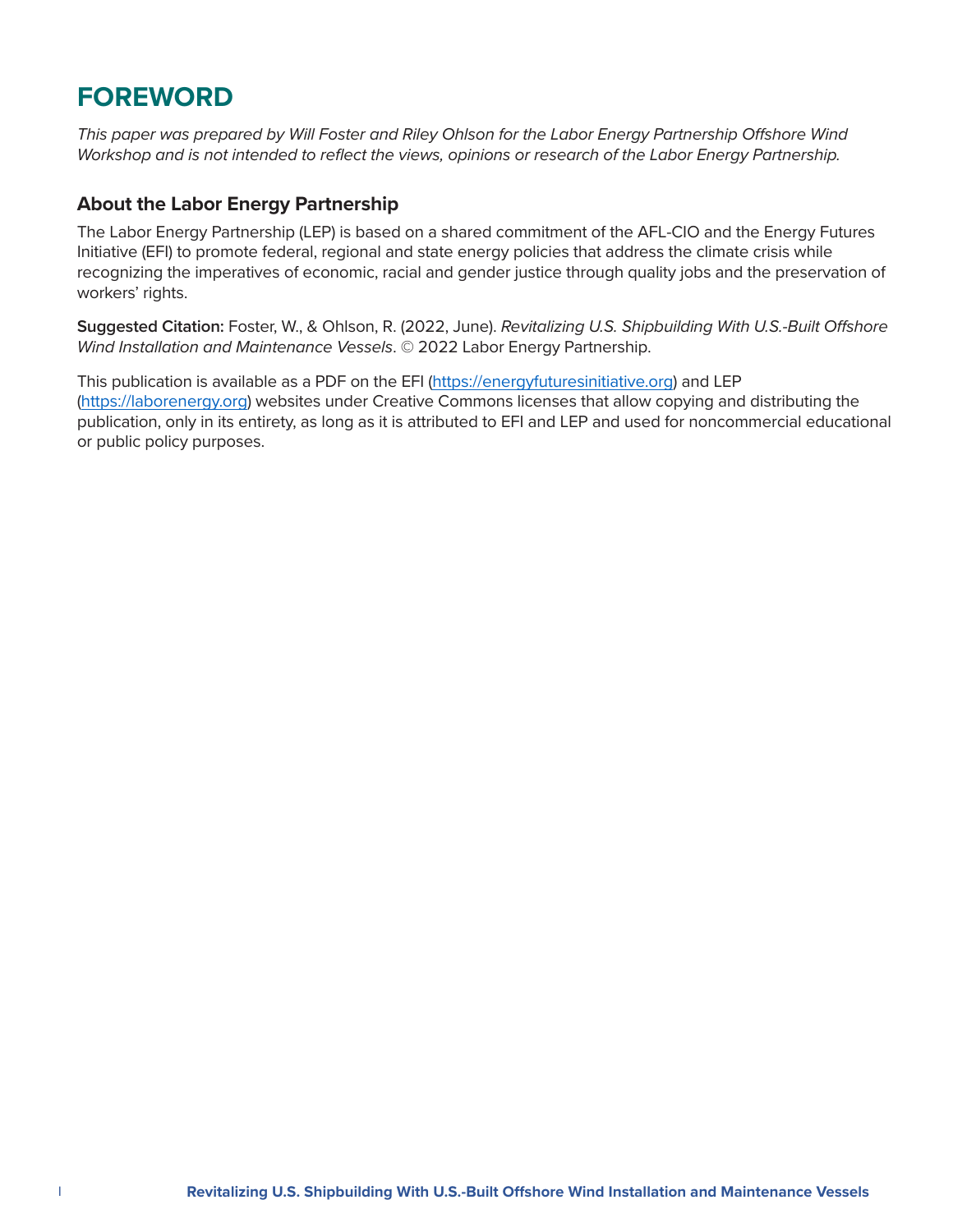### **CONTENTS**

| <b>INTRODUCTION</b><br>Jones Act and Applicability to Offshore Wind Vessels               | 1<br>$\overline{a}$ |
|-------------------------------------------------------------------------------------------|---------------------|
| <b>Feeder Vessels and Foundations</b><br>Erosion of U.S. Commercial Shipbuilding Capacity | 3<br>4              |
| <b>GLOBAL CAPACITY OF OFFSHORE WIND FLEET</b>                                             | 5                   |
| Number of Wind Turbine Installation Vessels<br>Availability to Service the United States  | 5<br>6              |
| THE FIRST 30 GW: VESSEL NEEDS OF THE U.S. OFFSHORE WIND INDUSTRY                          | 7                   |
| WTIVs as the Dominant Pathway                                                             | 7                   |
| Feeder Vessels as the Dominant Pathway                                                    | 8                   |
| Service Operation Vessels and Crew Transfer Vessels                                       | 8                   |
| Supply Chain and Broader Economic Impacts                                                 | 9                   |
| <b>DOMESTIC SHIPBUILDING CAPACITY</b>                                                     | 10                  |
| <b>COMMISSIONING OF THE CHARYBDIS</b>                                                     | 11                  |
| Development and Planned Use                                                               | 11                  |
| Dominion Energy's Thought Process                                                         | 11                  |
| <b>Other Vessels</b>                                                                      | 12                  |
| <b>GLOBAL MARKET CHALLENGES</b>                                                           | 13                  |
| China, South Korea and Japan                                                              | 13                  |
| Implications for Industry                                                                 | 14                  |
| POLICY LEVERS TO ACCELERATE OFFSHORE WIND SHIPBUILDING                                    | 15                  |
| <b>Guaranteed Demand</b>                                                                  | 15                  |
| <b>Decreasing Financing Costs</b>                                                         | 19                  |
| Promoting the Wider Commercial Shipbuilding Ecosystem                                     | 21                  |
| OPPORTUNITIES TO PROMOTE EQUITY IN OFFSHORE WIND SHIPBUILDING                             | 22                  |
| <b>LOW-EMISSION SHIPPING OPPORTUNITIES</b>                                                | 24                  |
| Existing Offshore Wind Low-Emission Shipping Manufacturers                                | 24                  |
| Ammonia                                                                                   | 24                  |
| Green Hydrogen                                                                            | 25                  |
| <b>CONCLUSION AND RECOMMENDATIONS</b>                                                     | 26                  |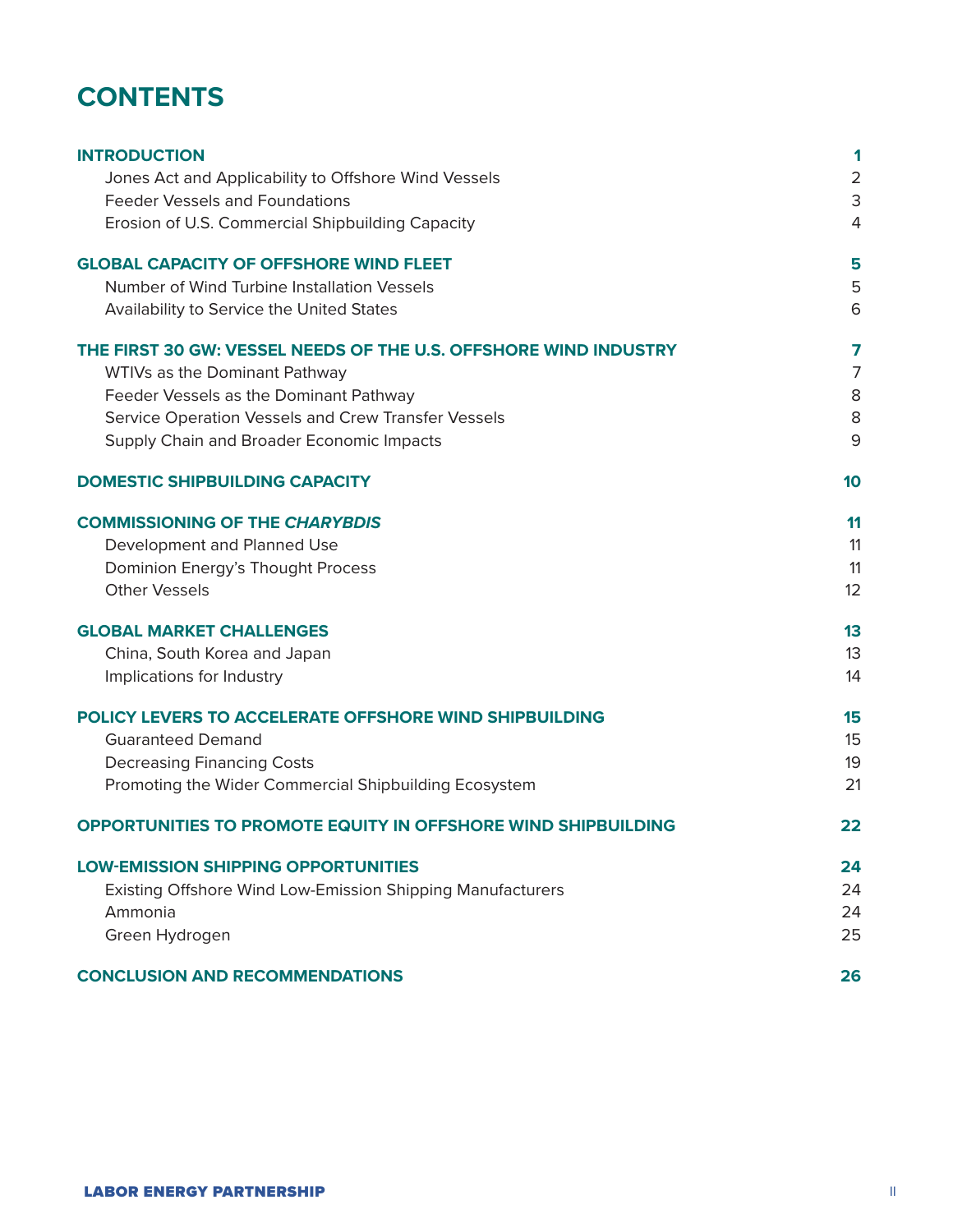### **INTRODUCTION**

In March 2021, the Biden administration issued an executive order establishing a goal of deploying 30 gigawatts (GW) of offshore wind (OSW) in U.S. waters by 2030. Although combined state government commitments to OSW will already exceed 40 GW by 2040, this report will focus on deployment of 30 GW by 2030 as a central scenario. Each of the proposed projects that will make up the first 30 GW must be supported by vessels to transport crew and materials to the sites, install the turbines, service the installations during operations and, ultimately, decommission the facilities.

Stimulating commercial shipbuilding activity is critical to facilitating OSW deployment while demonstrating the potential for this deployment to support and grow good manufacturing jobs. Average labor income per job in the shipbuilding sector was more than \$90,000 in 2019, 49% higher than the average for all private-sector jobs.<sup>1</sup> Many of the sector's key suppliers, such as the steel and aluminum industries, also pay wages above the private-sector median.

Arguably, the greatest challenge facing sustained OSW development is neither technical nor financial but political. Many American workers, particularly those in industries tied to fossil fuels, are deeply skeptical of the prospects of a just transition and the fundamental ability for renewable energy production to support middle-class jobs. The U.S. experience during the last big policy push toward clean energy—after passage of the American Recovery and Reinvestment Act (ARRA) in 2009—justifies this skepticism. Then, the expected boom in manufacturing related to the solar industry buildout failed to materialize in the face of a crush of heavily subsidized imports. Despite massive growth in solar installation, U.S. manufacturing jobs in solar declined in the initial years following the ARRA's passage. Instead of supporting jobs in clean domestic facilities, many of these installations were largely supplied by polluting and carbon-intensive factories in China's solar energy sector, $2$  one allegedly "connected to a broad program of assigned labor in China, including methods that fit well-documented patterns of forced labor."3

Neither American workers, the United States nor the planet can afford a repeat of these mistakes as we seek to battle climate change and develop a robust domestic OSW industry. Building long-term support for OSW will require concrete measures to ensure that its development creates good jobs—and not just in construction and maintenance, but also in manufacture of the components and vessels necessary for deployment. Doing so will ensure that the positive economic impacts of OSW development are felt across the country, which will in turn build support among workers and, ultimately, our political leaders.

This support will be necessary to safeguard the industry against shifting political fortunes. By strengthening the domestic shipbuilding industry's role in OSW deployment, we will build support not only in the many districts where shipyards are located, but also in the districts across the country that will supply the steel and other materials and components to build these vessels. Instituting measures to maximize the OSW industry's impact on supporting family- and community-sustaining jobs in shipbuilding and its upstream supply chains is an essential step toward building the durable coalition necessary to prevail in the long-term fight to address climate change.

<sup>1</sup> Maritime Administration. (March 30, 2021). *The Economic Importance of the U.S. Private Shipbuilding and Repairing Industry.* Retrieved from [https://www.maritime.dot.gov/sites/marad.dot.gov/files/2021-06/Economic%20Contributions%20of%20U.S.%20Shipbuilding%20](https://www.maritime.dot.gov/sites/marad.dot.gov/files/2021-06/Economic Contributions of U.S. Shipbuilding and Repairing Industry.pdf) [and%20Repairing%20Industry.pdf.](https://www.maritime.dot.gov/sites/marad.dot.gov/files/2021-06/Economic Contributions of U.S. Shipbuilding and Repairing Industry.pdf)

<sup>2</sup> Dalton, M. (July 31, 2021). "Behind the Rise of U.S. Solar Power, a Mountain of Chinese Coal." Wall Street Journal. Retrieved from [https://](https://www.wsj.com/articles/behind-the-rise-of-u-s-solar-power-a-mountain-of-chinese-coal-11627734770) [www.wsj.com/articles/behind-the-rise-of-u-s-solar-power-a-mountain-of-chinese-coal-11627734770](https://www.wsj.com/articles/behind-the-rise-of-u-s-solar-power-a-mountain-of-chinese-coal-11627734770).

<sup>3</sup> Swanson, A., & Buckley, C. (Jan. 8, 2021). "Chinese Solar Companies Tied to Use of Forced Labor." New York Times. Retrieved from <https://www.nytimes.com/2021/01/08/business/economy/china-solar-companies-forced-labor-xinjiang.html>.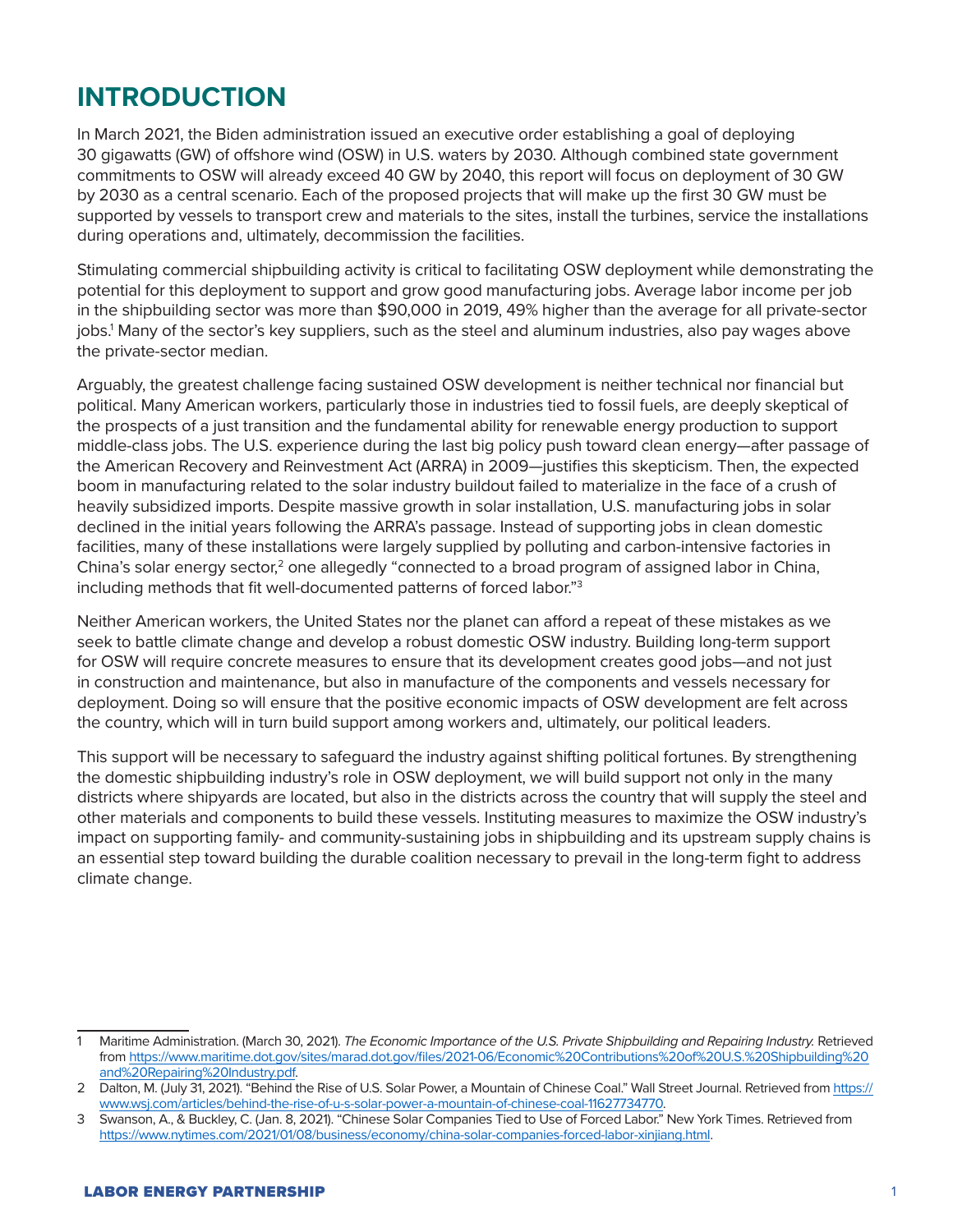#### **Jones Act and Applicability to Offshore Wind Vessels**

With a large buildout planned in the United States and abroad, one of the challenges that the OSW industry must overcome is a global shortage of viable vessels to perform these duties. Additionally, U.S. OSW developers must also comply with the Jones Act. The Jones Act (officially titled the Merchant Marine Act of 1920) was enacted to support U.S. shipbuilders, mariners and operators and requires that any vessel transporting cargo between U.S. ports be United States–flagged, United States–crewed and built by Americans.

This report will consider six types of vessels, as detailed in **Table 1**.

#### TABLE 1. **OSW Working Vessel Types**

| <b>Vessel Type</b>                         | <b>Jones Act</b><br><b>Applicability</b> | <b>Vessel Description</b>                                                                  |  |
|--------------------------------------------|------------------------------------------|--------------------------------------------------------------------------------------------|--|
| Wind turbine installation vessel<br>(WTIV) | Varies <sup>4</sup>                      | Capable of installing OSW turbines and foundations at<br>development site                  |  |
| Foundation installation vessel (FIV)       | Applicable $2$                           | Capable of installing foundations but not the actual turbines<br>at the development site   |  |
| Service operation vessel (SOV)             | Applicable                               | Transports large teams of technicians to work in wind farm<br>for extended periods of time |  |
| Crew transfer vessel (CTV)                 | Applicable                               | Transports small teams of technicians to wind farm on daily basis                          |  |
| Feeder support vessel (FSV)                | Applicable                               | Transport construction materials to the project site                                       |  |
| Cable-laying vessel (CLV)                  | Not applicable <sup>5</sup>              | Lays subsea cables connecting OSW farm to<br>onshore interconnection point                 |  |

Some of these vessels will need to be developed specifically for the U.S. OSW industry. For instance, any Jones Act–compliant WTIV would need to be newly built for the industry because these types of vessels are uniquely designed for their role of installing the turbines. There are no currently operational Jones Act–compliant WTIVs that are capable of installing OSW turbines with individual nameplate capacities of 12 megawatts (MW) and greater. Dominion Energy's *Charybdis*, which is currently under construction in Brownsville, Texas, will be the first such vessel. Others may be converted from Jones Act–compliant ships that are used currently for other operations. Candidates for conversion include offshore support vessels (OSV) and platform supply vessels presently used in the U.S. offshore oil and gas industry that may be converted to CTV,<sup>6</sup> as well as barges that may be converted to CLV or used as FSV, as in the case of the Block Island Wind Farm.

This paper focuses largely on WTIVs because their large size and unique capabilities make them capitalintensive to fabricate. Therefore, these vessels will remain a likely bottleneck as the U.S. OSW industry continues to accelerate. We also consider SOV and FSV fabrication, although we spend less time discussing FIV, CTVs and CLVs. Foundation installation may be performed by WTIVs, and it is unclear whether any new-build FIVs will be required in addition to the WTIV construction. As discussed above, CTVs are less specialized and may be pulled from existing fleets in the United States. According to a recent ruling by the U.S. Customs and Border Protection (CBP), CLVs need not be Jones Act-compliant<sup>7</sup> and may be adapted from existing barges.<sup>8</sup>

<sup>4</sup> Akin Gump. (May 13, 2021). "As Offshore Wind Energy Projects Expand, So Too Does the Reach of the Jones Act." Retrieved from [https://www.akingump.com/en/news-insights/as-offshore-wind-energy-projects-expand-so-too-does-the-reach-of-the-jones-act.html.](https://www.akingump.com/en/news-insights/as-offshore-wind-energy-projects-expand-so-too-does-the-reach-of-the-jones-act.html) 5 Winston & Strawn LLP. (n.d.). "U.S. Customs Issues Offshore Cable Lay Wind Farm Guidance." MaritimeFedWatch blog. Retrieved from

[https://www.lexology.com/library/detail.aspx?g=6e144e92-b0e4-426c-89d9-fe47a4124163.](https://www.lexology.com/library/detail.aspx?g=6e144e92-b0e4-426c-89d9-fe47a4124163)

<sup>6</sup> Parker, B. (Feb. 7, 2020). "Are OSVs Fit for Refit for Offshore Wind?" MarineLink. Retrieved from [https://www.marinelink.com/news/osvs](https://www.marinelink.com/news/osvs-fit-refit-offshore-wind-475434)[fit-refit-offshore-wind-475434](https://www.marinelink.com/news/osvs-fit-refit-offshore-wind-475434)

<sup>7</sup> Winston & Strawn LLP, 2020.

<sup>8</sup> Greenhalgh, K. (Jan. 8, 2021). "Jones Act Quandary Fails to Slow U.S. Offshore Wind Momentum." IHS Markit. Retrieved from [https://](https://ihsmarkit.com/research-analysis/jones-act-quandary-fails-to-slow-us-offshore-wind-momentum.html) [ihsmarkit.com/research-analysis/jones-act-quandary-fails-to-slow-us-offshore-wind-momentum.html.](https://ihsmarkit.com/research-analysis/jones-act-quandary-fails-to-slow-us-offshore-wind-momentum.html)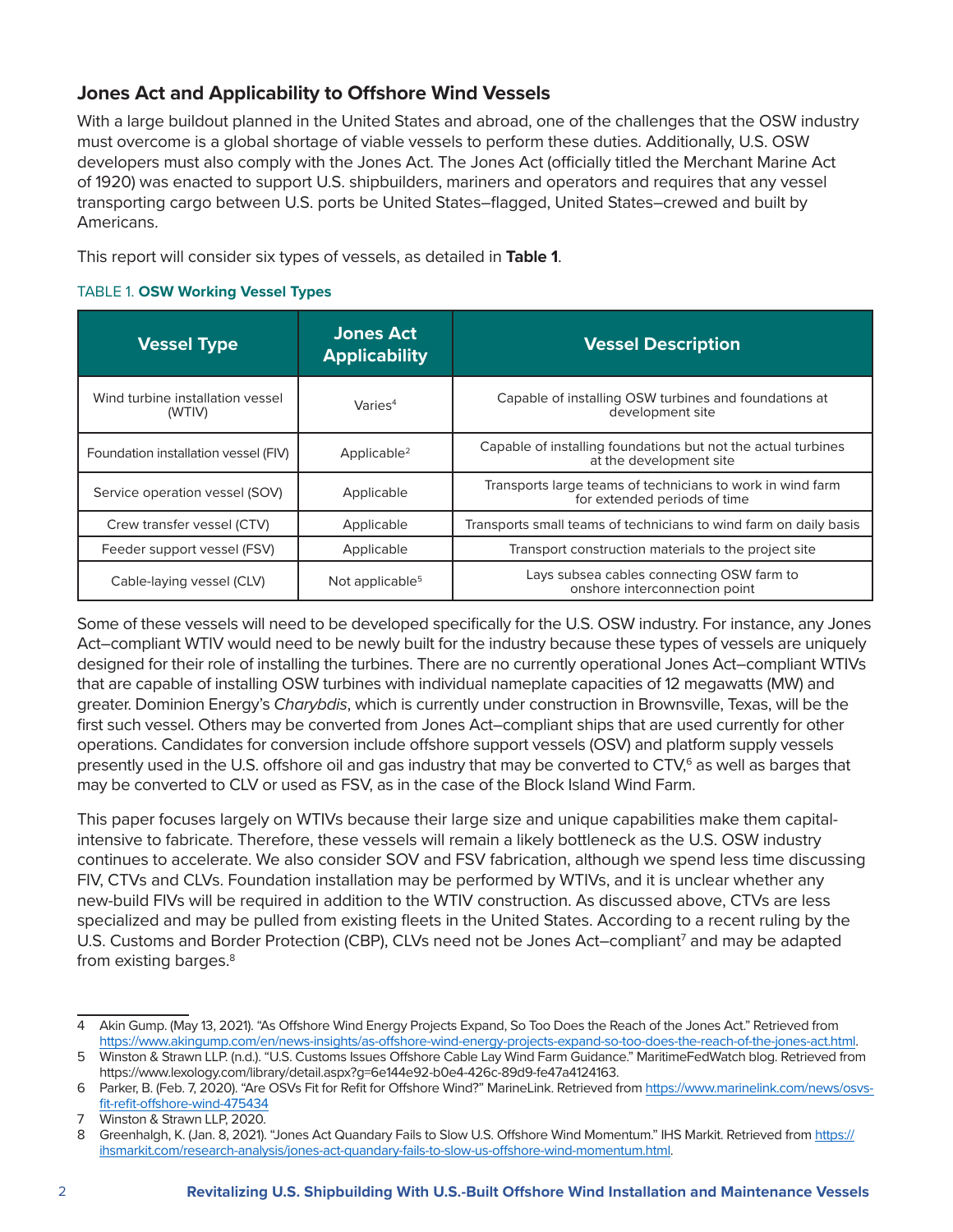#### **Feeder Vessels and Foundations**

Two aspects of OSW farm construction are key to understanding the issues at play: FSVs and OSW turbine foundation designs.

The absence of Jones Act–compliant WTIVs has led U.S. OSW project developers to plan their projects using FSVs. These vessels are Jones Act–compliant and are used to bring construction materials from a port to the construction site, where they deliver the items to a WTIV that may not be Jones Act–compliant. The WTIV remains at the construction site throughout the build and does not transport any materials from a U.S. port to the OSW project construction site, thereby avoiding violation of the Jones Act. FSVs do not have the same specialized requirements of WTIVs because they do not themselves install foundations in the seabed or lift the turbine components during the installation process. The feeder vessel method provides flexibility by enabling the use of foreign-flagged WTIVs to install the foundations and turbines, while Jones Act–compliant FSVs transport the project components to the project site. It is unclear whether the feeder vessel method will remain a competitive strategy once multiple Jones Act–compliant WTIVs are operating, as many believe that leasing a single vessel will be more cost-effective than leasing the multiple needed for the feeder vessel method. Advocates for the latter process note its potential to save time and money, as the WTIVs can spend more time installing turbines and less time in transit. Although we do not include an analysis of the feeder vessel method's benefits in this paper, it is noteworthy that we were unable to find any examples of FSVs being used in markets not subject to the Jones Act requirements. This suggests that developers abroad likely opted to develop projects without FSVs for economic reasons.

Additionally, the type of OSW turbine foundation that is selected affects the project's vessel needs. OSW turbine foundation designs include gravity, monopile, tripod, jacket and floating foundations.<sup>9</sup> Monopile, tripod and jacket foundations generally require an FIV or a WTIV to drive the foundation into the seafloor. Globally, monopiles are currently the predominant foundation type and deployed in nearly 75% of installed OSW projects, although a shift toward jacket foundations is anticipated.10 Monopiles are the leading foundation type in the U.S. OSW market as well, with a manufacturing facility currently under construction in Paulsboro, New Jersey,<sup>11</sup> and large projects such as the 2.6-GW Coastal Virginia Offshore Wind—Commercial (CVOW-C) project submitting orders for monopiles for their turbines.<sup>12</sup> Gravity foundations use a large prefabricated base that is moved to the project site via barge and then submerged without the need for an FIV or a WTIV. Equinor is considering using gravity-base foundations for its Empire Wind project, but its recently filed Construction and Operations Plan also reflects consideration of monopile foundations.13

Floating OSW turbine foundations similarly do not require a WTIV; the turbine is affixed to the floater before being towed out to the project site, where it is moored to the seafloor. Floating foundations will be necessary for deploying OSW in waters deeper than approximately 60 meters, such as those off the West Coast and in the Gulf of Maine. Although both floating and gravity foundations seem like reasonable candidates to install during a shortage of viable WTIVs, neither provides a perfect solution. Floating foundations are prohibitively expensive and have not yet been deployed at a large scale; we expect to see cost declines for this technology but not on the timeline necessary to make them viable for the projects that will constitute the first 30 GW in the United States. Gravity foundations require particular substrate conditions on the seafloor and may not be suitable for many of the lease areas that are currently under development in the United States.

<sup>9</sup> Keene, M. (Jan. 4, 2021). "Comparing Offshore Wind Turbine Foundations." Windpower Engineering & Development. Retrieved from [https://www.windpowerengineering.com/comparing-offshore-wind-turbine-foundations/#:~:text=1%20Monopile%20Foundations.%20](https://www.windpowerengineering.com/comparing-offshore-wind-turbine-foundations/#:~:text=1 Monopile Foundations. Steel monopile foundations can be,and Portugal%2C with more European projects in development) [Steel%20monopile%20foundations%20can%20be,and%20Portugal%2C%20with%20more%20European%20projects%20in%20](https://www.windpowerengineering.com/comparing-offshore-wind-turbine-foundations/#:~:text=1 Monopile Foundations. Steel monopile foundations can be,and Portugal%2C with more European projects in development) [development](https://www.windpowerengineering.com/comparing-offshore-wind-turbine-foundations/#:~:text=1 Monopile Foundations. Steel monopile foundations can be,and Portugal%2C with more European projects in development).

<sup>10</sup> U.S. Department of Energy, Office of Energy Efficiency and Renewable Energy. (August 2021). *Offshore Wind Market Report: 2021 Edition*. Retrieved from [https://www.energy.gov/sites/default/files/2021-08/Offshore%20Wind%20Market%20Report%202021%20](https://www.energy.gov/sites/default/files/2021-08/Offshore Wind Market Report 2021 Edition_Final.pdf) [Edition\\_Final.pdf.](https://www.energy.gov/sites/default/files/2021-08/Offshore Wind Market Report 2021 Edition_Final.pdf)

<sup>11</sup> Gov. Phil Murphy (New Jersey; December 2021). "Governor Murphy Announces \$250 Million Total Investment in State-of-the-Art Manufacturing Facility to Build Wind Turbine Components to Serve Entire U.S. Offshore Wind Industry." Retrieved from [https://nj.gov/governor/news/news/562020/approved/20201222a.shtml.](https://nj.gov/governor/news/news/562020/approved/20201222a.shtml)

<sup>12</sup> Heavy Lift News. (Nov. 5, 2021). "EEW SPC Collects 176 Monopile Contract From Dominion Energy for Coastal Virginia Offshore Wind." Retrieved from [https://www.heavyliftnews.com/eew-spc-collects-176-monopile-contract-from-dominion-energy-for-coastal-virginia](https://www.heavyliftnews.com/eew-spc-collects-176-monopile-contract-from-dominion-energy-for-coastal-virginia-offshore-wind/)[offshore-wind/](https://www.heavyliftnews.com/eew-spc-collects-176-monopile-contract-from-dominion-energy-for-coastal-virginia-offshore-wind/).

<sup>13</sup> Bureau of Ocean Energy Management. (July 2021). *Empire Wind Construction and Operations Plan*. Retrieved from [https://www.boem.gov/renewable-energy/empire-wind-construction-and-operations-plan.](https://www.boem.gov/renewable-energy/empire-wind-construction-and-operations-plan)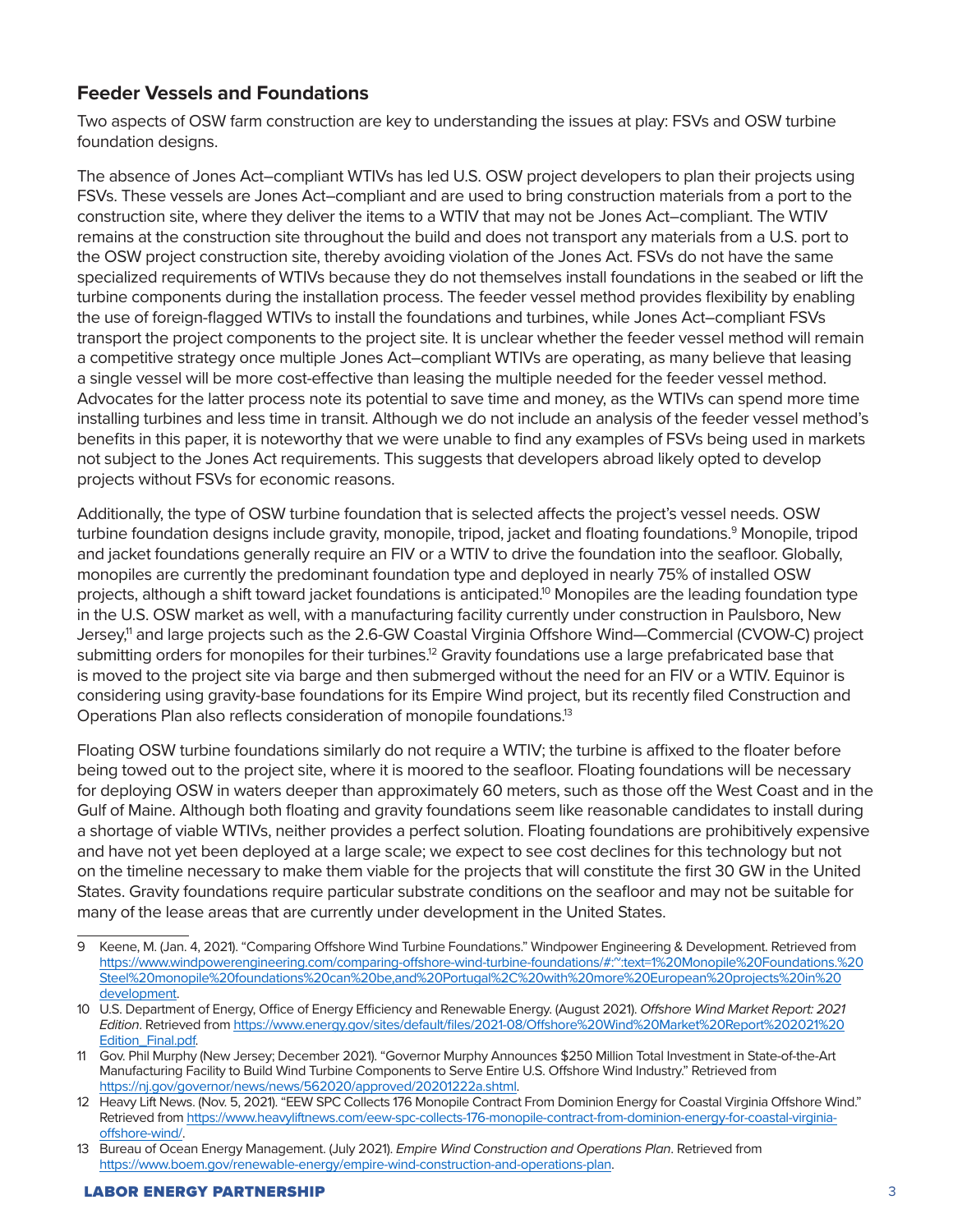### **Erosion of U.S. Commercial Shipbuilding Capacity**

To understand the environment in which government, the private sector and labor must work to support the domestic production of WTIVs and other necessary vessels, it is critical to examine the challenges facing U.S. commercial shipbuilding and persistent distortions in the global industry. Incentivizing U.S. vessel construction will require transformative policy measures and broad collaboration.

Once a global player in commercial shipbuilding, the United States has lost significant production capacity in this advanced industry. The massive scale-up associated with U.S. involvement in World War II (WWII) produced 5,300 commercial vessels. This increase relied upon a combination of privately owned, government-owned and privately operated, and government-owned and government-operated shipyards.14 The industry shrank after the war, and thousands of these ships were sold off, but into the early 1980s U.S. shipyards continued to produce nearly 20 oceangoing commercial vessels per year.15

Competitiveness in the commercial shipbuilding industry relies heavily on economies of scale, and many countries aggressively support their industries to capture market share and achieve growth. For decades, the United States was no exception, engaging in active industrial policy to support its shipyards. A key pillar of this support was the Construction Differential Subsidy (CDS) program run through the Maritime Administration (MARAD). This program paid up to 50% of the price difference between building a ship in the United States and constructing a vessel in a foreign yard and could only be used for vessels engaged in international trade. This program, which was implemented prior to WWII, was eliminated in 1981. In the last five years of its existence, the CDS program provided more than \$1 billion to domestic shipyards.16

As U.S. government support for shipbuilding dramatically declined, foreign competitors continued to subsidize their own shipyards, and the U.S. industry cratered. In 1975, that industry produced 77 vessels over 1,000 gross tons. Numerous factors affected U.S. shipbuilders before the elimination of the CDS program, including the collapse of tanker demand<sup>17</sup> as production slipped to 46 large vessels in 1980. But without the CDS program, production plummeted, with 11 vessels constructed in 1985 and only three in 1990.<sup>18</sup> A 1984 report by the Congressional Budget Office identified 27 major shipyards capable of producing naval or major commercial ships.<sup>19</sup> This figure has dropped precipitously, falling to only eight shipyards today.<sup>20</sup> An industry that employed more than 180,000 Americans in 1980 has shrunk to 107,000 workers despite the explosion of international shipping.<sup>21</sup> The Jones Act has preserved some domestic capacity, particularly for smaller commercial vessels, but the market has proven too small and the quantity of orders too erratic to sustain the economies of scale needed to compete with subsidized foreign yards in global markets.

Today, nearly 80% of the U.S. shipbuilding industry is related to military procurement and repair. The magnitude of demand to support defense production has maintained some U.S. shipyards, but state-supported international competitors consistently undercut U.S. shipbuilders for commercial fleets. This demonstrates the strength in which demand can shape the market, but it also has implications for what the domestic buildout of the necessary vessels for 30 GW of OSW in U.S. waters can mean for the relatively smaller commercial segment.<sup>22</sup>

<sup>14</sup> Wilson, M. (2017). *Destructive Creation*. University of Pennsylvania Press.

<sup>15</sup> U.S. Congress, Office of Technology Assessment. (October 1983). Chapter 4: The U.S. Shipbuilding Industry: Status and Trends in Technology and Productivity. In *An Assessment of Maritime Trade and Technology*, OTA-O-220. Retrieved from [https://www.princeton.](https://www.princeton.edu/~ota/disk3/1983/8302/830206.PDF) [edu/~ota/disk3/1983/8302/830206.PDF](https://www.princeton.edu/~ota/disk3/1983/8302/830206.PDF).

<sup>16</sup> Meanwhile, other shipbuilding powers did not retreat from state support. A 1996 report by the National Research Council found that between 1988 and 1993, competitors continued to heavily subsidize their shipbuilders. South Korea provided \$2.4 billion; Germany, \$2.3 billion; Japan, \$1.9 billion; Italy, \$940 million; Spain, \$897 million; and France, \$634 million.

<sup>17</sup> It should be noted this collapse in demand also affected foreign competitors.

<sup>18</sup> Klein, A. (Sept. 1, 2015). "Decline in U.S. Shipbuilding Industry: A Cautionary Tale of Foreign Subsidies Destroying U.S. Jobs." Eno Transportation Weekly. Retrieved from [https://www.enotrans.org/article/decline-u-s-shipbuilding-industry-cautionary-tale-foreign](https://www.enotrans.org/article/decline-u-s-shipbuilding-industry-cautionary-tale-foreign-subsidies-destroying-u-s-jobs/)[subsidies-destroying-u-s-jobs/;](https://www.enotrans.org/article/decline-u-s-shipbuilding-industry-cautionary-tale-foreign-subsidies-destroying-u-s-jobs/) Bureau of Transportation Statistics. (Sept. 10, 2012). "Figure 1: U.S. Commercial Shipbuilding Orderbook History: As of January 2002." Retrieved from [https://www.bts.gov/archive/publications/transportation\\_statistics\\_annual\\_report/2001/](https://www.bts.gov/archive/publications/transportation_statistics_annual_report/2001/chapter_05_figure_01_132_table) [chapter\\_05\\_figure\\_01\\_132\\_table.](https://www.bts.gov/archive/publications/transportation_statistics_annual_report/2001/chapter_05_figure_01_132_table)

<sup>19</sup> Congressional Budget Office. (August 1984). *U.S. Shipping and Shipbuilding: Trends and Policy Choices*. Retrieved from [https://www.cbo.gov/sites/default/files/98th-congress-1983-1984/reports/1984\\_09\\_shipping.pdf](https://www.cbo.gov/sites/default/files/98th-congress-1983-1984/reports/1984_09_shipping.pdf).

<sup>20</sup> Navy League of the United States. (2021). *Legislative Path to a New Maritime Transportation Strategy*. Retrieved from <https://www.navyleague.org/wp-content/uploads/2021/10/Sealift-Capacity-Report.pdf>.

<sup>21</sup> MARAD, 2021.

<sup>22</sup> Cook, D. (Oct. 30, 2021). *Ship Building Industry in the U.S*. IBISWorld Report 33661A. IBISWorld.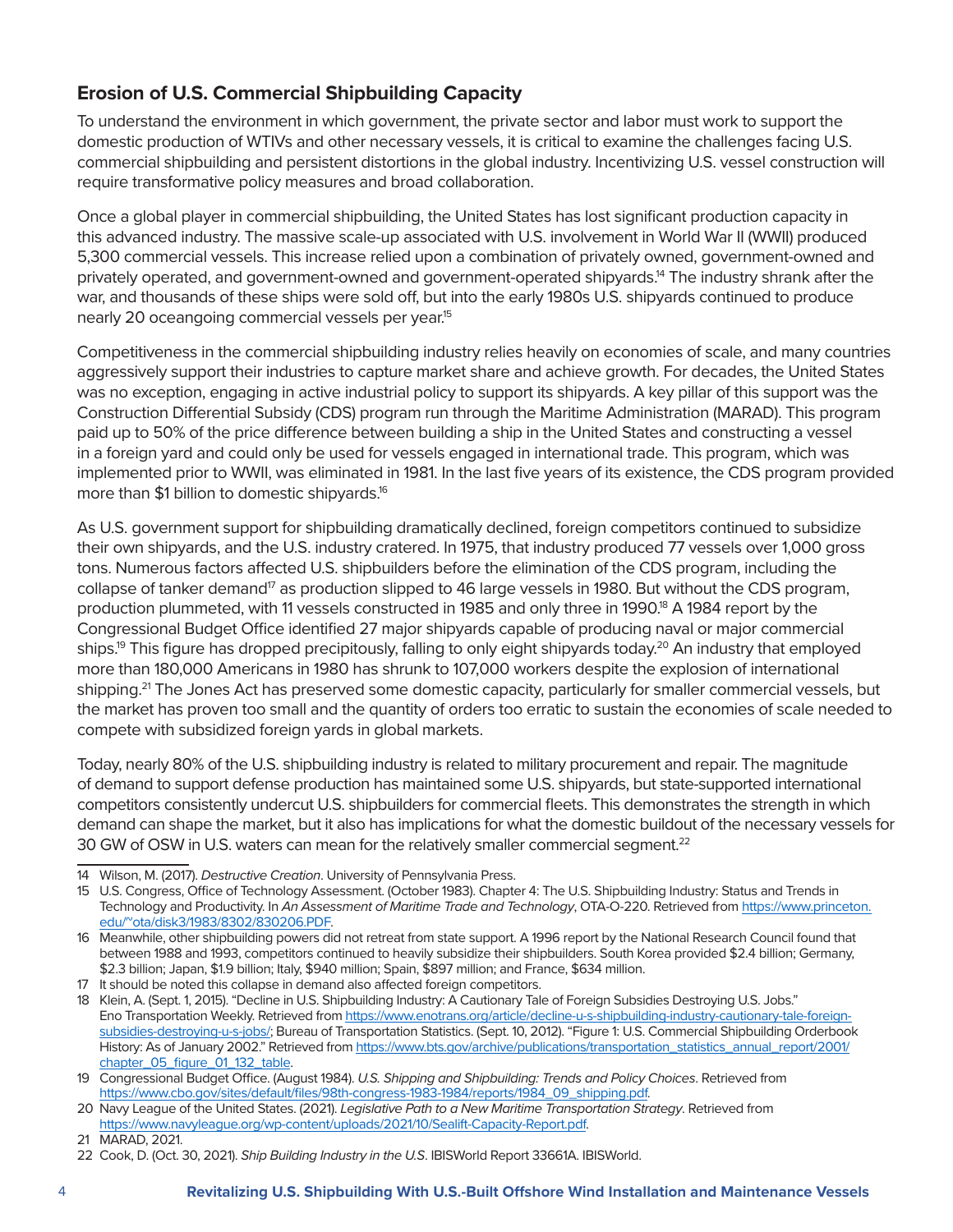### **GLOBAL CAPACITY OF OFFSHORE WIND FLEET**

Before examining the construction of OSW vessels within the United States, it is important to understand the global context. The existing international shortage of vessels underscores the need for domestic shipbuilding to service the offshore wind industry. In this section, we outline the capacity of the OSW fleet in terms of WTIVs because other vessels are difficult to track and easier to fabricate or convert than WTIVs. Rystad Energy concluded that the heavy-lift vessel segment (WTIVs) was the primary bottleneck toward the middle of the decade.23

#### **Number of WTIVs**

WTIVs currently operate both in Europe and off the coast of China. Although it is possible that the European fleet may be used in the U.S. industry with the feeder vessel method, most analyses have excluded the Chinese fleet from consideration in the United States. This is because this particular fleet neither operates internationally nor is expected to do so.

A December 2020 report by the Government Accountability Office<sup>24</sup> concludes that there are about 50 WTIVs operating in the global fleet with the capability of installing turbines as large as 6 MW. However, few of these are likely to be able to install the next-generation turbines 12+ MW that will be used in projects in the United States.

IHS Markit's (IHS) analysis released in May 2021<sup>25</sup> identified a global fleet of about 50 WTIVs currently operating, with two-thirds located in China. It also noted that there are six vessels under construction that are expected to be deployed by 2023. IHS anticipates global demand surpassing global supply in 2026 or 2027.

Tufts University researchers performed a study<sup>26</sup> that provides perhaps the best insight into the global fleet of WTIVs capable of installing turbines 12+ MW. **Table 2** includes a summary of five vessels identified by the Tufts study that could install these turbines as well as five additional vessels under construction that are expected to be available for use outside of mainland China. These include Dominion Energy's *Charybdis*, two unnamed vessels under construction in Japan and South Korea and two WTIVs commissioned by a Norwegian firm to be built in China. While the Tufts paper identified vessels capable of handling turbines 12+ MW, many announcements indicate that the vessels are intended to handle turbines up to 20 MW. The shipbuilders understand that turbine sizes will continue to increase and largely have been able to design ships to accommodate turbines larger than those that exist on the current market.

<sup>23</sup> Rystad Energy. (Nov. 25, 2020). "The World May Not Have Enough Heavy Lift Vessels to Service the Offshore Wind Industry Post 2025" [Press release]. Retrieved from [https://www.rystadenergy.com/newsevents/news/press-releases/the-world-may-not-have](https://www.rystadenergy.com/newsevents/news/press-releases/the-world-may-not-have-enough-heavy-lift-vessels-to-service-the-offshore-wind-industry-post-2025/)[enough-heavy-lift-vessels-to-service-the-offshore-wind-industry-post-2025/.](https://www.rystadenergy.com/newsevents/news/press-releases/the-world-may-not-have-enough-heavy-lift-vessels-to-service-the-offshore-wind-industry-post-2025/)

<sup>24</sup> U.S. Government Accountability Office. (Dec. 8, 2020). *Offshore Wind Energy: Planned Projects May Lead to Construction of New Vessels in the U.S., but Industry Has Made Few Decisions Amid Uncertainties*. GAO-21-153. Retrieved from [https://www.gao.gov/](https://www.gao.gov/products/gao-21-153) [products/gao-21-153](https://www.gao.gov/products/gao-21-153).

<sup>25</sup> IHS Markit. (May 5, 2021). "Global Offshore Wind Goals Threatened by Lack of Suitable Infrastructure, IHS Markit Report Warns" [Press release]. Retrieved from [https://news.ihsmarkit.com/prviewer/release\\_only/id/4715004](https://news.ihsmarkit.com/prviewer/release_only/id/4715004).

<sup>26</sup> Bocklet, C., Herbosa, C., Loweth, G., et al. (June 28, 2021). *Wind Turbine Installation Vessels: Global Supply Chain Impacts on the U.S. Offshore Wind Market*. OSPRE-2021-02. Tufts University. Retrieved from [https://dl.tufts.edu/concern/pdfs/rn301f830.](https://dl.tufts.edu/concern/pdfs/rn301f830)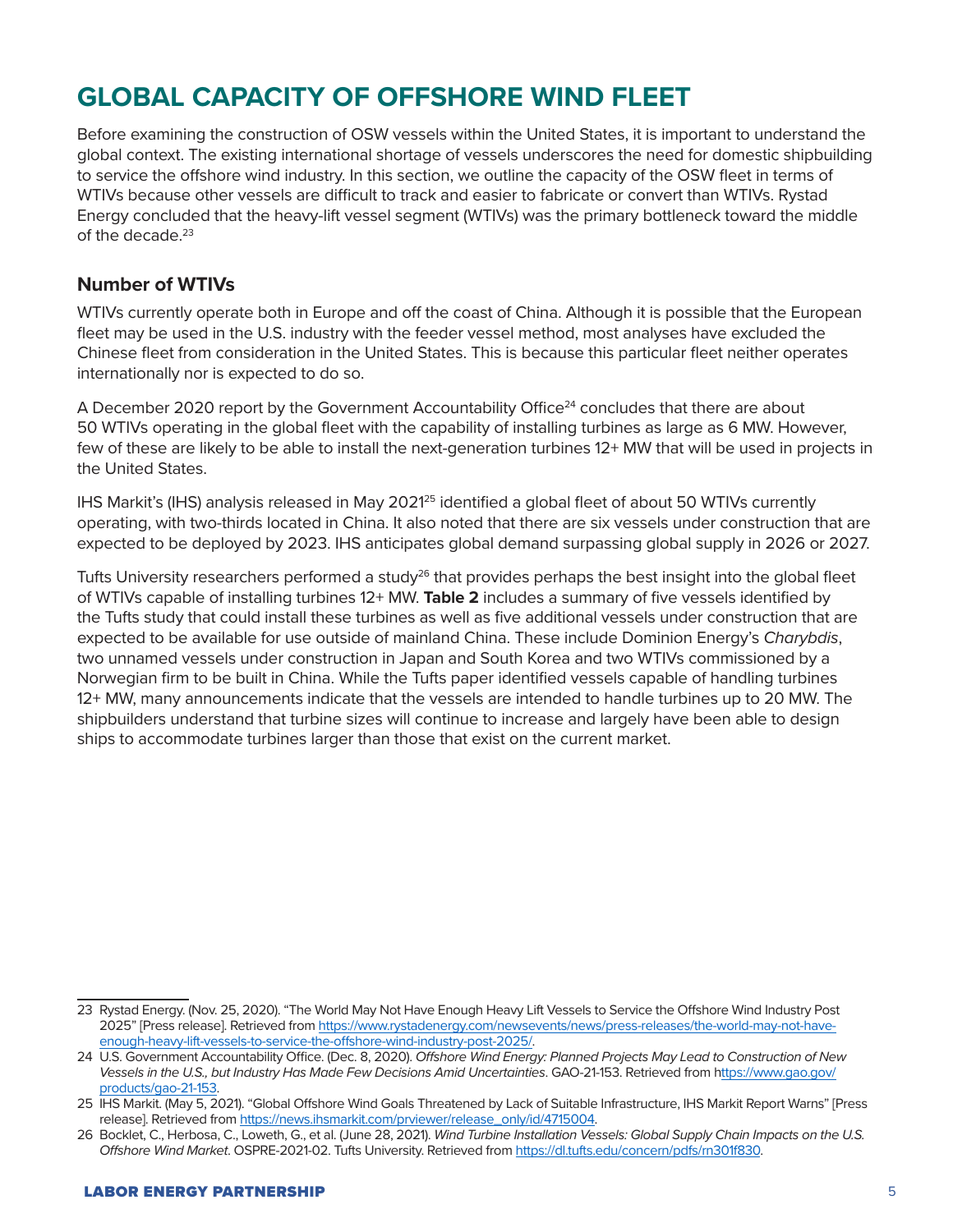| <b>Vessel</b>     | <b>Status</b>                                                                    | <b>Country of Origin</b>   | <b>Flag</b>               | <b>Notes</b>                                                                                                                             |
|-------------------|----------------------------------------------------------------------------------|----------------------------|---------------------------|------------------------------------------------------------------------------------------------------------------------------------------|
| Pacific<br>Osprey | <b>Built</b>                                                                     | South Korea <sup>27</sup>  | Cyprus                    | Recently completed crane upgrades<br>allowing vessel to carry<br>three 14-MW turbines <sup>28</sup>                                      |
| Scylla            | <b>Built</b>                                                                     | South Korea <sup>29</sup>  | Panama                    |                                                                                                                                          |
| <i>Innovation</i> | <b>Built</b>                                                                     | Poland <sup>30</sup>       | Germany                   |                                                                                                                                          |
| Voltaire          | Expected completion in<br>2022                                                   | People's Republic of China | To be determined<br>(TBD) | Largest WTIV currently under<br>construction <sup>31</sup>                                                                               |
| <b>Brave Tern</b> | Awaiting crane upgrade;<br>expected completion in<br>February 2022 <sup>32</sup> | Dubai <sup>33</sup>        | Malta                     |                                                                                                                                          |
| Charybdis         | Expected completion in<br>2023                                                   | <b>United States</b>       | <b>United States</b>      | First Jones Act-compliant WTIV<br>capable of handling larger turbine<br>installations                                                    |
| Seaway<br>Ventus  | Under construction;<br>delivery scheduled for<br>mid-2023 <sup>34</sup>          | People's Republic of China | <b>TBD</b>                | Commissioned by Norway's Offshore<br>Heavy Transport AS (OHT) to be built<br>at China Merchants Heavy Industry<br>shipyard <sup>35</sup> |
| VIND <sub>2</sub> | Construction is planned;<br>delivery date TBD                                    | People's Republic of China | <b>TBD</b>                | Commissioned by Norway's OHT to<br>be built at China Merchants Heavy<br>Industry shipyard <sup>36</sup>                                  |
| <b>TBD</b>        | Expected completion in<br>late 2022 <sup>37</sup>                                | Japan                      | Japan                     |                                                                                                                                          |
| <b>TBD</b>        | Expected completion in<br>third quarter of 2024 <sup>38</sup>                    | South Korea                | <b>TBD</b>                | Anticipated capability of installing 20-<br><b>MW</b> turbines                                                                           |

#### TABLE 2. **WTIVs Capable of Installing Turbines 12+ MW**

#### **Availability to Service the United States**

Although the abovementioned analyses vary in their calculations, the takeaways are clear. The global fleet of WTIVs is split into two distinct groups: the European fleet and the Chinese fleet. The latter is not expected to be available for use by developers building OSW farms in the United States, and the European fleet will likely have more demand than supply by the mid-2020s. As a result, it is unlikely that the existing global fleet will be available to serve the U.S. industry by the mid-2020s, even if developers opt for a feeder vessel approach. Given the three-year timeline for constructing these vessels, the United States has a short runway of one or two years to commission more WTIVs to deploy 30 GW in U.S. waters by 2030.

<sup>27</sup> Offshore Energy. (April 5, 2031). "Installation Vessel Pacific Osprey Named in Denmark" [Press release]. Retrieved from [https://www.](https://www.offshore-energy.biz/south-korea-installation-vessel-pacific-osprey-named/) [offshore-energy.biz/south-korea-installation-vessel-pacific-osprey-named/](https://www.offshore-energy.biz/south-korea-installation-vessel-pacific-osprey-named/).

<sup>28 4</sup> C Offshore. (n.d.). "Wind Osprey: Heavy Maintenance and Construction." Retrieved from [https://www.4coffshore.com/vessels/vessel](https://www.4coffshore.com/vessels/vessel-wind-osprey-vid257.html)[wind-osprey-vid257.html.](https://www.4coffshore.com/vessels/vessel-wind-osprey-vid257.html)

<sup>29</sup> Seajacks. (June 5, 2015). "Update: Seajacks Scylla Nearing Completion." Retrieved from [https://www.seajacks.com/news/update](https://www.seajacks.com/news/update-seajacks-scylla-nearing-completion/)[seajacks-scylla-nearing-completion/](https://www.seajacks.com/news/update-seajacks-scylla-nearing-completion/).

<sup>30</sup> Wärtsilä. (n.d.). "Wind Turbine Installation Vessel INNOVATION." Wärtsilä Encyclopedia of Marine and Energy Technology. Retrieved from [https://www.wartsila.com/encyclopedia/term/wind-turbine-installation-vessel-innovation.](https://www.wartsila.com/encyclopedia/term/wind-turbine-installation-vessel-innovation)

<sup>31</sup> Moore, K. (June 6, 2019). "Next-Gen Offshore Wind Vessel Will Lift 3,000 Tons." WorkBoat. Retrieved from [https://www.workboat.com/offshore/next-gen-offshore-wind-vessel-will-lift-3000-tons.](https://www.workboat.com/offshore/next-gen-offshore-wind-vessel-will-lift-3000-tons)

<sup>32</sup> Heavy Lift News. (July 6, 2020). "Fred. Olsen Windcarrier Name Brave Tern for New 1600t Crane." Retrieved from <https://www.heavyliftnews.com/fred-olsen-windcarrier-name-brave-tern-for-new-1600t-crane/>.

<sup>33</sup> Ship Technology. (Nov. 25, 2014). "Brave Tern Wind Farm Installation Vessel." Retrieved from [https://www.ship-technology.com/](https://www.ship-technology.com/projects/brave-tern-wind-farm-installation-vessel/) [projects/brave-tern-wind-farm-installation-vessel/.](https://www.ship-technology.com/projects/brave-tern-wind-farm-installation-vessel/)

<sup>34</sup> Seaway7. (November 2021). *Seaway Ventus*. Retrieved from [https://www.seaway7.com/wp-content/uploads/2022/03/Seaway\\_Ventus.](https://www.seaway7.com/wp-content/uploads/2022/03/Seaway_Ventus.pdf) [pdf.](https://www.seaway7.com/wp-content/uploads/2022/03/Seaway_Ventus.pdf)

<sup>35</sup> Blenkey, N. (July 29, 2021). "New WTIV to Feature Wärtsilä Propulsion System." Marine Log. Retrieved from [https://www.marinelog.](https://www.marinelog.com/offshore/new-wtiv-to-feature-wartsila-propulsion-system/) [com/offshore/new-wtiv-to-feature-wartsila-propulsion-system/.](https://www.marinelog.com/offshore/new-wtiv-to-feature-wartsila-propulsion-system/)

<sup>36</sup> Ibid.

<sup>37</sup> Energy Facts. (Dec. 9, 2020). "Steel-Cutting Ceremony for Shimizu Latest Wind Turbine Installation Vessel." Retrieved from [https://www.](https://www.energyfacts.eu/steel-cutting-ceremony-for-shimizu-latest-wind-turbine-installation-vessel/) [energyfacts.eu/steel-cutting-ceremony-for-shimizu-latest-wind-turbine-installation-vessel/](https://www.energyfacts.eu/steel-cutting-ceremony-for-shimizu-latest-wind-turbine-installation-vessel/).

<sup>38</sup> Durakovic, A. (May 12, 2021). "Eneti Orders Mega Jack-Up for 20 MW Wind Turbines." Offshore WIND. Retrieved from [https://www.](https://www.offshorewind.biz/2021/05/12/eneti-orders-mega-jack-up-for-20-mw-wind-turbines/) [offshorewind.biz/2021/05/12/eneti-orders-mega-jack-up-for-20-mw-wind-turbines/.](https://www.offshorewind.biz/2021/05/12/eneti-orders-mega-jack-up-for-20-mw-wind-turbines/)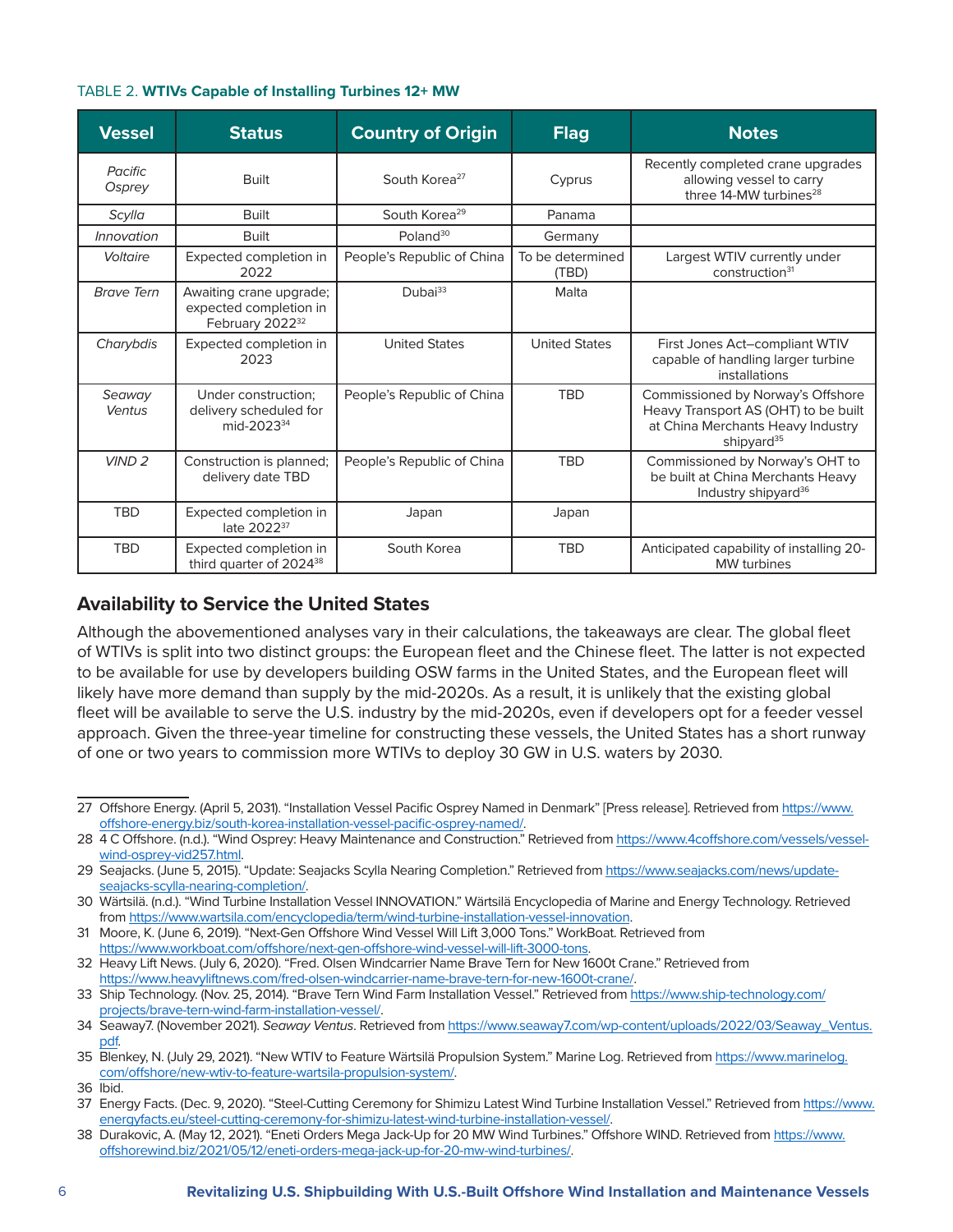### **THE FIRST 30 GW: VESSEL NEEDS OF THE U.S. OFFSHORE WIND INDUSTRY**

Below, we discuss potential vessel buildout projects, considering both the feeder vessel and Jones Act– compliant WTIV installation methods. We estimate upper bounds on installation vessels required in each scenario, although the reality is that the variability of project conditions and vessel availability will likely lead to a combination of WTIVs and feeder vessels to meet the demands of the first 30 GW. We find that the first 30 GW would likely not require more than five WTIVs or 18 feeder vessels, although momentum in the sector could lead to the fabrication of additional WTIVs and feeders during the time frame beyond 2030.

#### **WTIVs as the Dominant Pathway**

A 2013 Douglas-Westwood assessment<sup>39</sup> identified a need for four to five WTIVs to reach a 30-GW buildout. An IHS report asserts that four new WTIVs must be built to meet global demand outside of mainland China by mid-decade. Ultimately, the number of Jones Act–compliant WTIVs required for the U.S. buildout will depend on how many projects elect to use the feeder vessel method; each project that uses feeder vessels will theoretically be able to use a foreign-flagged WTIV. This has the potential to reduce the demand for U.S. flagged WTIVs. However, global WTIV supply constraints make it less likely that users of the feeder method will find affordable foreign WTIVs by mid-decade.

While there is still uncertainty about whether the feeder vessel method will be used after Jones Actcompliant WTIVs have been fabricated, we perform a rough calculation to approximately reproduce the numbers from the Douglas-Westwood and IHS reports. Assuming that no projects use the feeder vessel method beyond 2023 and that 28 GW of OSW projects will be installed from 2024 to 2030, we can perform some rough calculations. Each WTIV can install 70 to 100 turbines per year, with 85 as an average. The total of 28 GW will require about 2,300 12-MW turbines. This number spread over six years suggests approximately 390 turbines per year, which would require about 4.5 WTIVs. In a 2021 Tufts University analysis, authors performed similar calculations with additional consideration for a shortened installation season due to environmental impacts, to reach an expected requirement of 4.8 to 5.4 WTIVs.<sup>40</sup> However, due to lengthy development timelines and complex regulatory processes, this demand may not be spread smoothly across this period. For instance, while the Tufts analysis projects that as few as two WTIVs may be necessary between 2026 and 2028, the industry is expected to need five WTIVs to service all scheduled projects.41

A detailed analysis is beyond the scope of this paper, but a preliminary calculation using industry multipliers calculated by the Economic Policy Institute<sup>42</sup> indicates that investments of the scale included in our assumptions—five WTIVs at an average cost of \$500 million—could support as many as 9,825 direct jobs, 11,175 indirect jobs and another 11,275 jobs as a result of induced economic activity. This does not include estimates for the thousands of jobs that will be supported by demand for scour, feeder and other related vessels. It also may underestimate the supply chain and induced effects, as MARAD estimates that each direct shipbuilding job supports an additional 3.67 jobs. This figure would translate to as many as 36,000 jobs in supply chains and induced activity supported by these investments.

<sup>39</sup> Wind Energy Technologies Office. (Oct. 1, 2013). "Study Reveals Challenges and Opportunities Related to Vessels for U.S. Offshore Wind." Retrieved from [https://www.energy.gov/eere/wind/articles/study-reveals-challenges-and-opportunities-related-vessels-us](https://www.energy.gov/eere/wind/articles/study-reveals-challenges-and-opportunities-related-vessels-us-offshore-wind)[offshore-wind](https://www.energy.gov/eere/wind/articles/study-reveals-challenges-and-opportunities-related-vessels-us-offshore-wind).

<sup>40</sup> These findings are similar to work conducted by the National Renewable Energy Laboratory, which anticipates that four to six WTIVs will be needed. Lantz, E., Barter, G., Gilman, P., et al. (August 2021). *Power Sector, Supply Chain, Jobs and Emissions Implications of 30 Gigawatts of Offshore Wind Power by 2030*. NREL/TP-5000-80031. National Renewable Energy Laboratory. Retrieved from <https://www.nrel.gov/docs/fy21osti/80031.pdf>.

<sup>41</sup> Bocklet et al., 2021.

<sup>42</sup> Bivens, J. (Jan. 23, 2019). "Updated Employment Multipliers for the U.S. Economy" [Press release]. Economic Policy Institute. Retrieved from [https://www.epi.org/publication/updated-employment-multipliers-for-the-u-s-economy/.](https://www.epi.org/publication/updated-employment-multipliers-for-the-u-s-economy/)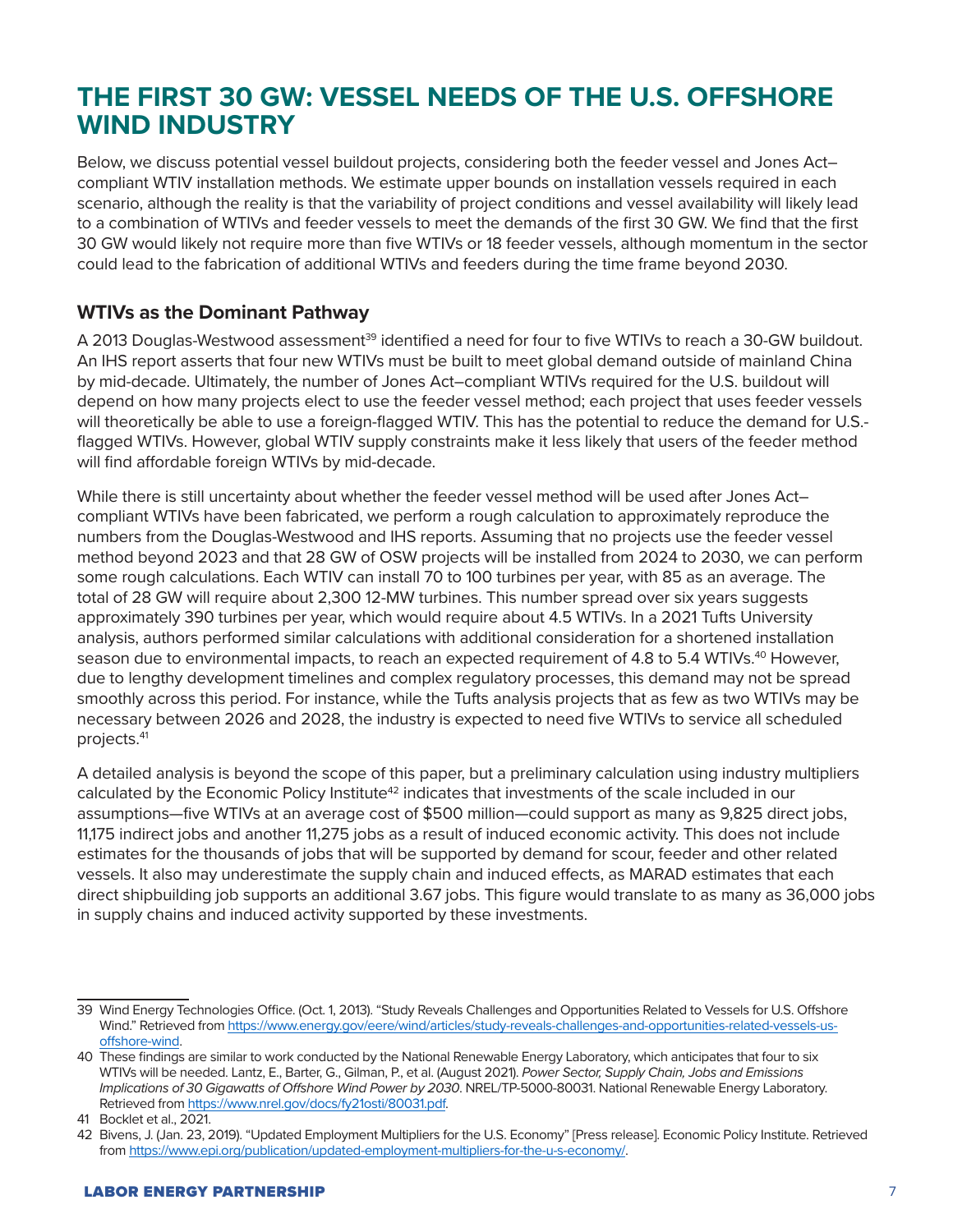#### **Feeder Vessels as the Dominant Pathway**

It is possible that some wind farms will continue to use the feeder vessel method even once we have multiple Jones Act–compliant WTIVs, due to excess demand for WTIVs in the United States. In fact, the feeder vessel method is already the planned pathway for some of the projects that will begin construction before the *Charybdis* or any other Jones Act–compliant WTIVs become available. There are also industry members who believe that the feeder vessel method will remain competitive and are planning to fabricate Jones Actcompliant feeder vessels.43,44

While it is unclear how many feeder vessels may be fabricated, we can estimate the potential upper bound for the buildout, assuming that the *Charybdis* remains the only Jones Act–compliant WTIV. If the *Charybdis* is delivered in 2023 and operates through 2030, it may install about 600 turbines, or 7.2 GW. This leaves 23 GW of work for feeder vessels until 2030. If we assume that each wind farm will require two feeder vessels, the average wind farm size is 700 MW, there is a construction timeline of two years per farm and we assume the feeder vessels are moving immediately to the next farm between jobs, it is possible that we would see a buildout of 16 to 18 Jones Act–compliant feeder vessels.

#### **Service Operation Vessels and Crew Transfer Vessels**

SOVs and CTVs will need to be Jones Act–compliant. Unlike WTIVs, there is no option in which foreignflagged versions may perform this scope of work. IHS research has determined that there are 29 SOVs serving the OSW industry globally outside of mainland China, all located in Europe.<sup>45</sup> IHS also indicates that there are 14 SOVs in construction with delivery dates planned through 2024. Although we have generally limited the scope of our analysis to the 30-GW-by-2030 framework, it is noteworthy that some estimates anticipate a global need for up to 600 SOVs by 2050.46

Based on lessons from Europe, which reflect that a single SOV can service about 800 to 1,200 MW,<sup>47,48</sup> we may estimate that one SOV is required for each GW of OSW. Europe currently has approximately 25 GW of installed OSW capacity, which roughly matches the 29 SOVs. If our estimate of one SOV per GW holds, this sets the required number of SOVs for the first 30 GW at 30 SOVs. This should be considered an upper limit for the first 30 GW, because not all the wind farms on the U.S. East Coast will require SOVs, and some may elect to use CTVs for their daily transfer of crew back and forth. Although some CTVs are likely to be fabricated for the industry, some projects could elect to convert vessels from oil and gas operations.

The first Jones Act–compliant SOV was commissioned by Ørsted and Eversource, to be constructed by Edison Chouest Offshore. The fabrication of the vessel will create more than 300 new production jobs as the ship is built at shipyards in Florida, Mississippi and Louisiana.<sup>49</sup> If we considered 300 production jobs per vessel and a potential buildout of 30 vessels, we would expect an upper limit near 9,000 construction jobs for SOV fabrication alone. In addition, in January 2022, Ørsted and Eversource contracted for five new CTVs to support their operations that will be built by Rhode Island shipyards.<sup>50</sup>

<sup>43</sup> Offshore. (April 21, 2021). "Dutch Firms Unveil U.S. Offshore Wind Feeder Vessel Design." Retrieved from [https://www.offshore-mag.](https://www.offshore-mag.com/rigs-vessels/article/14201858/cjob-naval-architects-ampelmann-unveil-us-offshore-wind-feeder-vessel-design) [com/rigs-vessels/article/14201858/cjob-naval-architects-ampelmann-unveil-us-offshore-wind-feeder-vessel-design](https://www.offshore-mag.com/rigs-vessels/article/14201858/cjob-naval-architects-ampelmann-unveil-us-offshore-wind-feeder-vessel-design).

<sup>44</sup> Buljan, A. (June 17, 2020). "U.S. Companies Plan Construction of Two SuperFeeder Offshore Wind Vessels." Offshore WIND. Retrieved from [https://www.offshorewind.biz/2020/06/17/us-companies-plan-construction-of-two-superfeeder-offshore-wind-vessels/.](https://www.offshorewind.biz/2020/06/17/us-companies-plan-construction-of-two-superfeeder-offshore-wind-vessels/)

<sup>45</sup> MacFarlane, C. (Aug. 1, 2021). "Offshore Wind Installation Vessel Market Booming." Offshore. Retrieved from [https://www.offshore-mag.](https://www.offshore-mag.com/renewable-energy/article/14206400/ihs-markit-offshore-wind-installation-vessel-market-booming) [com/renewable-energy/article/14206400/ihs-markit-offshore-wind-installation-vessel-market-booming.](https://www.offshore-mag.com/renewable-energy/article/14206400/ihs-markit-offshore-wind-installation-vessel-market-booming)

<sup>46</sup> Foxwell, D. (Nov. 16, 2021). "600 Service Operation Vessels Could Be Required by 2050." Riviera Maritime Media. Retrieved from <https://www.rivieramm.com/news-content-hub/600-service-operation-vessels-could-be-required-by-2050-68484>.

<sup>47</sup> MarineLink. (Sept. 17, 2016). "ESVAGT Orders Two SOVs From Havyard." Retrieved from [https://www.marinelink.com/news/esvagt](https://www.marinelink.com/news/esvagt-orders-two-sovs-havyard-441615)[orders-two-sovs-havyard-441615.](https://www.marinelink.com/news/esvagt-orders-two-sovs-havyard-441615)

<sup>48</sup> Maritime Executive. (April 6, 2021). "North Star Orders Three SOVs From VARD for Scottish Wind Farm Ops." Retrieved from <https://www.maritime-executive.com/article/north-star-orders-three-sovs-from-vard-for-scottish-wind-farm-ops>.

<sup>49</sup> World Oil. (Oct. 1, 2020). "First U.S. Built, Jones Act–Compliant Windfarm Service Operations Vessel Chartered." Retrieved from [https://](https://www.worldoil.com/news/2020/10/1/first-u-s-built-jones-act-compliant-windfarm-service-operations-vessel-chartered/) [www.worldoil.com/news/2020/10/1/first-u-s-built-jones-act-compliant-windfarm-service-operations-vessel-chartered/](https://www.worldoil.com/news/2020/10/1/first-u-s-built-jones-act-compliant-windfarm-service-operations-vessel-chartered/).

<sup>50</sup> Revolution Wind. (Jan. 27, 2022). "Rhode Island Shipyards to Build Five New Offshore Wind Crew Vessels to Service Ørsted and Eversource's Northeast Wind Farms." Retrieved from [https://revolution-wind.com/news/2022/01/rhode-island-shipyards-to-build-five](https://revolution-wind.com/news/2022/01/rhode-island-shipyards-to-build-five-new-offshore-wind-crew-vessels)[new-offshore-wind-crew-vessels](https://revolution-wind.com/news/2022/01/rhode-island-shipyards-to-build-five-new-offshore-wind-crew-vessels).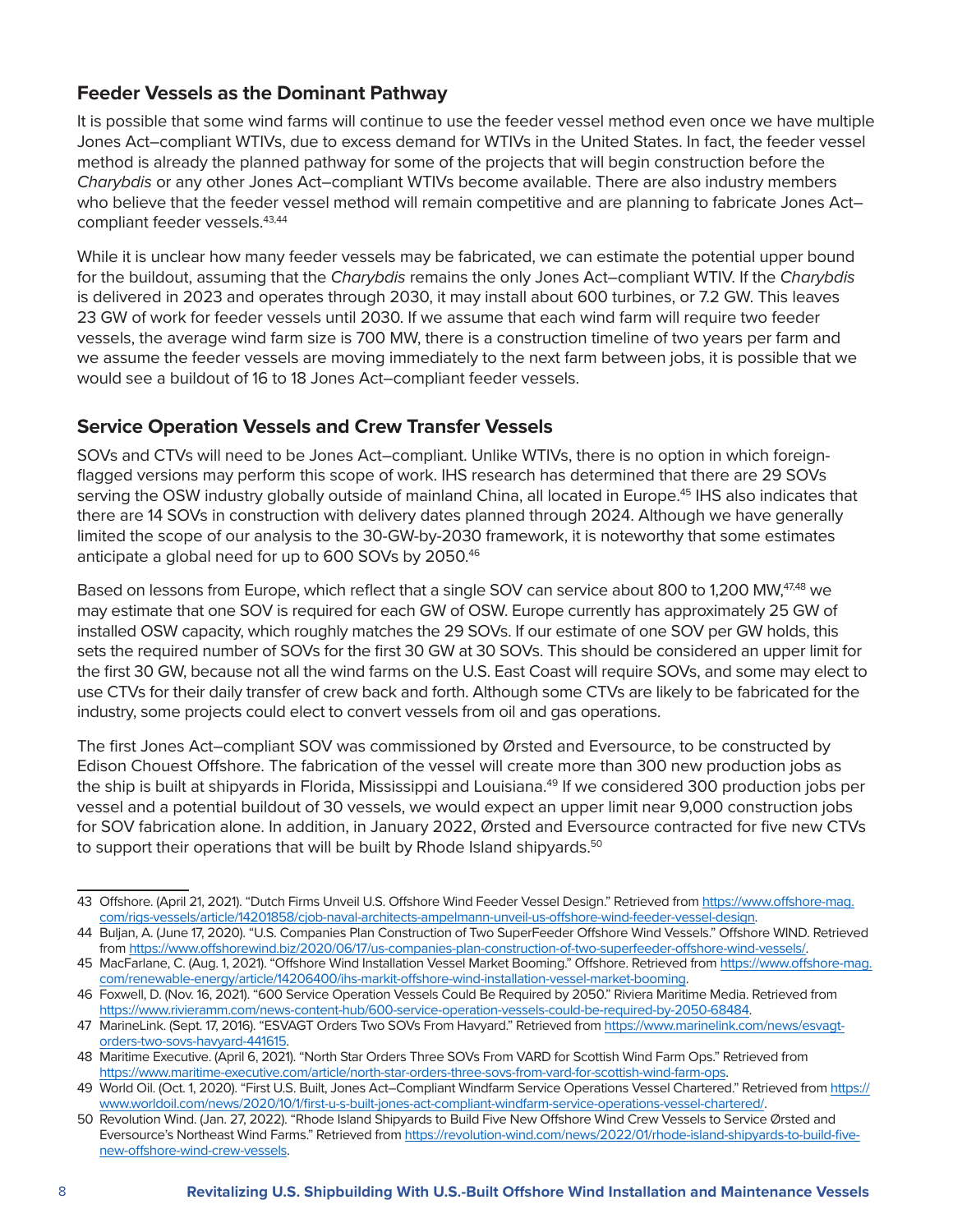#### **Supply Chain and Broader Economic Impacts**

In addition to the jobs created directly at shipyards, the buildout of WTIVs, SOVs and other vessels will also stimulate activity throughout domestic supply chains as shipbuilders source steel and other metals, electrical and mechanical components and various services. The activity could support thousands of additional jobs in these industries.<sup>51</sup> These investments will have further ripple effects, as workers who are employed in building these vessels and supplying needed components and services spend more at businesses in their communities.

According to the MARAD, shipyards directly employ 107,180 workers and support another 286,210 jobs in their lengthy supply chains and through induced economic activity.<sup>52</sup> Materials and supplies constitute 34.1% of total industry costs, spending that stimulates good jobs in the production of key materials, such as steel, aluminum and copper as well as components including engines, valves and hoists.<sup>53</sup> Taken together, the shipbuilding industry, its supply chain and related economic activity contribute more than \$42 billion to the United States' gross domestic product and \$8.5 billion to federal, state and local government coffers.<sup>54</sup> The Jones Act, however, requires domestic sourcing only for the hull and superstructure as well as final assembly in the United States. To further boost supply chain effects, members of Congress have in recent years passed legislation<sup>55</sup> and introduced bills to require more domestic sourcing.<sup>56</sup> Studies examining infrastructure policy have found that increasing the use of domestic content can increase U.S. manufacturing job creation by as much as 33%.<sup>57</sup>

<sup>51</sup> A detailed study is beyond the scope of this paper, but an estimate made using industry multipliers, as calculated by the Economic Policy Institute, provides useful insight into the potential impacts of domestic WTIV production. Investments of the scale included in our assumptions—five WTIVs at an average cost of \$500 million—could support approximately 9,825 direct jobs, 11,175 indirect jobs and another 11,275 jobs as a result of induced economic activity. This does not include estimates for the thousands of jobs that will be supported by demand for supply and other related vessels. It also may underestimate the supply chain and induced effects, as MARAD estimates that each direct shipbuilding job supports another 3.67 jobs. This figure would translate to as many as 36,000 additional jobs in supply chains and induced activity supported by these investments.

<sup>52</sup> MARAD, 2021.

<sup>53</sup> Gordon, K., & Steidl, C. (2019). *Global Value Chains and the Shipbuilding Industry.* Organisation for Economic Co-operation and Development. Retrieved from [https://read.oecd-ilibrary.org/science-and-technology/global-value-chains-and-the-shipbuilding](https://read.oecd-ilibrary.org/science-and-technology/global-value-chains-and-the-shipbuilding-industry_7e94709a-en#page19)[industry\\_7e94709a-en#page19.](https://read.oecd-ilibrary.org/science-and-technology/global-value-chains-and-the-shipbuilding-industry_7e94709a-en#page19)

<sup>54</sup> MARAD, 2021.

<sup>55</sup> Office of U.S. Congressman John Garamendi. (July 22, 2020). "Readiness Chairman Garamendi Votes to Pass National Defense Authorization Act in the House" [Press release]. Retrieved from [https://garamendi.house.gov/media/press-releases/readiness](https://garamendi.house.gov/media/press-releases/readiness-chairman-garamendi-votes-pass-national-defense-authorization-act)[chairman-garamendi-votes-pass-national-defense-authorization-act.](https://garamendi.house.gov/media/press-releases/readiness-chairman-garamendi-votes-pass-national-defense-authorization-act)

<sup>56</sup> Office of U.S. Senator Tammy Baldwin. (Oct. 10, 2020). "U.S. Senator Tammy Baldwin Reintroduces Legislation to Support American Manufacturers and Shipbuilders" [Press release]. Retrieved from [https://www.baldwin.senate.gov/news/press-releases/made-in](https://www.baldwin.senate.gov/news/press-releases/made-in-america-shipbuilding-act-2020)[america-shipbuilding-act-2020.](https://www.baldwin.senate.gov/news/press-releases/made-in-america-shipbuilding-act-2020)

<sup>57</sup> Heintz, J., Pollin, R., & Garrett-Peltier, H. (January 2009). *How Infrastructure Investments Support the U.S. Economy: Employment, Productivity and Growth*. Political Economy Research Institute. Retrieved from [https://infrastructureusa.org/wp-content/](https://infrastructureusa.org/wp-content/uploads/2009/07/aam_investments.pdf) [uploads/2009/07/aam\\_investments.pdf](https://infrastructureusa.org/wp-content/uploads/2009/07/aam_investments.pdf).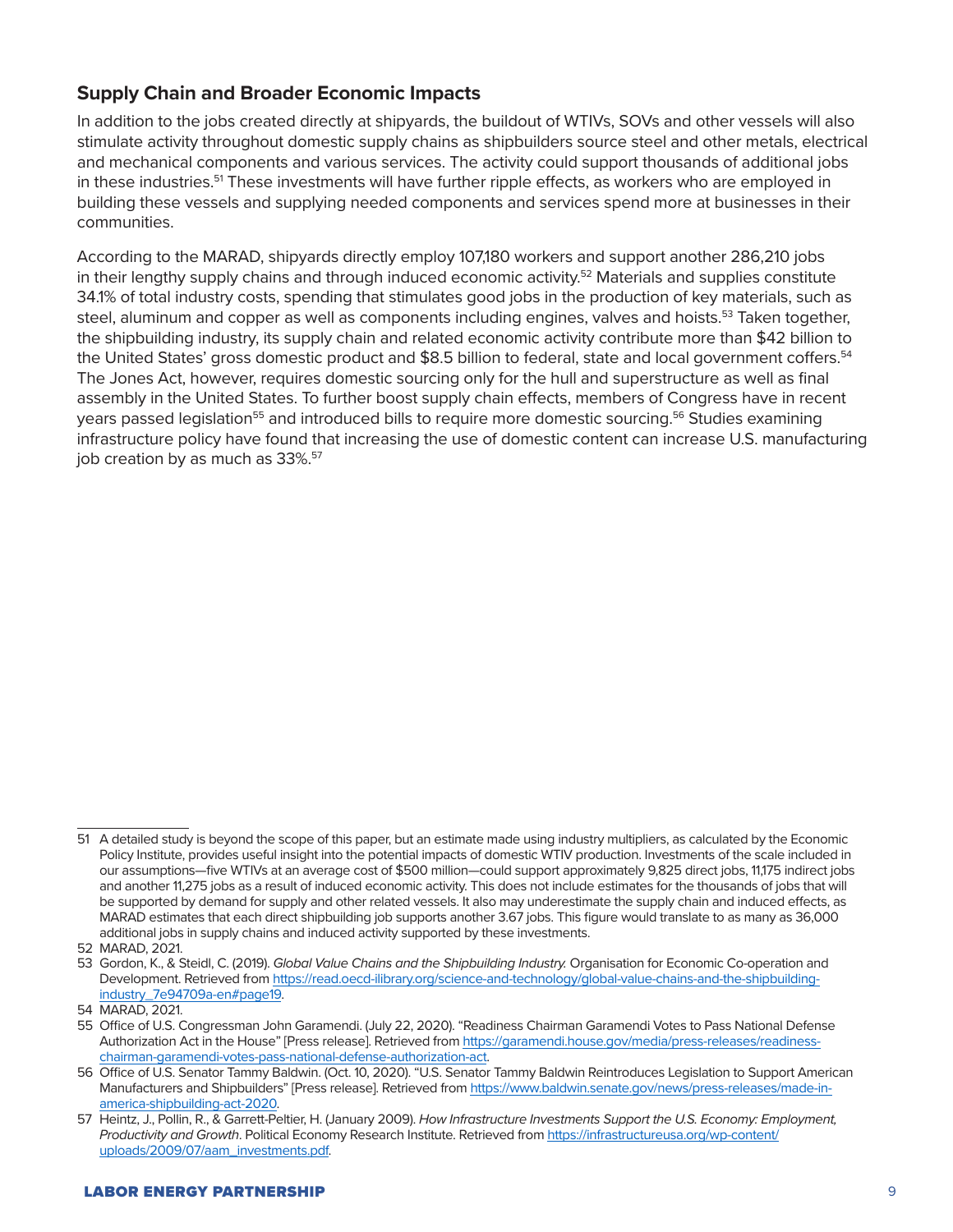### **DOMESTIC SHIPBUILDING CAPABILITY**

The challenges in vessel supply that the United States' and global OSW industries face could represent a pathway to strengthen U.S. commercial shipbuilders. The United States currently builds fewer than 10 commercial oceanic vessels each year, whereas China builds upward of 1,000.58

Although a government report in 2015 identified 124 shipyards capable of fabricating vessels and 200 capable of repairing them,59 the *Charybdis* designers state that there may be as few as two or three shipyards in the United States with the capability of building WTIVs, due to their large size and unique specifications.<sup>60</sup> Because we are so early in the development of these larger WTIVs, an exact count of yards with existing capacity is difficult to pin down. A review of facility size would indicate as many as six to seven yards could be WTIV-capable, but this number could be whittled down based on specifications of a particular vessel order—or, alternately, increased with new investments. The possibility has also been raised that shipyards that construct military vessels could enter the market, thereby providing operators and developers with more options. But sources indicate that these yards are unlikely to have interest in this work without changes to the pipeline of government orders or volume of commercial demand.

Industry participants indicated that clear, long-term demand signals could induce more existing yards to make necessary investments to enter this market; however, near-term challenges remain. If there are in reality only a handful of American shipyards that are currently capable of fabricating modern WTIVs, one is already being used for the *Charybdis* until the end of 2023, each fabrication takes three years and the United States needs four WTIVs by 2025, then the United States may need to upgrade one or more yards. It is also expected that construction of the remaining three WTIVs would need to start in early 2022 to have them ready for delivery in 2025.

<sup>58</sup> Thompson, L. (July 23, 2021). "U.S. Shipbuilding Is at Its Lowest Ebb Ever. How Did America Fall So Far?" Forbes. Retrieved from [https://www.forbes.com/sites/lorenthompson/2021/07/23/us-shipbuilding-is-at-its-lowest-ebb-ever-how-did-america-fall-so](https://www.forbes.com/sites/lorenthompson/2021/07/23/us-shipbuilding-is-at-its-lowest-ebb-ever-how-did-america-fall-so-far/?sh=f1376af6c87a)[far/?sh=f1376af6c87a](https://www.forbes.com/sites/lorenthompson/2021/07/23/us-shipbuilding-is-at-its-lowest-ebb-ever-how-did-america-fall-so-far/?sh=f1376af6c87a).

<sup>59</sup> MARAD, 2021.

<sup>60</sup> Ford, N. (Feb. 10, 2021). "U.S. Vessel Builders Seek Urgent Orders to Catch Offshore Wind Wave." Reuters. Retrieved from <https://www.reutersevents.com/renewables/wind/us-vessel-builders-seek-urgent-orders-catch-offshore-wind-wave>.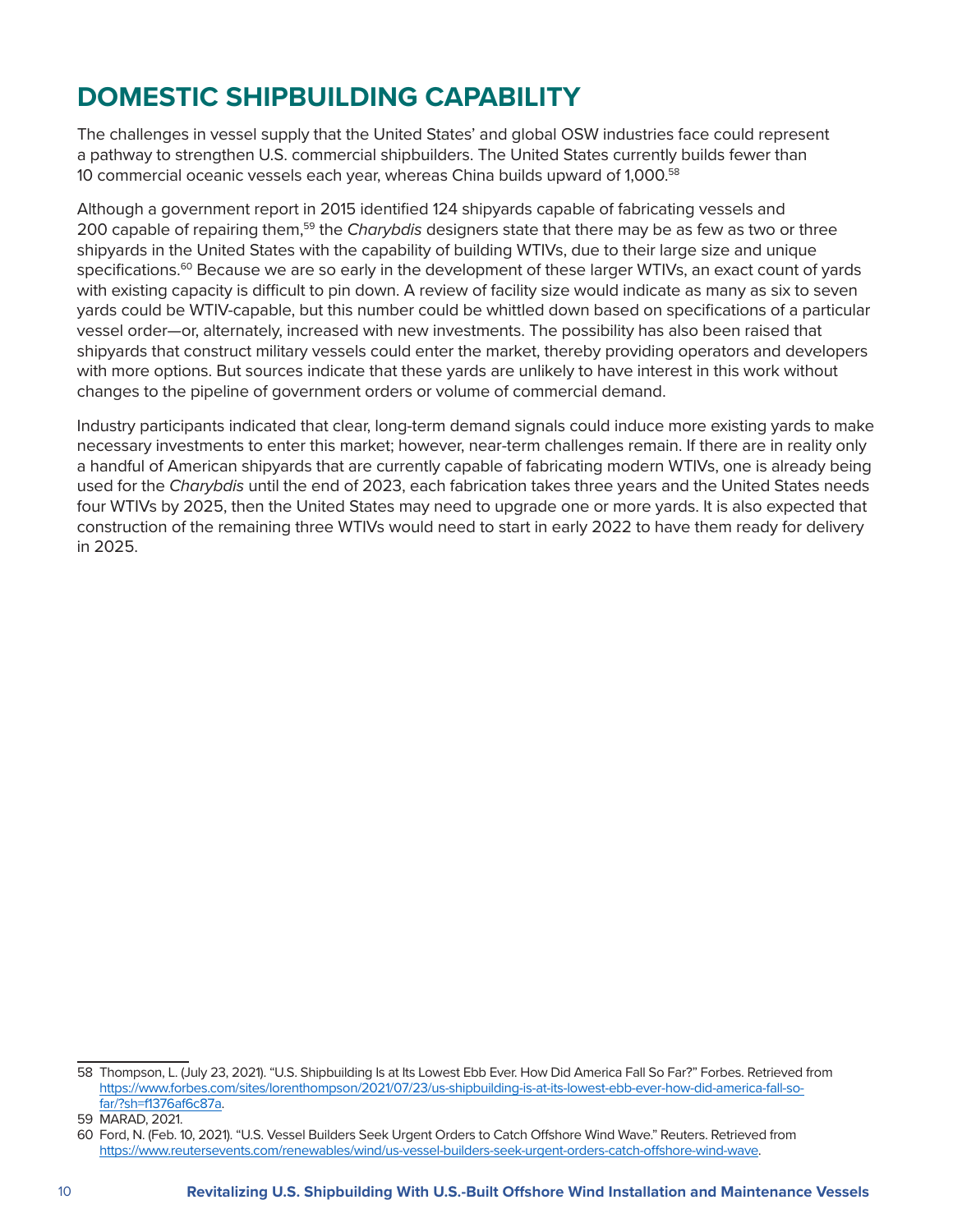# **COMMISSIONING OF THE** *CHARYBDIS*

Dominion Energy has commissioned the first Jones Act–compliant WTIV with expected completion in 2023 and an anticipated price tag of \$500 million. WTIVs are larger and more specialized than the other types of vessels used to develop wind farms, and Dominion Energy's decision to invest has received significant media attention.

#### **Development and Planned Use**

The *Charybdis* is being constructed at the Keppel AmFELS shipyard in Brownsville, Texas, and will provide approximately 700 construction jobs during fabrication, with completion scheduled for late 2023.<sup>61</sup> The fabrication will require 14,000 tons of steel, approximately 10,000 tons of which is expected to be Americanmade, and the ship will have a 472-foot-long hull.<sup>62</sup> The *Charybdis* is planned to be larger than comparable vessels that have already been constructed and is anticipated to be able to handle turbines larger than 12 MW, which is important for the U.S. buildout, which will likely involve turbines 12 MW to 15 MW.

The vessel already has commitments for the first several years of its life. It is scheduled to be used on the construction of two wind farms, Revolution Wind and Sunrise Wind, which are being built by Ørsted and Eversource. After the building of these wind farms is complete, the vessel is scheduled to sail south to begin construction on Dominion Energy's CVOW-C project, with expected permitting on the project slated to allow construction beginning in 2026. After the CVOW-C project, the company plans to contract out the vessel to other developers that are building projects in the United States. With no other WTIVs under construction and high demand related to the 30-GW buildout, the company does not anticipate problems finding additional customers.

#### **Dominion Energy's Thought Process**

Dominion Energy commissioned the vessel as a nonregulated asset to be owned by a subsidiary company, Blue Ocean Energy Marine. The vessel has not been added to Dominion Energy's rate base, and the utility's ratepayers will not see their rates increase to pay for it. Although it may seem unexpected for a utility to commission a vessel, there are several reasons why Dominion Energy was positioned to make this investment, as detailed below.<sup>63</sup>

**1. Risk mitigation.** Dominion Energy is mandated to develop more than 2.6 GW of OSW capacity in the CVOW-C project and a total of 5.2 GW by 2034 by the Virginia Clean Economy Act (VCEA).<sup>64</sup> The VCEA both gave Dominion Energy the certainty it would need to invest in the OSW industry and exposed the company to industry risks, such as exposure to high charter rates for OSW vessels. Dominion Energy wanted to reduce the possibility that it would not be able to develop the project due to a lack of vessels or that a vessel shortage would lead to exorbitant charter pricing. This led the company to its desire to commission vessels to develop its projects.

<sup>61</sup> Dominion Energy. (June 1, 2021). "Dominion Energy, Ørsted and Eversource Reach Deal on Contract to Charter Offshore Wind Turbine Installation Vessel" [Press release]. Retrieved from [https://news.dominionenergy.com/2021-06-01-Dominion-Energy,-rsted-and-](https://news.dominionenergy.com/2021-06-01-Dominion-Energy,-rsted-and-Eversource-Reach-Deal-on-Contract-to-Charter-Offshore-Wind-Turbine-Installation-Vessel)[Eversource-Reach-Deal-on-Contract-to-Charter-Offshore-Wind-Turbine-Installation-Vessel.](https://news.dominionenergy.com/2021-06-01-Dominion-Energy,-rsted-and-Eversource-Reach-Deal-on-Contract-to-Charter-Offshore-Wind-Turbine-Installation-Vessel)

<sup>62</sup> Wall, S. (June 1, 2021). "Dominion Vessel to Assist in Building Northeastern Offshore Wind Farms." Virginia Business. Retrieved from <https://www.virginiabusiness.com/article/dominion-vessel-to-assist-in-building-northeastern-offshore-wind-farms/>.

<sup>63</sup> Insights into Dominion Energy's thought process come from interviews with members of the Dominion Energy team working on the *Charybdis'* commissioning.

<sup>64</sup> Virginia's Legislative Information System (LIS). (n.d.). "H.B. 1526 Electric Utility Regulation; Environmental Goals." Retrieved from [https://Lis.Virginia.Gov/Cgi-Bin/Legp604.Exe?201+Sum+HB1526.](https://Lis.Virginia.Gov/Cgi-Bin/Legp604.Exe?201+Sum+HB1526)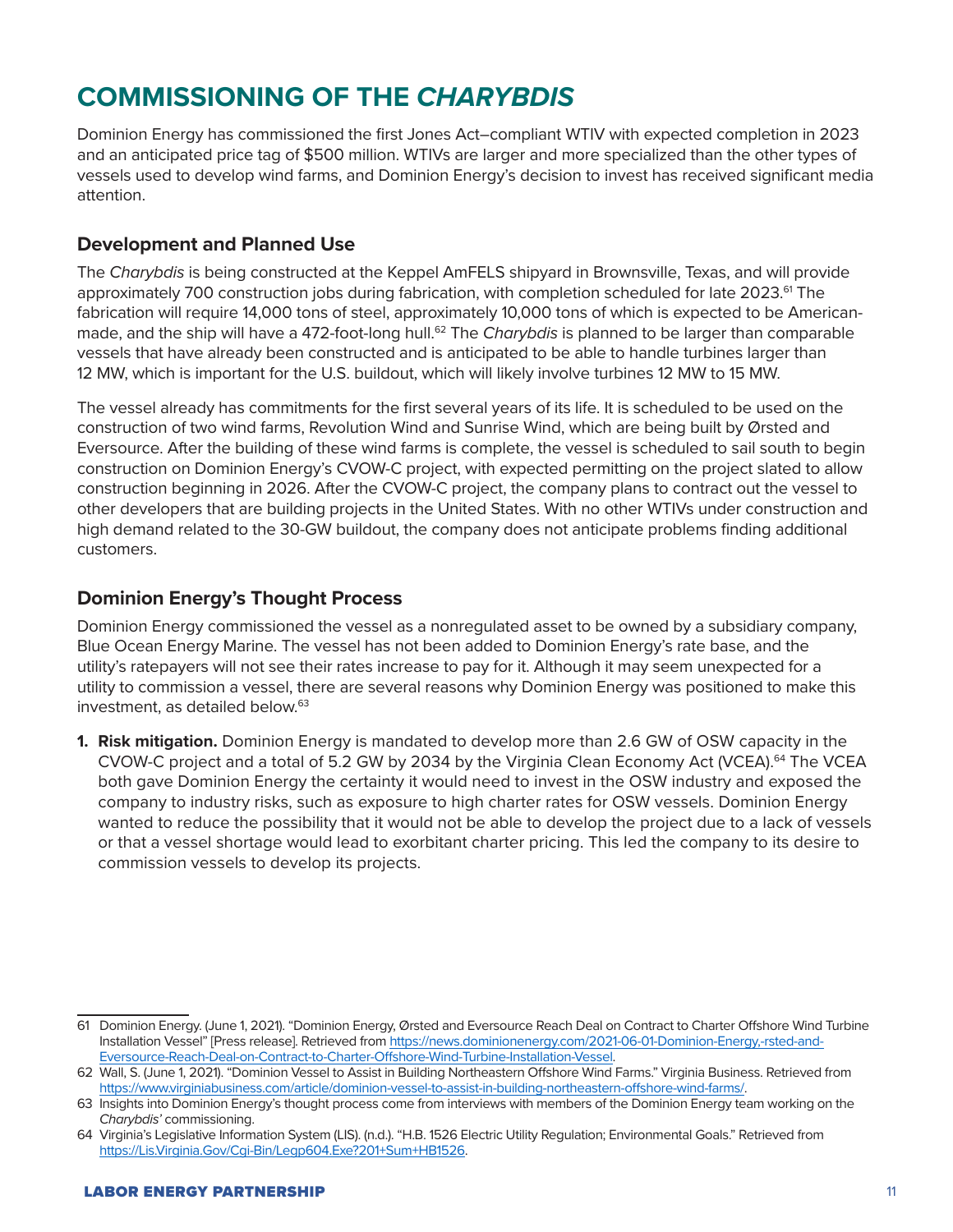- **2. Concerns with the feeder vessel method.** Dominion Energy expects there to be a shortage of barges capable of serving as feeder vessels for large next-generation turbines 14+ GW. It also anticipates that barges commissioned to fill the shortfall, coupled with the cost of leasing a foreign-flagged WTIV, would result in a total expense similar to commissioning Jones Act–compliant WTIVs. Furthermore, Dominion Energy's experience in the CVOW-C pilot project and discussions with industry consultants from Europe convinced the company that using FSVs presented many unknowns and risks related to FSV performance on windy days. Dominion Energy also saw uncertainty in the political environment and regulatory enforcement of the Jones Act and indicated that it valued the long-term certainty of a Jones Act–compliant vessel. Ultimately, the company decided either the FSV or the Jones Act–compliant WTIV method would come with similar price tags, but the WTIV-only method used elsewhere in the world carried fewer risks.
- **3. Profitable chartering.** The same vessel shortage that caused Dominion Energy to believe that the company needed its own vessel has led to its belief that owning a WTIV will also require higher charter pricing. The Dominion Energy subsidiary that owns the *Charybdis* should in theory be required to charge higher rates to recoup the initial investment and costs of operating under U.S. flag requirements. Charter rates for WTIVs in Europe are as high as \$220,000 per day,<sup>65</sup> but charges may be higher in the United States due to the lack of available ships.
- **4. Comfort with large capital deployments.** As a utility, Dominion Energy has the comfort of deploying large amounts of capital to build physical assets. The company saw parallels between the vessel's construction and Dominion's experience with managing large power plant construction projects, including mechanical, electrical and labor similarities.

#### **Other Vessels**

As of the time of writing, two firms other than Dominion Energy had announced their intention to build Jones Act–compliant WTIVs, although neither has begun construction or made public concrete commitments. Lloyd's Register has announced a partnership with the Northeast Technical Services Co. (NETSCo) to build a ship and may be planning to convert an existing vessel to a WTIV.<sup>66</sup> Eneti had also indicated plans to build a WTIV in the United States but has since contracted for two WTIVs to be built in South Korea and announced that it was halting its plans for a U.S.-built vessel.<sup>67</sup>

The Norwegian firm Havfram recently announced its intent to develop a WTIV that can serve the U.S. market.<sup>68</sup> In the past, the company noted that it believed the feeder vessel method was feasible for the U.S. buildout,<sup>69</sup> and reporting indicates that the vessel is likely to be built overseas. Havfram claims the ship will be capable of running on zero-emissions fuel and handling turbines up to 20-MW capacity.

<sup>65</sup> Hellenic Shipping News. (Oct. 10, 2021). "Wind Turbine Installation Vessel Business—Reprieve or a Debt Trap for Scorpio Bulkers?" Retrieved from [https://www.hellenicshippingnews.com/wind-turbine-installation-vessel-business-reprieve-or-a-debt-trap-for-scorpio](https://www.hellenicshippingnews.com/wind-turbine-installation-vessel-business-reprieve-or-a-debt-trap-for-scorpio-bulkers/)[bulkers/.](https://www.hellenicshippingnews.com/wind-turbine-installation-vessel-business-reprieve-or-a-debt-trap-for-scorpio-bulkers/)

<sup>66</sup> Lloyd's Register. (Dec. 16, 2020). "LR and NETSCo to Develop Jones Act Compliant Wind Turbine Installation Vessel." Retrieved from [https://www.lr.org/en/latest-news/lr-netsco-jones-act-compliant-wind-turbine-installation-vessel/.](https://www.lr.org/en/latest-news/lr-netsco-jones-act-compliant-wind-turbine-installation-vessel/)

<sup>67</sup> Eneti Inc. (May 11, 2021). "Eneti Inc. Announces a Contract for the Construction of One Next-Generation Offshore Wind Turbine Installation Vessel and Provides an Update on Its Jones Act Initiative" [Press release]. Retrieved from [https://www.eneti-inc.com/](https://www.eneti-inc.com/eneti-inc-announces-a-contract-for-the-construction-of-one-next-generation-offshore-wind-turbine-installation-vessel-and-provides-an-update-on-its-jones-act-initiative/;) [eneti-inc-announces-a-contract-for-the-construction-of-one-next-generation-offshore-wind-turbine-installation-vessel-and-provides](https://www.eneti-inc.com/eneti-inc-announces-a-contract-for-the-construction-of-one-next-generation-offshore-wind-turbine-installation-vessel-and-provides-an-update-on-its-jones-act-initiative/;)[an-update-on-its-jones-act-initiative/;](https://www.eneti-inc.com/eneti-inc-announces-a-contract-for-the-construction-of-one-next-generation-offshore-wind-turbine-installation-vessel-and-provides-an-update-on-its-jones-act-initiative/;) Maritime Executive. (Feb. 1, 2022). "Eneti Halts Plan to Build the Second U.S. Jones Act WTIV." Retrieved from <https://www.maritime-executive.com/article/eneti-stops-plan-to-build-the-second-u-s-jones-act-wtiv>.

<sup>68</sup> Buljan, A. (Sept. 27, 2021). "Havfram Set to Order Installation Vessel for 20+ MW Offshore Wind Turbines." Offshore WIND. Retrieved from<https://www.offshorewind.biz/2021/09/27/havfram-set-to-order-installation-vessel-for-20-mw-offshore-wind-turbines/>.

<sup>69</sup> Foxwell, D. (Feb. 12, 2021). "Semi-Sub and Feeder Ships Put Havfram in the Frame for Jones Act Market." Riviera Maritime Media. Retrieved from [https://www.rivieramm.com/news-content-hub/news-content-hub/semi-sub-and-feeder-ships-put-havfram-in-the-frame](https://www.rivieramm.com/news-content-hub/news-content-hub/semi-sub-and-feeder-ships-put-havfram-in-the-frame-for-jones-act-market-63506)[for-jones-act-market-63506](https://www.rivieramm.com/news-content-hub/news-content-hub/semi-sub-and-feeder-ships-put-havfram-in-the-frame-for-jones-act-market-63506).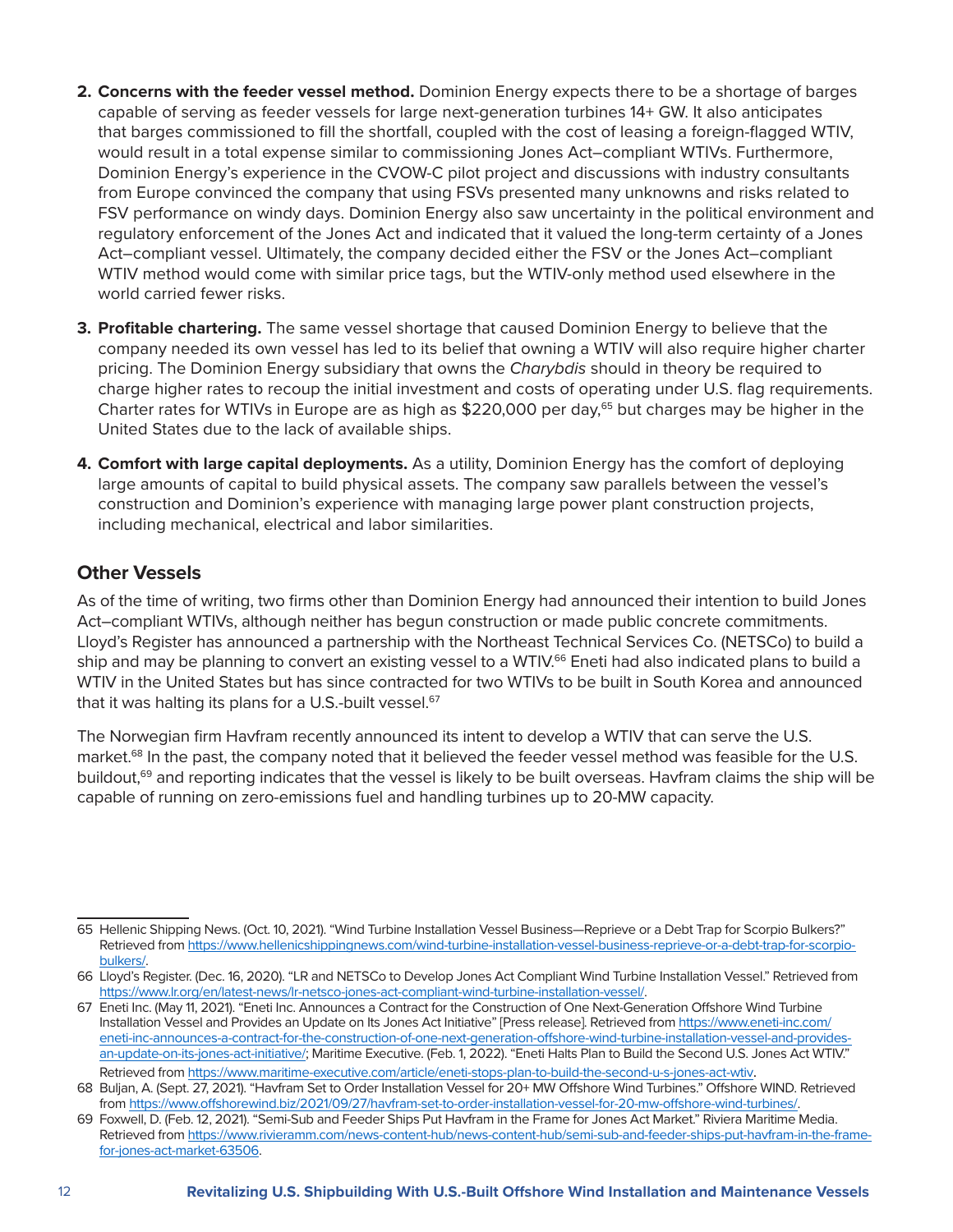# **GLOBAL MARKET CHALLENGES**

The global shipbuilding industry is rife with market distortions and has regularly battled overcapacity. To address the persistent market distortions, overcapacity and other issues in the global shipbuilding industry, the Organisation for Economic Co-operation and Development (OECD) established the Working Party on Shipbuilding specifically to increase transparency and further normal competitive conditions within the industry.<sup>70</sup> Despite these efforts, subsidies and other forms of state support remain prevalent.<sup>71</sup>

#### **China, South Korea and Japan**

China has aggressively entered the market in recent decades and heavily subsidizes its industry through various mechanisms, including low-interest financing, production subsidies and streamlined permitting and licensing processes.72 One study estimated that between 2006 and 2012, subsidies lowered shipyard costs between 13% and 20%, a massive competitive advantage.<sup>73</sup> Separately, researchers found that between 2010 and 2018, the Chinese government provided as much as \$132 billion in support of its shipping and shipbuilding industries.<sup>74</sup> This amount included direct subsidies but also increasingly sophisticated forms of support, such as private equity infusions, and an explosion in lending and leasing by Chinese state-owned banks. These figures likely underestimate the impact of state policies, as China's government heavily subsidizes its steel industry, a major supplier for shipbuilders.<sup>75</sup> Further, the review did not include other likely sources of support, such as subsidies to unlisted firms and state-supported fundraising. These industrial policies have not only spurred rapid growth in market share, currently 33%, but have also led to overcapacity in China's shipbuilding industry.<sup>76</sup>

This problem is not limited to state-owned enterprises. Yangzijiang Shipbuilding Holdings, which was ostensibly converted to a private enterprise, "received direct subsidies that amounted to 1.8% of its revenue, a ratio that was even higher than the state-owned shipbuilders." This broad level of support is no accident: The Chinese government has identified its intent to support domestic industry for years and recently included high-technology shipping in its China 2025 plans, a clear signal that intense state support should be expected to continue.<sup>77</sup>

<sup>70</sup> The Working Party includes multiple European nations as well as South Korea and Japan. OECD. (n.d.). "The OECD Council Working Party on Shipbuilding." Retrieved from [https://www.oecd.org/sti/ind/shipbuilding-working-party.htm.](https://www.oecd.org/sti/ind/shipbuilding-working-party.htm)

<sup>71</sup> Bachri, S., Bartenfeld, C., Blackwell, R., et al. (2015). *Spring 2015 Industry Study. Final Report: Shipbuilding*. Dwight D. Eisenhower School for National Security and Research Strategy. Retrieved from [https://es.ndu.edu/Portals/75/Documents/industry-study/](https://es.ndu.edu/Portals/75/Documents/industry-study/reports/2015/es-is-report-shipbuilding-2015.pdf) [reports/2015/es-is-report-shipbuilding-2015.pdf.](https://es.ndu.edu/Portals/75/Documents/industry-study/reports/2015/es-is-report-shipbuilding-2015.pdf)

<sup>72</sup> Kalouptsidi, M. (April 15, 2019). "China's Shipbuilding Industry: Measuring the Effect of Industrial Policy." London School of Economics and Political Science blog. Retrieved from [https://blogs.lse.ac.uk/businessreview/2019/04/15/chinas-shipbuilding-industry-measuring](about:blank)[the-effect-of-industrial-policy/](about:blank).

<sup>73</sup> Kalouptsidi, M. (June 2015). *Detection and Impact of Industrial Subsidies: The Case of World Shipbuilding*. Retrieved from [https://www8.gsb.columbia.edu/faculty-research/sites/faculty-research/files/finance/Website%20Materials/myrtosubsidies.pdf](https://www8.gsb.columbia.edu/faculty-research/sites/faculty-research/files/finance/Website Materials/myrtosubsidies.pdf).

<sup>74</sup> Blanchette, J., Hillman, J. E., McCalpin, M., and Qiu, M. (July 2020). *Hidden Harbors: China's State-Backed Shipping Industry*. Retrieved from [https://csis-website-prod.s3.amazonaws.com/s3fs-public/publication/207008\\_Blanchette\\_Hidden%20Harbors\\_Brief\\_WEB%20](https://csis-website-prod.s3.amazonaws.com/s3fs-public/publication/207008_Blanchette_Hidden Harbors_Brief_WEB FINAL.pdf) [FINAL.pdf](https://csis-website-prod.s3.amazonaws.com/s3fs-public/publication/207008_Blanchette_Hidden Harbors_Brief_WEB FINAL.pdf).

<sup>75</sup> Bachri et al., 2015.

<sup>76</sup> European Union Chamber of Commerce in China. (2016). *Overcapacity in China: An Impediment to the Party's Reform Agenda*. Retrieved from [https://www.europeanchamber.com.cn/en/publications-overcapacity-in-china#:~:text=China's%20industrial%20](https://www.europeanchamber.com.cn/en/publications-overcapacity-in-china#:~:text=China) [economy.-,Overcapacity%20in%20China%3A%20An%20Impediment%20to%20the%20Party's%20Reform%20Agenda,on%20this%20](https://www.europeanchamber.com.cn/en/publications-overcapacity-in-china#:~:text=China) [topic%20in%202009.](https://www.europeanchamber.com.cn/en/publications-overcapacity-in-china#:~:text=China)

<sup>77</sup> Rubio, M. (Dec. 2, 2019). *Made in China: 2025 and the Future of American Industry*. U.S. Senate Committee on Small Business & Entrepreneurship, Project for Strong Labor Markets and National Development. Retrieved from [https://www.rubio.senate.gov/public/\\_](https://www.rubio.senate.gov/public/_cache/files/d1c6db46-1a68-481a-b96e-356c8100f1b7/3EDECA923DB439A8E884C6229A4C6003.02.12.19-final-sbc-project-mic2025-report.pdf) [cache/files/d1c6db46-1a68-481a-b96e-356c8100f1b7/3EDECA923DB439A8E884C6229A4C6003.02.12.19-final-sbc-project-mic2025](https://www.rubio.senate.gov/public/_cache/files/d1c6db46-1a68-481a-b96e-356c8100f1b7/3EDECA923DB439A8E884C6229A4C6003.02.12.19-final-sbc-project-mic2025-report.pdf) [report.pdf](https://www.rubio.senate.gov/public/_cache/files/d1c6db46-1a68-481a-b96e-356c8100f1b7/3EDECA923DB439A8E884C6229A4C6003.02.12.19-final-sbc-project-mic2025-report.pdf).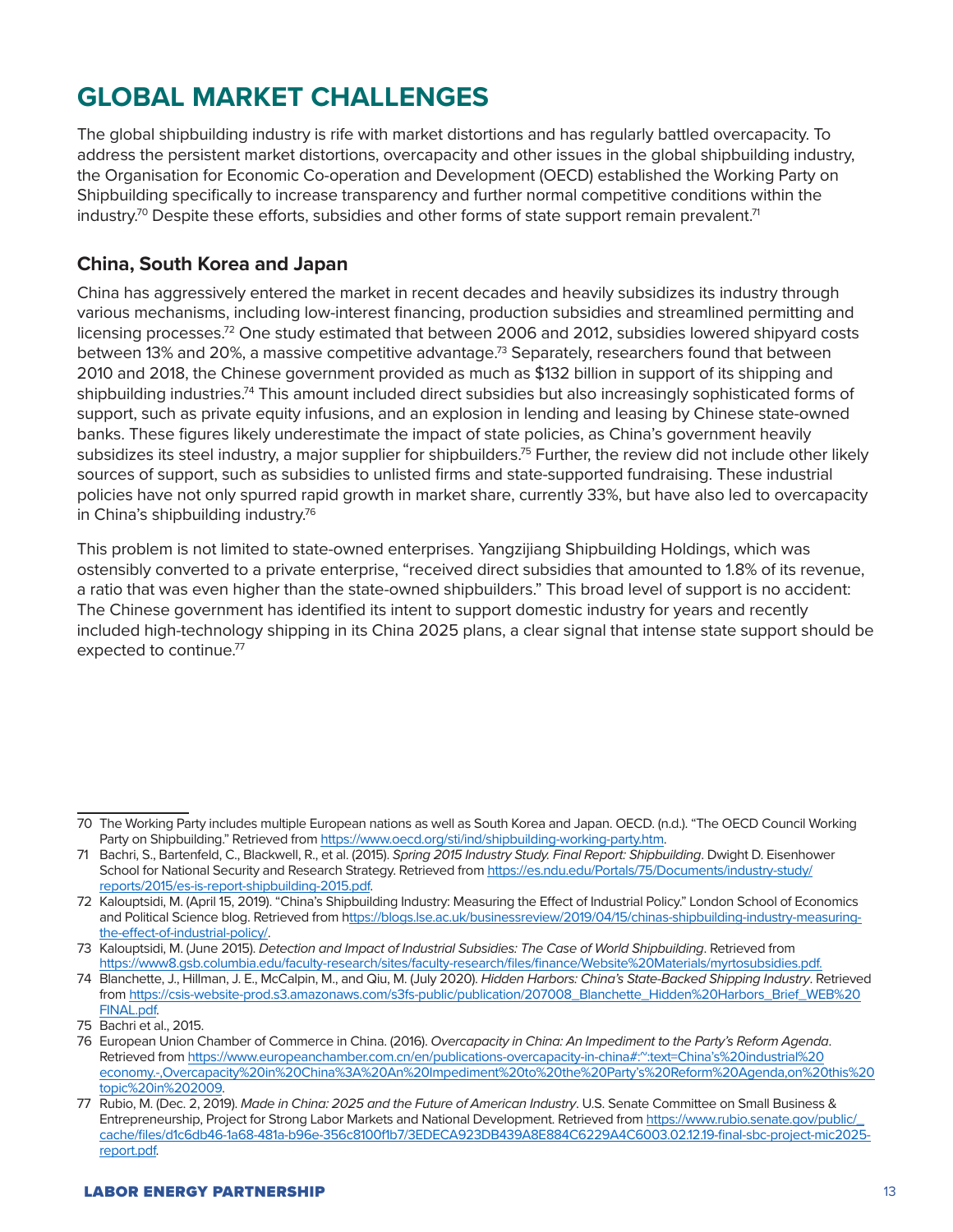South Korea also plays a significant role in global shipbuilding, retaining about 28% of the market as of 2019.<sup>78</sup> It also has a long history of state intervention: Most recently, a World Trade Organization complaint filed by Japan alleged that South Korea subsidized its industry by \$10.5 billion between 2015 and 2018<sup>79</sup> (Japan itself has recently increased its shipbuilding subsidies<sup>80</sup>). The South Korean shipbuilding industry has a global lead in premium ships and eco-friendly ships, which may offer lessons for low-emission shipping in OSW. The South Korean government has recently mapped out several initiatives to increase the nation's shipbuilding industry, including the development of liquefied natural gas (LNG) bunkering ships and bunkering infrastructure.<sup>81</sup> South Korea also has committed hundreds of millions of government dollars to eco-friendly shipbuilding research and development (R&D) and supports the industry with payroll subsidies and training programs.

While current U.S. policies do not put the nation's industry in a position to compete with China or South Korea in the global shipbuilding market, understanding the role their industrial policies have played in establishing their dominant market positions is critical as we seek to leverage the U.S. OSW buildout to strengthen our own shipbuilding sector.

#### **Implications for Industry**

The high levels of state support globally for shipbuilding create market distortions that render typical market-based approaches to improving competitiveness less effective and necessitate a more aggressive government role to level the playing field. There is not likely to be one solution to incentivize expanded domestic production, so we have instead laid out several approaches that could be used in concert to achieve the desired ends. Due to the scale of the challenge, a successful outcome will require regular engagement by industry and labor, as well as support and coordination from government, to maximize the use of these available levers and contemplate developing new tools.

<sup>78</sup> OECD. (April 2021). *Report on China's Shipbuilding Industry and Policies Affecting It*. OECD Publishing. Retrieved from [https://www.oecd-ilibrary.org/science-and-technology/report-on-china-s-shipbuilding-industry-and-policies-affecting-it\\_bb222c73-en.](https://www.oecd-ilibrary.org/science-and-technology/report-on-china-s-shipbuilding-industry-and-policies-affecting-it_bb222c73-en)

<sup>79</sup> World Trade Organization. (Feb. 10, 2020). "Japan Initiates Second WTO Dispute Complaint Regarding Korean Support for Shipbuilders." Retrieved from [https://www.wto.org/english/news\\_e/news20\\_e/ds594rfc\\_06feb20\\_e.htm.](https://www.wto.org/english/news_e/news20_e/ds594rfc_06feb20_e.htm)

<sup>80</sup> Chambers, S. (May 14, 2021). "Japan's Parliament Passes Package of Shipbuilding Measures." Splash 247. Retrieved from [https://splash247.com/japans-parliament-passes-package-of-shipbuilding-measures/.](https://splash247.com/japans-parliament-passes-package-of-shipbuilding-measures/)

<sup>81</sup> Maritime Executive. (Sept. 9, 2021). "South Korean Government Pledges Premium Ship Construction Leadership." Retrieved from <https://www.maritime-executive.com/article/south-korean-government-pledges-premium-ship-construction-leadership>.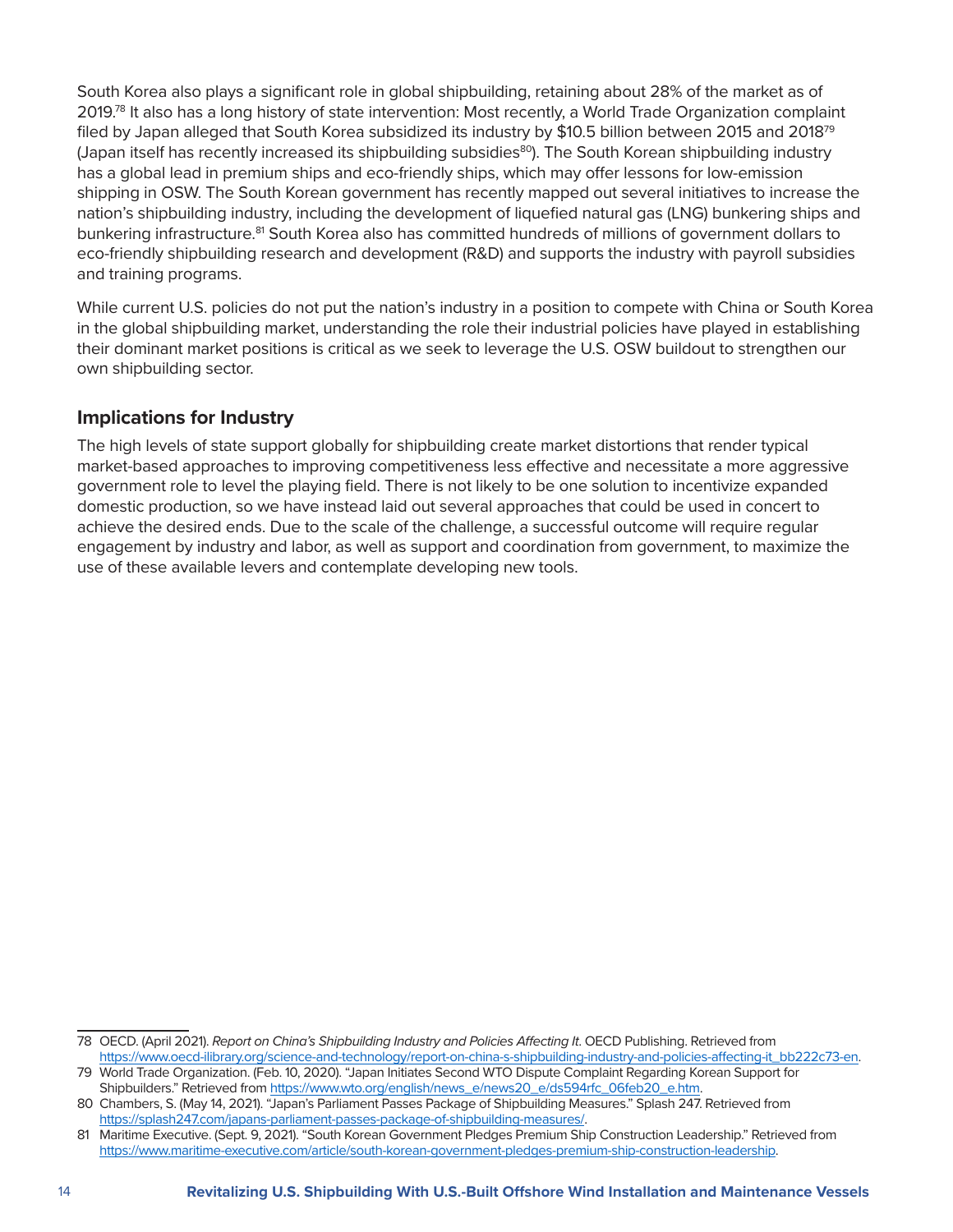### **POLICY LEVERS TO ACCELERATE OFFSHORE WIND SHIPBUILDING**

#### **Guaranteed Demand**

Multiple reports and industry sources point to the need for certainty for shipbuilders and operators to make the significant investments necessary to produce large-scale WTIVs and, to a lesser extent, large feeder vessels. It is clear there is a chicken-or-egg problem hampering the buildout of WTIVs. The continued ambiguity around the feeder vessel versus WTIV method; questions about global availability and OSW project timeliness; prospect of heavily subsidized foreign yards expanding production and saturating the market; and fractured, state- or region-based nature of these projects create risk for shipbuilders and operators that might be interested in filling this market gap.

Clear market signals are essential for shipbuilders and operators to maintain confidence that there will be a market that warrants these investments. There are multiple recent examples of the government's ability to help create markets that stimulate private production and capacity. For instance, in 2014, Buy America preferences for domestically produced iron and steel products were expanded to cover water infrastructure projects. In response, the Environmental Protection Agency found that "[m]anufacturers have constructed new foundries and continue to invest in their domestic manufacturing capabilities."<sup>82</sup> The clear market signals sent by the expansion of Buy America incentivized domestic investments to meet demand. More recently, as the COVID-19 pandemic spread, it became strikingly clear that vaccines would be needed on an accelerated timeline. The United States' traditional approach to economic policy has often focused on investments in basic R&D, leaving commercialization and production activity to the markets. Although several factors contributed to Operation Warp Speed's<sup>83</sup> success, the guarantee of sustained demand was central to the operation's effectiveness.<sup>84</sup>

Similarly, clear demand signals for WTIVs will incentivize both operators to execute contracts for these vessels and existing shipyards to make any investments necessary to produce them. Thus far, government action has been critical to enhancing market certainty, with notable landmarks that include President Biden's 30-GW-by-2030 target, the Bureau of Ocean Energy Management's (BOEM) announcement of Wind Energy Area leasing through 2025 and steady progress toward state government OSW procurement targets. Already, domestic shipyards are receiving orders for OSW-related vessels, including CTVs, the aforementioned Charybdis and a recent announcement for a \$197 million fallpipe vessel to be built at the Philly Shipyard for the Great Lakes Dredge & Dock corporation.

However, as discussed earlier, most sources believe that Dominion Energy is an outlier among firms developing OSW projects due to its ability to take on a build of this scale because of the company's vertical integration with its offshore project and the certainty of demand for the vessel. It is our understanding that within the financial structure of individual projects under development, it would be difficult to justify direct procurement for a single project. A 2017 study found that a WTIV owner would need reasonable assurances that it could find customers for its vessels for 10 years, or about 3.5 to 4 GW of OSW capacity, to justify financing a new build. This study looked at smaller and less expensive WTIVs, so the challenge of justifying the initial investment is now likely even more daunting.<sup>85</sup>

<sup>82</sup> Environmental Protection Agency. (July 2019). *Drinking Water State Revolving Fund American Iron and Steel Requirement: 2018 Annual Report Addendum*. EPA 816-R-19-009. Retrieved from [https://www.epa.gov/sites/default/files/2019-07/documents/dwsrf\\_ais\\_](https://www.epa.gov/sites/default/files/2019-07/documents/dwsrf_ais_annual_report_add.pdf) [annual\\_report\\_add.pdf](https://www.epa.gov/sites/default/files/2019-07/documents/dwsrf_ais_annual_report_add.pdf).

<sup>83</sup> Operation Warp Speed was a federal effort that supported multiple [COVID-19](https://www.gao.gov/coronavirus/) vaccine candidates to speed up development.

<sup>84</sup> Adler, D. (Summer 2021). "Inside Operation Warp Speed: A New Model for Industrial Policy." *American Affairs*, *V*(2). Retrieved from [https://americanaffairsjournal.org/2021/05/inside-operation-warp-speed-a-new-model-for-industrial-policy/.](https://americanaffairsjournal.org/2021/05/inside-operation-warp-speed-a-new-model-for-industrial-policy/)

<sup>85</sup> Cheater, B. (October 2017). *U.S. Jones Act Compliant Offshore Wind Turbine Installation Vessel Study: A Report for the Roadmap Project for Multi-State Cooperation on Offshore Wind*. NYSERDA Report 17-13. Retrieved from [https://www.cleanegroup.org/wp](https://www.cleanegroup.org/wp-content/uploads/US-Jones-Act-Compliant-Offshore-Wind-Study.pdf)[content/uploads/US-Jones-Act-Compliant-Offshore-Wind-Study.pdf.](https://www.cleanegroup.org/wp-content/uploads/US-Jones-Act-Compliant-Offshore-Wind-Study.pdf)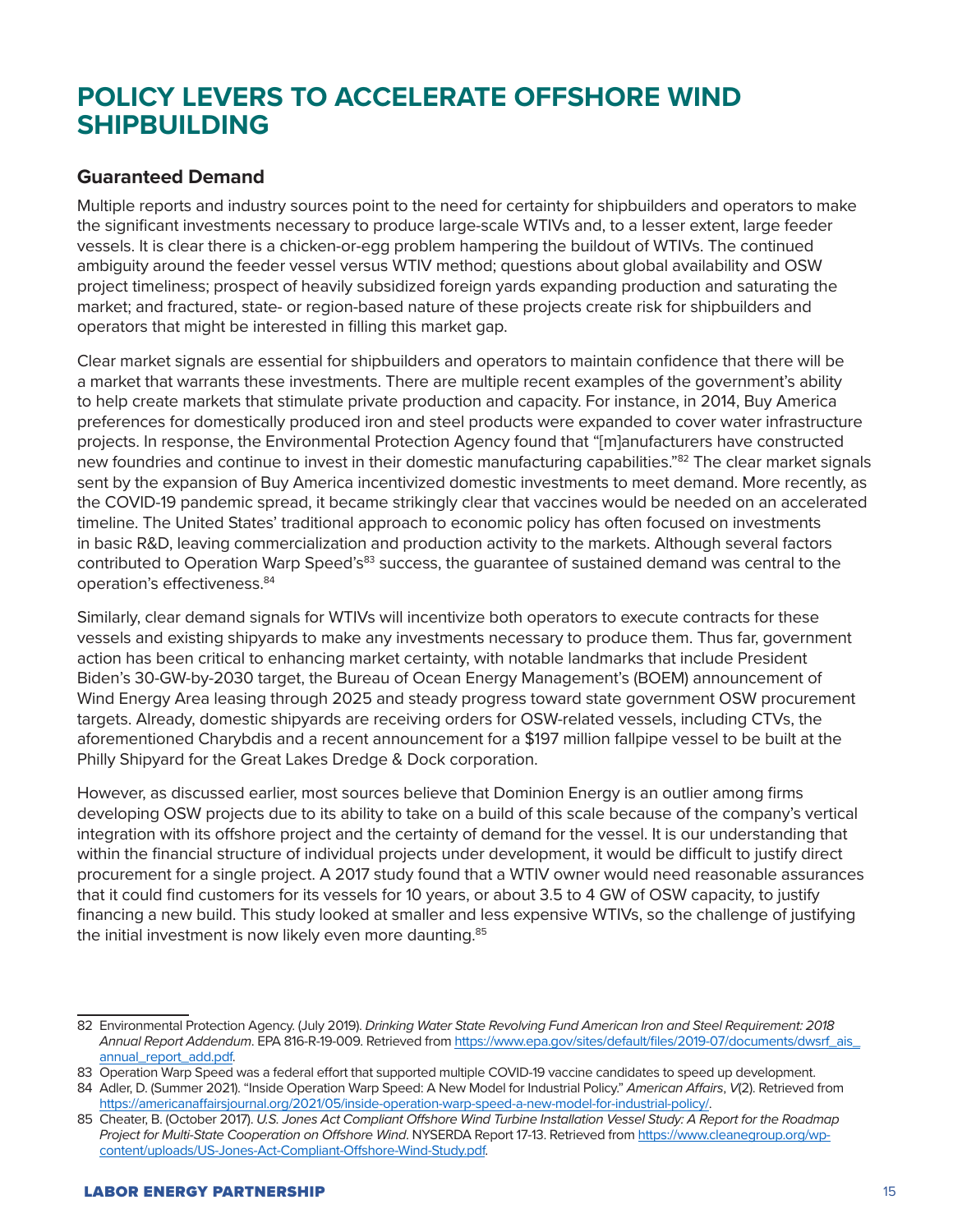To provide more certainty for ship operators and builders, Congress included an amendment in the fiscal year (FY) 2021 National Defense Authorization Act (NDAA) that clarified that the Jones Act applied to OSW development projects on the Outer Continental Shelf.<sup>86</sup> While proponents of the amendment were seeking blanket application, until the CBP issued a subsequent letter ruling, it was unclear how the Jones Act would be applied to the OSW industry.<sup>87</sup>

The first CBP letter rulings after passage of the FY 2021 NDAA appear to extend certain Jones Act loopholes created in earlier rulings to OSW development. Although a ruling on January 27, 2021, held that the pristine seabed would be treated as a coastwise point,<sup>88</sup> meaning that Jones Act-compliant vessels would be needed for all activity between U.S. ports and the proposed installation site, including the initial installation of scour protection, this was reversed in a March 25, 2021, ruling.<sup>89</sup> Separately, a Feb. 4, 2021, ruling held that the feeder method working in concert with a non-Jones Act–compliant WTIV would not be a Jones Act violation, citing rulings from the early 2000s as precedent.<sup>90</sup>

Previous experience with CBP exceptions indicates that these rulings will reduce the likelihood that OSW deployment will translate to a significant buildout of WTIVs in U.S. shipyards. For instance, in 2017, the CBP issued a notice that it intended to revoke 25 previous letter rulings that had created loopholes in Jones Act application,<sup>91</sup> but it withdrew this notice shortly thereafter. The Shipbuilding Council of America (SCA) asserted that the withdrawal of the 2017 notice "resulted in the cancellation of numerous construction contracts… because of the uncertainty introduced by executive-fiat and in contravention of Congressional intent."92 The SCA also pointed out how these cancellations hampered shipyards' ability to make investments in facility modernization and workforce development.

Although there is currently a global shortage of WTIVs capable of handling the largest wind turbines, the possibility of heavily subsidized foreign yards increasing production, coupled with the CBP's exemption for stationary WTIVs, is likely to deter investments in domestically built WTIVs. The prospect of subsidized operators entering the U.S. market for WTIVs after investments in domestically built ships are underway put these investments at risk. Although the Jones Act will still require many vessels, such as feeder vessels, to be Jones Act–compliant despite these rulings, offshore production of WTIVs ultimately translates to less value created domestically.<sup>93</sup> Further, although the rate at which turbine size increases is forecasted to slow, there may eventually be demand for WTIVs capable of handling installation of even larger equipment. By missing out on the investment and expertise in developing WTIVs for the buildout to 2030, the United States loses an opportunity to benefit from potential changes in the industry's future vessel needs.

- 86 Office of U.S. Congressman John Garamendi. (Dec. 11, 2020). "Congress Passes Garamendi Amendment Requiring Jones Act Enforcement in Offshore Wind" [Press release]. Retrieved from [https://garamendi.house.gov/media/press-releases/congress-passes](https://garamendi.house.gov/media/press-releases/congress-passes-garamendi-amendment-requiring-jones-act-enforcement-offshore)[garamendi-amendment-requiring-jones-act-enforcement-offshore](https://garamendi.house.gov/media/press-releases/congress-passes-garamendi-amendment-requiring-jones-act-enforcement-offshore).
- 87 Morrissey III, G. A., Cavanaugh, J. M., & Pribyl, S. T. (Feb. 2, 2021). "CBP Expressly Applies Jones Act to Offshore Wind Projects on Outer Continental Shelf." Holland & Knight. Retrieved from [https://www.hklaw.com/en/insights/publications/2021/02/cbp-expressly](https://www.hklaw.com/en/insights/publications/2021/02/cbp-expressly-applies-jones-act-to-offshore-wind-projects-on-outer)[applies-jones-act-to-offshore-wind-projects-on-outer.](https://www.hklaw.com/en/insights/publications/2021/02/cbp-expressly-applies-jones-act-to-offshore-wind-projects-on-outer)
- 88 Burley, L. L., of the Office of International Trade, Regulations and Rulings, CBP. (Jan. 27, 2021). Letter to Michael H. Wray and Courtney Campion. "Coastwise Transportation; Coastwise Towing; Scour Protection; 46 U.S.C. 55102; 46 U.S.C. 55111; 19 CFR 4.80(b)." Retrieved from [https://www.customsmobile.com/rulings/docview?doc\\_id=HQ%20H317289&highlight=HQ%2020H309186.](https://www.customsmobile.com/rulings/docview?doc_id=HQ%20H317289&highlight=HQ%2020H309186)
- 89 Burley, L. L., of the Office of International Trade, Regulations and Rulings, CBP. (March 25, 2021). Letter to Michael H. Wray and Courtney Campion. "Coastwise Transportation; Coastwise Towing; Scour Protection; 46 U.S.C. 55102; 46 U.S.C. 55111; 19 CFR 4.80(b); 19 U.S.C. 1625; 19 CFR 177.12(b); Modification of H309186 (Jan. 27, 2021)." Retrieved from [https://www.customsmobile.com/rulings/](https://www.customsmobile.com/rulings/docview?doc_id=HQ H317289&highlight=HQ H317289) [docview?doc\\_id=HQ%20H317289&highlight=HQ%20H317289](https://www.customsmobile.com/rulings/docview?doc_id=HQ H317289&highlight=HQ H317289).
- 90 Burley, L. L., of the Office of International Trade, Regulations and Rulings, CBP. (Feb. 4, 2021). Letter to John Giffin, Esq. "Coastwise Transportation; Outer Continental Shelf; Wind Turbines; 46 U.S.C. 55102 and 55103; 19 CFR 4.80a and 4.80b; 43 U.S.C. 1333." Retrieved from [https://www.customsmobile.com/rulings/docview?doc\\_id=HQ%20H316313&highlight=category%3ACARRIERS.](https://www.customsmobile.com/rulings/docview?doc_id=HQ H316313&highlight=category%3ACARRIERS)
- 91 CBP. (Jan. 18, 2017). "General Notice 19 CFR Part 177: Proposed Modification and Revocation of Ruling Letters Relating to Customs Application of the Jones Act to the Transportation of Certain Merchandise and Equipment Between Coastwise Points." *Customs Bulletin and Decisions*, *51*(3). Retrieved from [https://www.cbp.gov/sites/default/files/assets/documents/2017-Jan/Vol\\_51\\_No\\_3\\_Title.pdf](https://www.cbp.gov/sites/default/files/assets/documents/2017-Jan/Vol_51_No_3_Title.pdf).
- 92 Hearings before the U.S. House of Representatives Committee on Transportation and Infrastructure Subcommittee on Coast Guard and Maritime Transportation (Jan. 17, 2018). Testimony of Matthew Paxton. Retrieved from [https://republicans-transportation.house.gov/](https://republicans-transportation.house.gov/uploadedfiles/2018-01-17_-_paxton_testimony.pdf) uploadedfiles/2018-01-17 - paxton\_testimony.pdf; Hearings before the U.S. House of Representatives Committee on Transportation and Infrastructure Subcommittee on Coast Guard and Maritime Transportation. (Feb. 9, 2019). Testimony of Ben Bordon. Retrieved from <https://docs.house.gov/meetings/PW/PW07/20210209/111177/HHRG-117-PW07-Wstate-BordelonB-20210209.pdf>.
- 93 Up-to-date pricing data have been difficult to obtain, but a 2017 report determined that the indicative price for a feeder vessel at the time was \$87 million, compared with \$222 million for a WTIV. Even if a project uses two Jones Act–compliant feeder vessels in conjunction with a WTIV that is non-Jones Act–compliant, there is still less domestic value creation in the shipbuilding sector.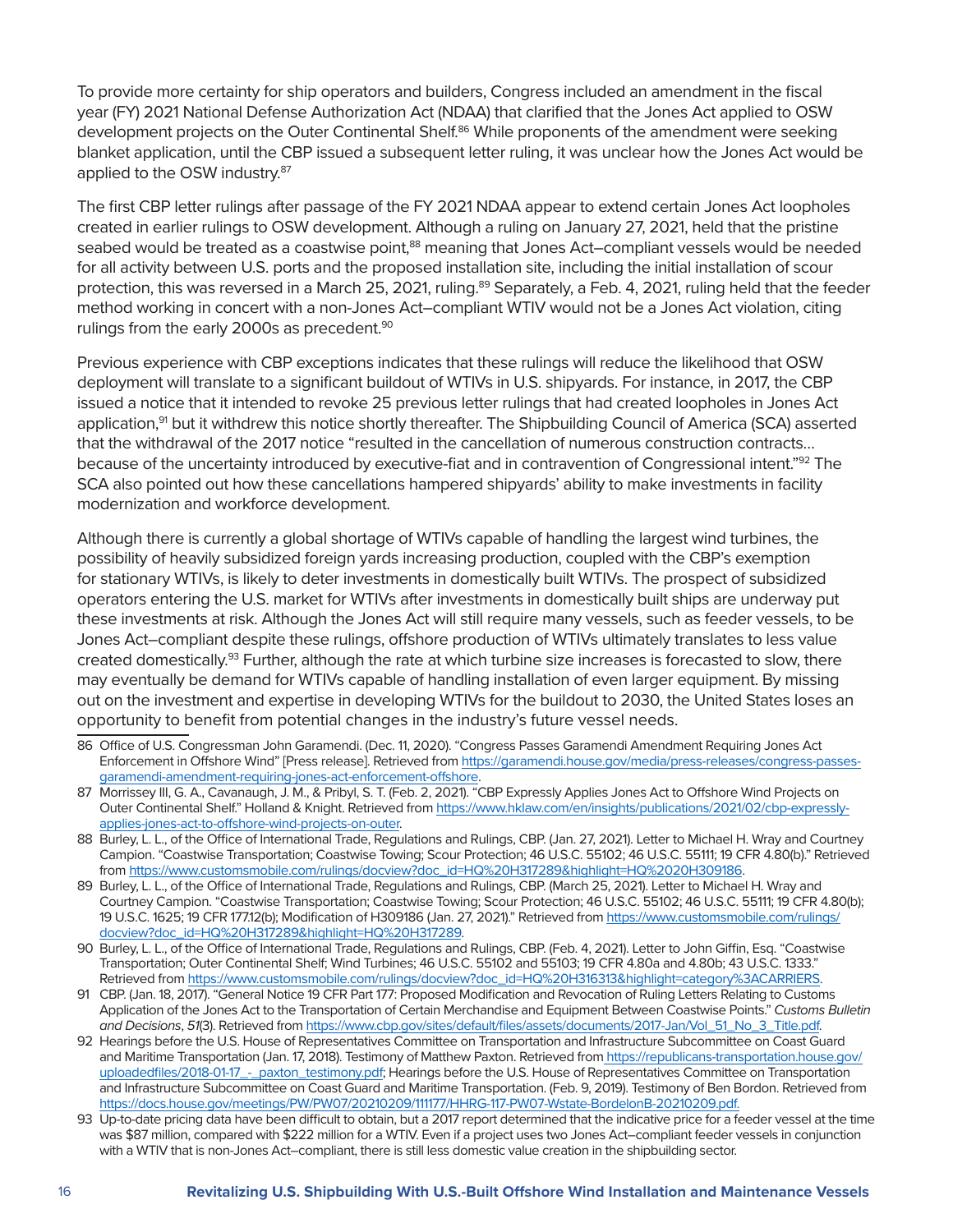To maximize the impact of OSW deployment on the shipbuilding sector, the Jones Act should apply to all vessels engaged in OSW activity.94 This would reverse the chilling effect that the CBP's rulings are likely to have on WTIV construction. This may also have positive impacts elsewhere: For instance, the March 25, 2021, ruling could stymie fallpipe vessel construction if the prospect of utilizing ships coming from Canada limits demand for Jones Act–compliant fallpipe vessels for projects in the Northeast.

This approach is not without controversy but would be a key step to ensuring that OSW development's impact on domestic shipyards, their workers and supply chains is maximized.<sup>95</sup> Further, the political environment would appear to be favorable to action in this space to strengthen domestic industrial capabilities and foster resilient supply chains that support good jobs. The Biden-Harris administration has already taken steps to strengthen domestic procurement rules, issuing the January 25, 2021, Executive Order titled *Ensuring the Future Is Made in All of America by All of America's Workers*. 96 The fact sheet explaining the order specifically references support for the Jones Act and the implications of the 2021 NDAA's OSW language:

With the signing of the 2021 National Defense Authorization Act, the Jones Act has also been affirmed as an opportunity to invest in America's workers as we build offshore renewable energy, in line with the President's goals to build our clean energy future here in America.

It should be noted that the authors heard a diverse set of viewpoints on this issue, including concern from some in the development industry about the potential adverse impacts that closing loopholes in Jones Act application might have on investors and the level of profitability—or even viability—of these projects. The nascent U.S. OSW industry is confronting a number of challenges: the extended OSW permitting process, locked-in structures of cash flows secured by developers despite uncertainty around technical challenges that may arise and uncertainty around the likelihood—and size—of tax expenditures and other forms of support for the industry. The implications of these challenges could also generate friction with utilities concerned about cost. Meanwhile, estimates about the overall impact of using Jones Act–compliant vessels are limited (one recent attempt estimated a 1.4% total cost increase).<sup>97</sup> This is further complicated by the relative lack of information on the difference in day rates between Jones Act–compliant and foreign-built WTIVs. Most news reports simply include the total cost of the build, a metric not well suited to evaluating the impact on the actual project costs where day rates are more relevant.

<sup>94</sup> It is the authors' understanding that the CBP can issue waivers for nonavailability. This is a critical distinction from the current CBP determinations that the Jones Act simply does not apply. A waiver for nonavailability will help address any short-term domestic supply and demand mismatches while maintaining the demand signal needed to incentivize these builds. A nonavailability waiver could be granted to allow a project to proceed should no Jones Act–compliant WTIVs be available—and assuming the developer can secure a foreign-built WTIV, which, as discussed earlier, could also be a challenge. However, a ship operator purchasing a domestically built WTIV would have the confidence that upon completion, it would have the customers necessary to justify the investment.

<sup>95</sup> Two recent notices of revocation by the CBP, in 2009 and 2017, prompted a flurry of advocacy from supporters and opponents of the Jones Act.

<sup>96</sup> White House. (Jan. 25, 2021). *Executive Order on Ensuring the Future Is Made in All of America by All of America's Workers*. Retrieved from [https://www.whitehouse.gov/briefing-room/presidential-actions/2021/01/25/executive-order-on-ensuring-the-future-is-made-in-all](https://www.whitehouse.gov/briefing-room/presidential-actions/2021/01/25/executive-order-on-ensuring-the-future-is-made-in-all-of-america-by-all-of-americas-workers/)[of-america-by-all-of-americas-workers/](https://www.whitehouse.gov/briefing-room/presidential-actions/2021/01/25/executive-order-on-ensuring-the-future-is-made-in-all-of-america-by-all-of-americas-workers/).

<sup>97</sup> McCown, J. D. (July 5, 2021). "Unfairly Characterising the Impact of the Jones Act on Offshore Wind." Riviera Maritime Media. Retrieved from [https://www.rivieramm.com/opinion/unfairly-characterising-the-impact-of-the-jones-act-on-offshore-wind-66412.](https://www.rivieramm.com/opinion/unfairly-characterising-the-impact-of-the-jones-act-on-offshore-wind-66412)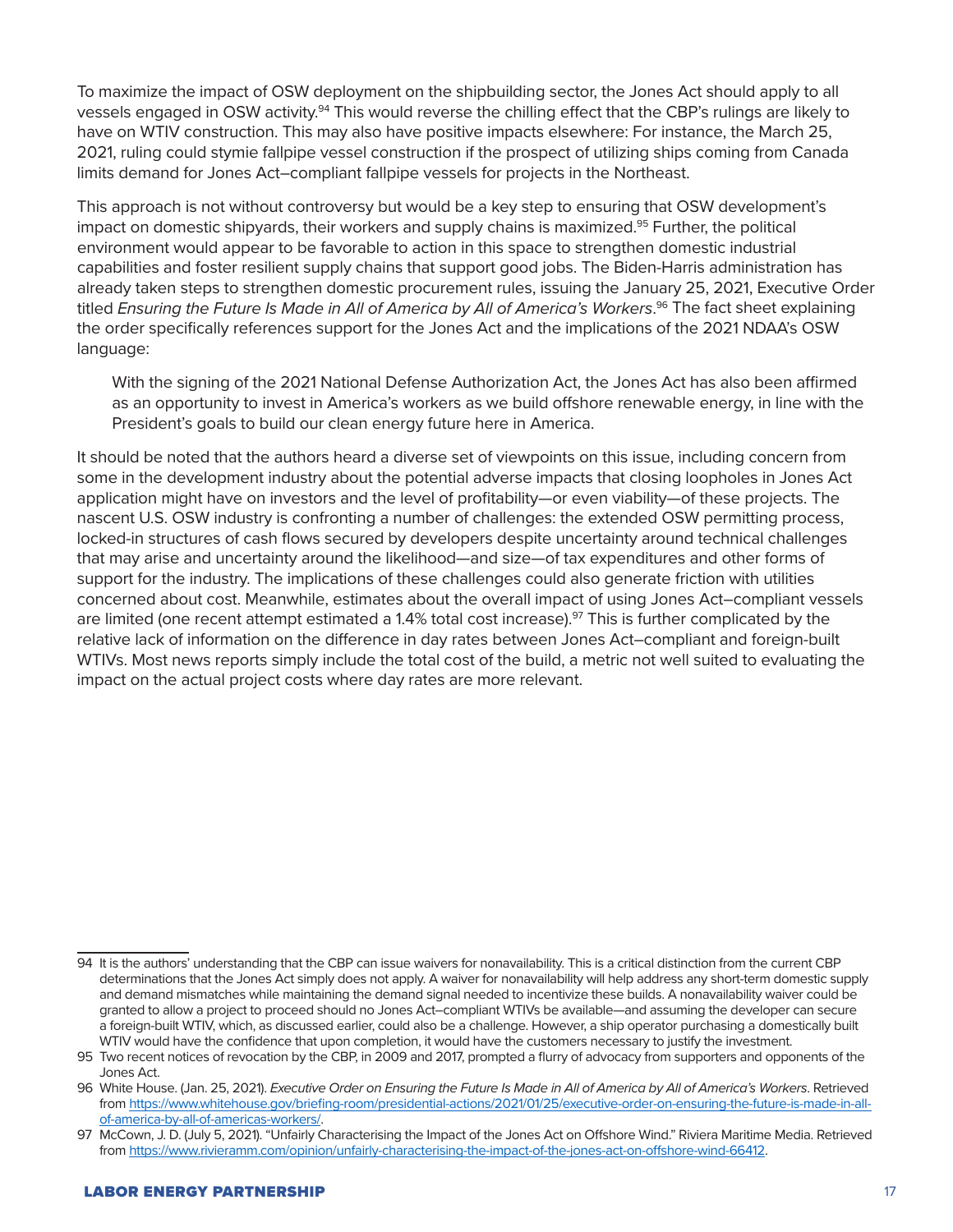The potential impact of cost increases, however, should also be weighed against the economic repercussions of increased domestic shipbuilding activity. If the goal is to maximize the economic impact of these projects, closing Jones Act loopholes is likely the most direct means of spurring the desired investments and resulting employment outcomes. Concerns about cost should be considered in the context of the many factors affecting the economics of OSW development, and continued dialogue with the shipbuilding, ship operating and project development industries will be needed to ensure the policies that Congress and the presidential administration pursue do not create a false choice between domestic production and OSW development.

Ultimately, the benefits to domestic shipyards, American workers and critical U.S. supply chains warrant working with the administration and Congress to ascertain the best path forward to stronger Jones Act application. Although doing so may not eliminate all lingering questions in the debate around the relative economic merits of the feeder vessel method versus an all-WTIV approach, it would remove these questions from the calculus for WTIV production as a Jones Act–compliant WTIV would be required in both scenarios. Further, an expedient execution of these changes would both provide the certainty necessary for ship operators and developers to accurately assess the size of the domestic WTIV market—and any implications on project costs—and give domestic shipyards the running room necessary to meet demand. In addition, should foreign WTIV supply not materialize, it would remove the prospect of projects being delayed while South Korean or Chinese vessels become available.<sup>98</sup>

Absent this clarification, options to create more certainty are limited but are worth further exploration. Another approach to send strong demand signals that calls for further investigation is the BOEM process for granting competitive leases. The BOEM has broad discretion afforded it by the Outer Continental Shelf Lands Act (OCSLA) to determine the terms and conditions of OSW leases. OCSLA language directs the Secretary of the Interior Department, among other requirements, to ensure "a fair return to the United States for any lease, easement, or right-of-way under this subsection" and gives wide latitude in determining the appropriate balance between this goal and others included in the statute.<sup>99</sup> In the recent final sale notice for the New York Bight, the BOEM expressed its commitment "to a clean energy future, workforce development and safety, and establishment of a durable domestic supply chain that can sustain the U.S. OSW energy industry" and included multiple related lease stipulations.<sup>100</sup> One stipulation requires lessees to describe "plans for contributing to the creation of a robust and resilient U.S.-based OSW industry supply chain." Another seeks to incentivize domestic production by offering a reduction in the operating fee rate should the lessee be "meaningfully and substantially assembling or manufacturing major components in the United States." A commitment to the consistent inclusion in sale notices of stipulations related to the use of Jones Act–compliant WTIVs is another possible means of creating demand signals.

An additional avenue to de-risk WTIV builds is to assist operators with potential fluctuations in domestic demand. We discuss a few financing possibilities below to make U.S.-built vessels more competitive for overseas projects, but an additional avenue worth further study is to examine the viability of extending its capacity to finance overseas sales to vessel leases, something the Export–Import Bank of the United States could be charge with. An alternative—or supplemental—approach that to address demand fluctuations involves programmatic changes that allow for loan deferrals during gaps between OSW projects.

<sup>98</sup> For years, the U.S. government has lamented the United States' lack of energy independence. It makes little sense to exchange a dependence on imported fossil fuels for one on specialized foreign-built vessels. It should be noted that not only is market availability difficult to predict, but geopolitical considerations also pose risk. If this point seems far-fetched, one need only to look back at 2010, when China used its dominance of rare earths as leverage in a diplomatic dispute with Japan.

<sup>99</sup> Anderson, R. T. (April 9, 2021). Letter to U.S. Department of the Interior Secretary. "Secretary's Duties Under Subsection 8(p)(4) of the Outer Continental Shelf Lands Act When Authorizing Activities on the Outer Continental Shelf." Retrieved from [https://www.doi.gov/](https://www.doi.gov/sites/doi.gov/files/m-37067.pdf) [sites/doi.gov/files/m-37067.pdf.](https://www.doi.gov/sites/doi.gov/files/m-37067.pdf)

<sup>100</sup>BOEM. (Jan. 14, 2022). "Atlantic Wind Lease Sale 8 (ATLW-8) for Commercial Leasing for Wind Power on the Outer Continental Shelf (OCS) in the New York (NY) Bight—Final Sale Notice (FSN)." Docket No. BOEM-2022-0001. Retrieved from [https://www.boem.gov/sites/](https://www.boem.gov/sites/default/files/documents/renewable-energy/state-activities/ATLW 8  NYB Final Sale Notice.pdf) [default/files/documents/renewable-energy/state-activities/ATLW%208%20%20NYB%20Final%20Sale%20Notice.pdf.](https://www.boem.gov/sites/default/files/documents/renewable-energy/state-activities/ATLW 8  NYB Final Sale Notice.pdf)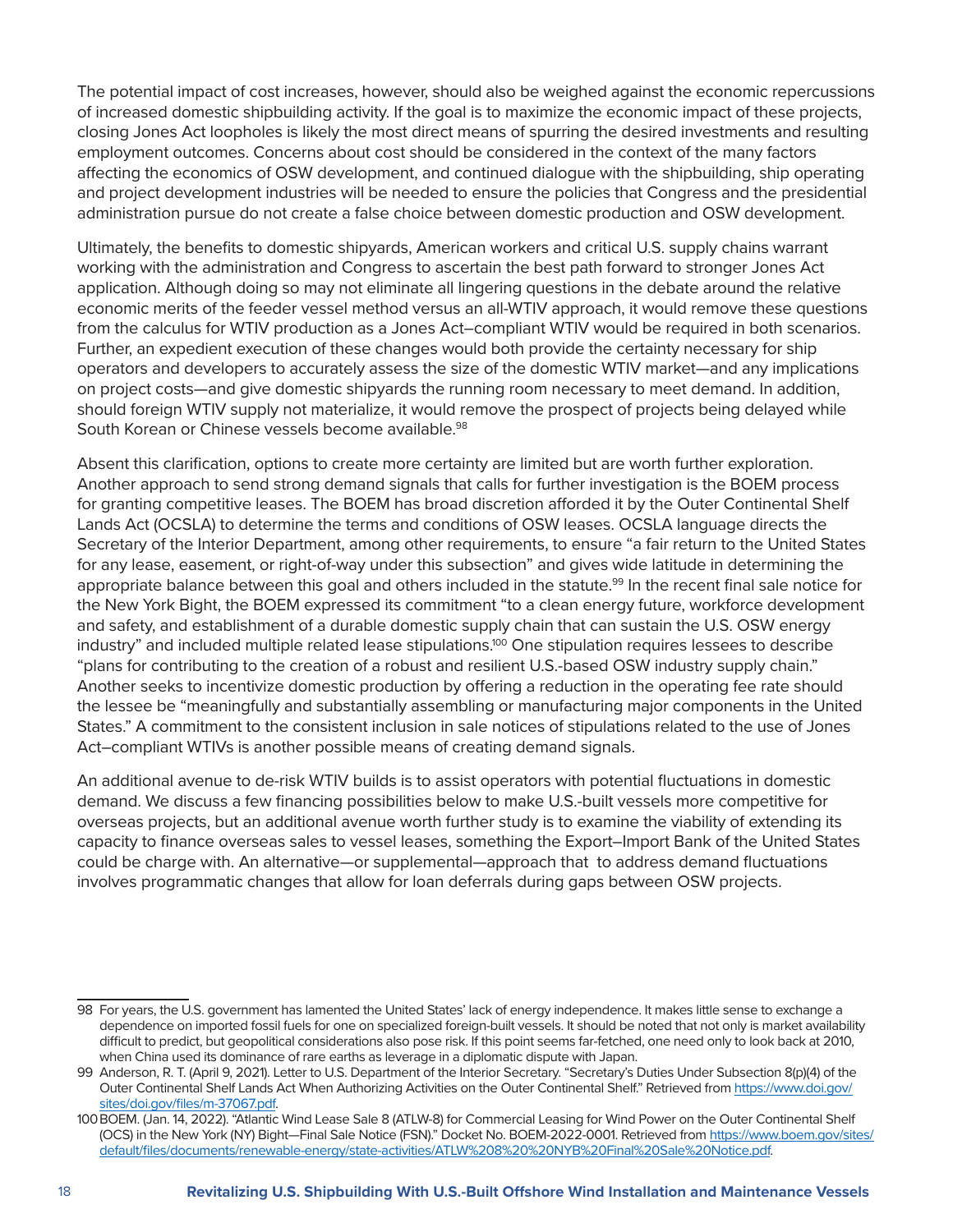Finally, while the military side of the shipbuilding industry is the clearest example of how to achieve ship production goals with guaranteed demand, its application to WTIVs is difficult. Sources largely indicated that dual-use possibilities, in which the U.S. Department of Defense steps in to facilitate commercial production in exchange for access for training and emergencies, is limited for WTIVs. Although Congress appropriated \$300 million annually from FY 2018 to FY 2020 to build new training vessels for maritime academies, these are procurements destined for public institutions with clear dual-use capabilities. Although some sources indicated that this option should not be ruled out, there is little recent precedent for the direct purchase of strictly commercial vessels by the U.S. government.<sup>101</sup> While a government contract would prompt a new build, it may also raise questions about timeline implications and possible additional requirements imposed on developers that lease a federally owned vessel.

#### **Decreasing Financing Costs**

Recent OSW lease auctions have received historic bids, as increasingly strong market signals have increased competition for development opportunities. A 2013 lease area was secured for \$1.6 million, while a similar sized lease area went for \$135 million in 2018 and another went for \$1.1 billion in 2022. However, despite developers' increasing confidence in the ultimate profitability of these projects, shipyards, operators and developers would all benefit from concerted efforts to bring down costs. This would boost profitability for developers and improve the competitiveness of Jones Act–compliant WTIVs in global markets. The government has a number of tools at its disposal to speed development and lower costs for the dual goals of rapid OSW deployment and domestically produced WTIVs.

#### *Loan Program Office Loan Guarantee*

The U.S. Department of Energy's (DOE) Loan Program Office (LPO) has more than \$40 billion worth of loan and loan guarantee authority at its disposal to facilitate energy infrastructure projects and procurements, \$4.5 billion of which is eligible for renewable energy.<sup>102</sup> Successful application of an LPO guarantee to a vessel would increase the likelihood of others following suit and provide a pathway to de-risk future vessel investments. The most realistic avenue for applying LPO programs to an OSW vessel appears to be through Title XVII, which provides loan guarantees for innovative technology energy projects. Within Title XVII, there are two pathways that may be feasible:

- **1. Applying to obtain a loan guarantee for an innovative vessel untethered to a project.** The specific technical criteria for a Title XVII vessel would be determined by the LPO, and a key component would be significant emissions reduction in the vessel as compared to similar vessels. It is realistic that a lowemission WTIV design such as the Ulstein or **Samsung Heavy Industries** SHI vessels mentioned in the section of this paper titled "Low-Emission Shipping Opportunities" could be eligible for this type of loan guarantee.103
- **2. Applying to obtain a loan guarantee for a vessel as part of an OSW project.** This route has less stringent innovation and emissions reduction criteria than those for a standalone vessel application because it is tethered to a renewable energy project. The loan guarantee would need to cover other capital costs in the project in addition to the vessel itself.

<sup>101</sup> While the authors would not suggest removing this option from discussion, the political and practical challenges it poses must be soberly considered during a discussion of viable short- and medium-term solutions.

<sup>102</sup>LPO. (n.d.). *About Us Home*. Retrieved from <https://www.energy.gov/lpo/about-us-home>.

<sup>103</sup> It should be noted that this pathway is limited to the first three demonstrations of an innovative project or build. Further use of this avenue would likely necessitate material additional innovations.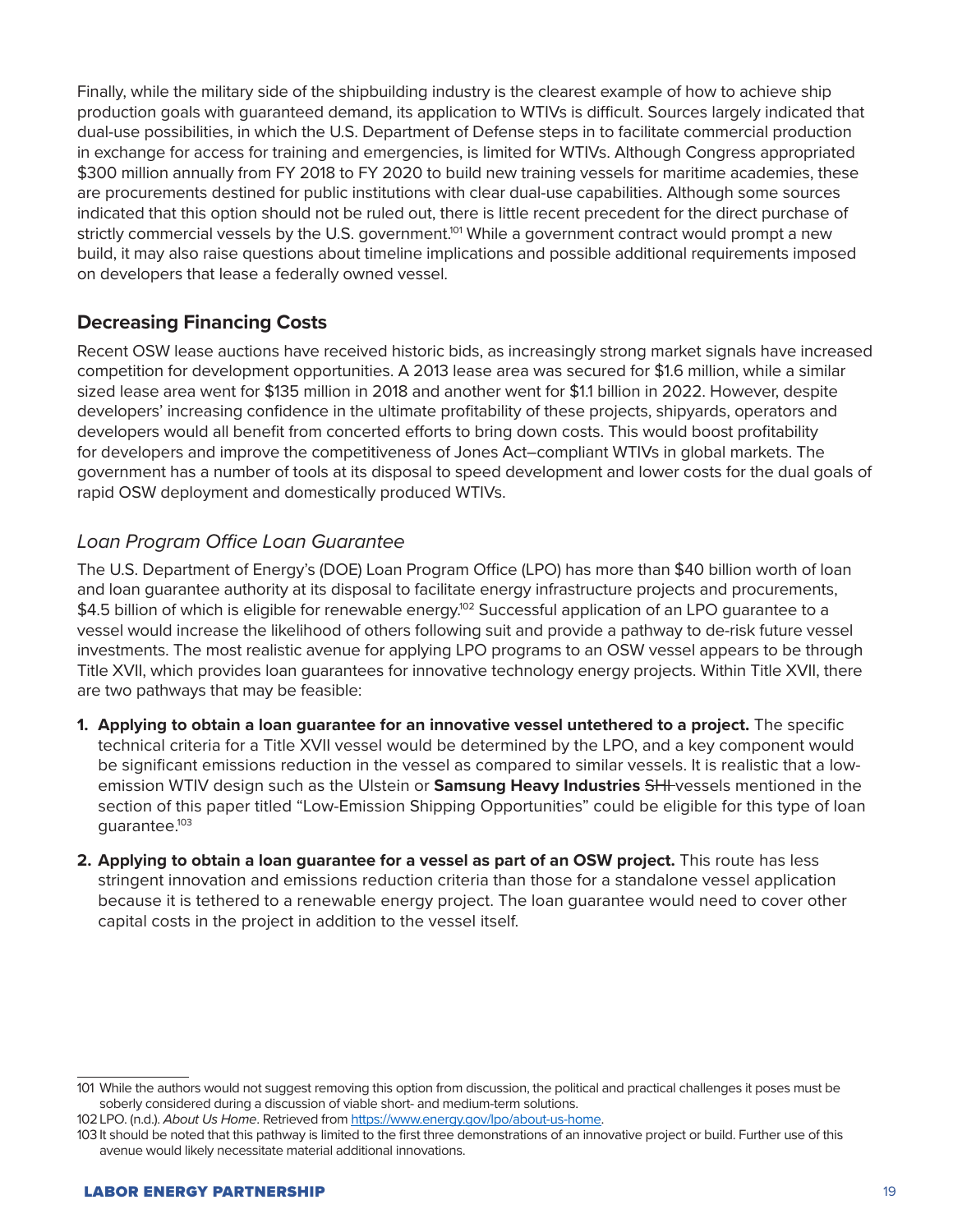#### *Capital Construction Fund (CCF)*

The CCF, a MARAD program, allows ship owners to set up a sinking fund that shields investments, the profits of which will be used to pay off from taxes the debt incurred to purchase a U.S.-built vessel. The utility of this program has been limited by MARAD regulations that inhibit the resale of vessels for which CCF financing was used by limiting its use by the new owner to CCF-qualified services. A change to this approach would allow for wider adoption of the CCF program to make U.S.-built vessels more cost-competitive. An analysis conducted for the National Shipbuilding Research Program found that pairing CCF with a long-term loan guarantee, such as that which the DOE LPO has the authority to provide, could significantly lower the fully financed cost of vessel ownership.<sup>104</sup>

#### *Title XI Federal Ship Financing Program*

This program provides long-term debt repayment guarantees to incentivize U.S. shipowners to purchase new vessels from U.S. yards and can be used by shipyards for modernization investments.<sup>105</sup> This program has been heavily utilized in the past,<sup>106</sup> but sources indicate that it is now less attractive than other options. It also currently has only \$35.4 million available, which MARAD estimates would support approximately \$487 million in loan guarantees. This program would likely need enhancements and additional lending authority to effectively facilitate the WTIV buildout.

#### *Direct Support*

As laid out in this report, many global competitors receive a variety of government support, including direct subsidies. Many would argue the potential dual benefits of OSW development—taking concrete steps to address climate change while boosting the domestic industrial base and creating good jobs—warrant direct government support. Notwithstanding political challenges, domestic shipyards, their supply chains and OSW deployment could all potentially benefit from support to facilitate investment and domestic production of WTIVs and other vessels.

One program that currently disburses grants to improve shipyard productivity and expand shipbuilding employment is the Small Shipyard Grant Program. The program was authorized in 2006 to provide matching grants to shipyards with fewer than 1,200 production employees. Over the life of the program, \$262 million has been distributed to shipyards.<sup>107</sup> Based on past application periods, it is expected expanded resources would be readily used by shipyards. According to a recent U.S. Senate letter, the MARAD received 100 applications requesting more than \$80 million, a total far exceeding the \$20 million available.<sup>108</sup> Recent bicameral efforts have pushed for \$300 million in funding, and some of this financing may ultimately be included in the Build Back Better bill (BBB), should it become law.<sup>109</sup>

Additionally, there are dollars in various infrastructure programs that can be used for shipyard investments. Sources have indicated competition for these funds is often intense with other transport modes, but the influx of additional dollars as a result of the recently enacted Infrastructure Investment and Jobs Act merits further consideration.

<sup>104</sup>Cook Jr., H. C., & Love Thomas, T. (2015). *Financing Jones Act Vessels*. Presentation before the International Offshore Wind Partnering Forum.

<sup>105</sup>MARAD. (Sept. 20, 2021). *Federal Ship Financing Program (Title XI)*. Retrieved from [https://www.maritime.dot.gov/grants/title-xi/federal](https://www.maritime.dot.gov/grants/title-xi/federal-ship-financing-program-title-xi)[ship-financing-program-title-xi](https://www.maritime.dot.gov/grants/title-xi/federal-ship-financing-program-title-xi).

<sup>106</sup>The year 1998 was the high watermark for loan guarantees, the total of which reached \$1.4 billion. In the past 10 years, a total of \$1.9 billion has been guaranteed. Goldman, B. (Jan. 8, 2021). *U.S. Maritime Administration (MARAD) Shipping and Shipbuilding Support Programs*. Congressional Research Service Report R46654. Retrieved from [https://crsreports.congress.gov/product/pdf/R/R46654.](https://crsreports.congress.gov/product/pdf/R/R46654)

<sup>107</sup> MARAD. (April 26, 2021). "Maritime Administration Awards Nearly \$20 Million in Funding to Strengthen U.S. Shipyard Economic Competitiveness" [Press release]. Retrieved from [https://www.maritime.dot.gov/newsroom/press-releases/maritime-administration](https://www.maritime.dot.gov/newsroom/press-releases/maritime-administration-awards-nearly-20-million-funding-strengthen-us)[awards-nearly-20-million-funding-strengthen-us](https://www.maritime.dot.gov/newsroom/press-releases/maritime-administration-awards-nearly-20-million-funding-strengthen-us).

<sup>108</sup>Baldwin, T., Cassidy, B., Blumenthal, R., et al. (March 27, 2020). Letter to Susan Collins and Jack Reed. "FY2021 Small Shipyard Grants." Retrieved from [https://www.baldwin.senate.gov/imo/media/doc/FY21%20Small%20Shipyard%20Grants.pdf.](https://www.baldwin.senate.gov/imo/media/doc/FY21 Small Shipyard Grants.pdf)

<sup>109</sup>WorkBoat. (Sept. 21, 2021). "Congress Pushes for \$300 Million for Small Shipyard Grant Program." Retrieved from <https://www.workboat.com/shipbuilding/house-and-senate-push-for-300-million-for-small-shipyard-grant-program>.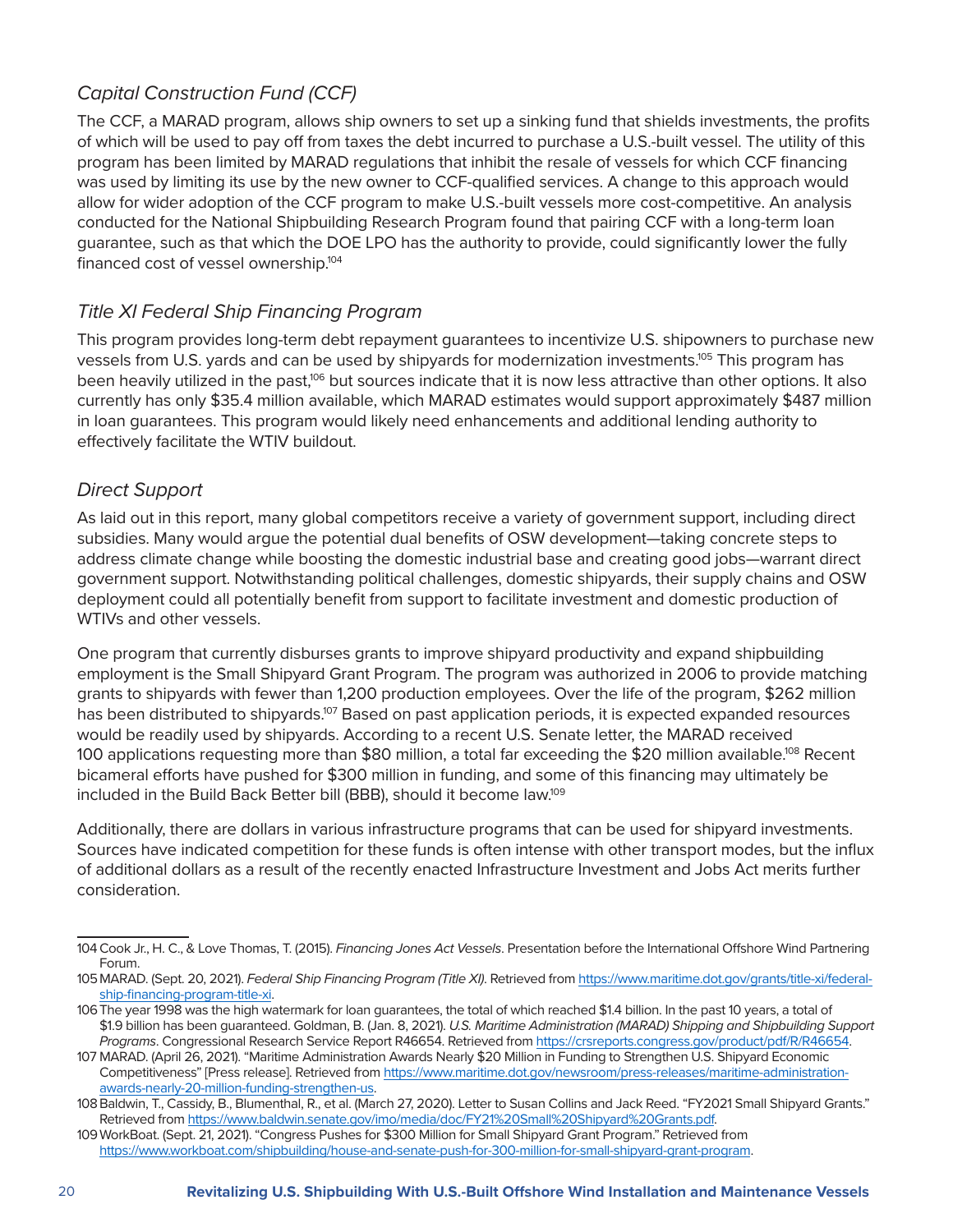### *Applicability of Tax Expenditures*

President Biden's proposed 2022 budget outlined an expansion of Internal Revenue Code Section 48C Advanced Energy Manufacturing Tax Credit (MTC) that was initially passed in 2009. The expansion outlines specific technologies that would qualify for the tax credit and leaves some ambiguity about projects that are not listed. The proposal would increase the amount of available MTC credits to \$10 billion. Clear language that identifies OSW vessels as qualifying investments for the MTC would open a pathway to the 30% tax credit for vessel manufacturers. Unfortunately, recent indications from BBB negotiations suggest are that tax credits in the clean energy production space may not be applicable to shipbuilding. The House of Representatives–passed legislation did not include tax expenditures that would support WTIV production at domestic shipyards. The U.S. Senate Finance Committee's most recent iteration of its portion of BBB did, however, include a 10% tax expenditure that could be put toward vessel construction. Inclusion of the Senate language and ultimate passage of the legislation would have a large impact on the financial feasibility of constructing these vessels and significantly narrow the difference for all-in costs between manufacturing these vessels in the United States and in overseas shipyards.

#### **Promoting the Wider Commercial Shipbuilding Ecosystem**

A common refrain from industry is the need for greater and more stable demand. With the challenges posed in the international market by subsidized competitors, absent direct government support, more opportunities in the domestic market are critical to maintaining and expanding a competitive and resilient commercial sector. For instance, recent bipartisan legislation, the Energizing American Shipbuilding Act, called for mandating that a certain percentage of LNG and oil exports be shipped using domestically built, crewed and flagged vessels.<sup>110</sup> There have also been efforts to expand the use of short sea shipping, which is seen by many in the maritime community as a way to ease congestion on highways, stimulate the domestic production of mid-sized container vessels and increase the nation's reserve of mariners.<sup>111</sup> Further, multiple interviewees indicated that this method could ease the transport of OSW components between production facilities and various development sites.

The OSW buildout could be an important piece of this puzzle. Although a more comprehensive program to revitalize commercial shipbuilding is outside the scope of this paper, it is important to note the benefits that more regular demand would have on the industry, including its ability to supply OSW vessels. Shipbuilding requires economies of scale and large, skilled workforces. The healthier the commercial shipbuilding base is, the more prepared it will be to meet the dynamic needs of the OSW industry.

<sup>110</sup> Office of U.S. Congressman John Garamendi. (June 7, 2018). "The Energizing American Shipbuilding Act of 2018." Retrieved from <https://garamendi.house.gov/media/in-the-news/energizing-american-shipbuilding-act-2018>.

<sup>111</sup> Hearings before the Subcommittee on Coast Guard and Maritime Transportation on Short Sea Shipping. (June 19, 2019). Testimony of Larry I. Willis. Retrieved from<https://ttd.org/policy/testimony-by-ttd-president-larry-i-willis-unlocking-the-benefits-of-short-sea-shipping/>; [Navy](https://www.navyleague.org/wp-content/uploads/2021/10/Sealift-Capacity-Report.pdf) League, 2019.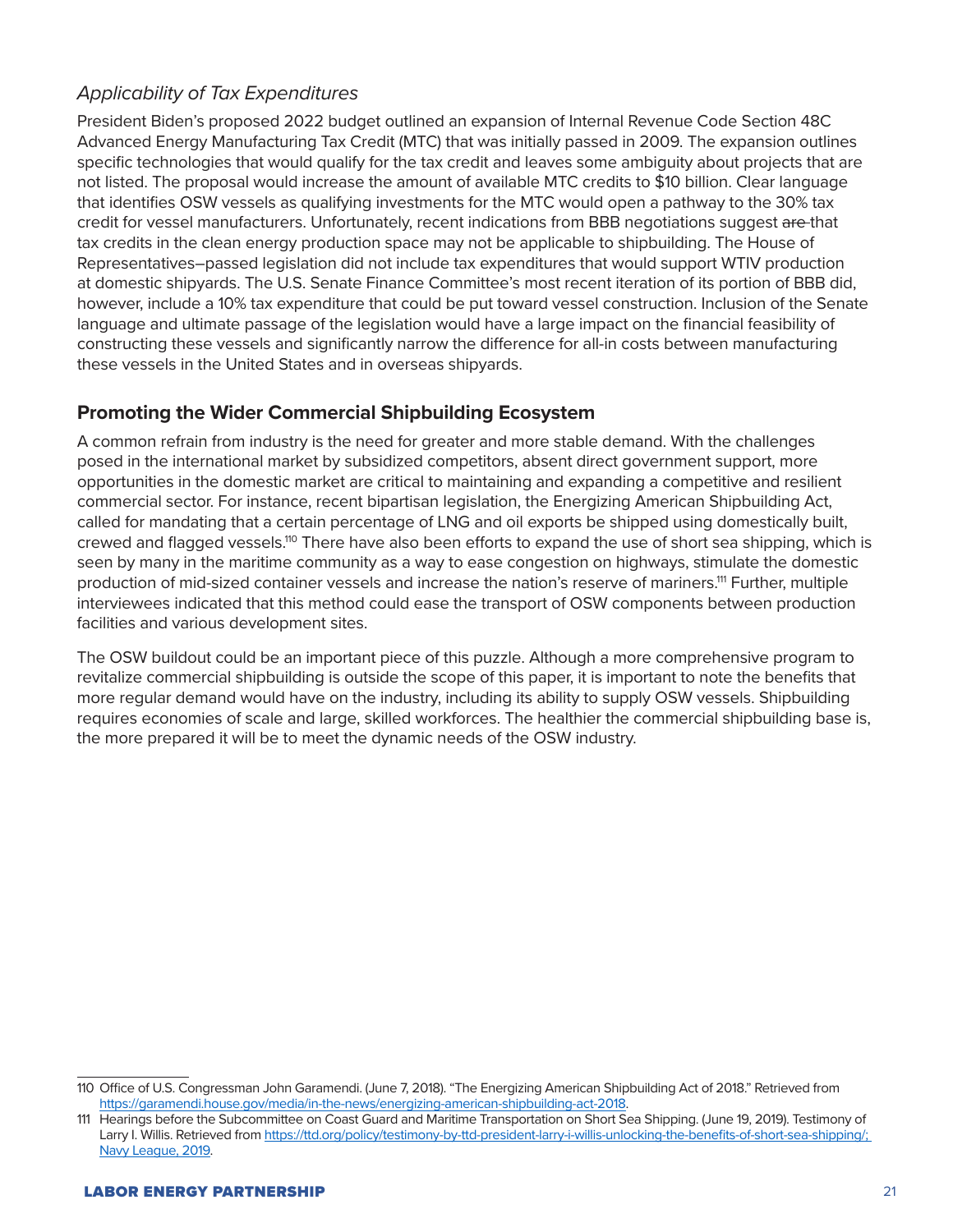### **OPPORTUNITIES TO PROMOTE EQUITY IN OFFSHORE WIND SHIPBUILDING**

It will take deliberate, sustained engagement and coordination by industry, government and labor to ensure that women and BIPOC workers benefit from both the increase in opportunities for well-paying manufacturing jobs as well as how supply chain sourcing decisions are conducted. The following are a few existing resources that should be utilized to address the ownership question in the supply chain:

- The Manufacturing Extension Partnership (MEP) program supports small- and medium-sized manufacturers, with locations in all 50 states. Although there is no explicit program targeting minorityowned businesses, the MEP program has recently taken steps to collect better data on how to reach underserved segments.<sup>112</sup> It found that in the past three years, it had completed 2,400 projects with more than 1,200 minority-owned manufacturers—projects that spurred \$485 million in new investments while supporting \$2 billion in sales and nearly 21,000 jobs. Due to the MEP program's extensive network and experience in supplier scouting,<sup>113</sup> it could be a critical resource in identifying potential suppliers that are minority-owned businesses for the OSW vessel buildout.
- The Small Business Administration works to improve access to contracting opportunities through programs such as HUBZone and the Women-Owned Small Business Federal Contracting Program.114
- The Minority Business Development Agency provides an array of services to foster the development and growth of minority-owned businesses, including operating four advanced manufacturing centers to support Minority Business Enterprise (MBE) manufacturers and a federal procurement center to facilitate greater opportunities for MBEs in federal procurement markets.<sup>115</sup>

In addition, there are opportunities to promote greater access to good jobs in shipyards and their supply chains. Studies have found that ineffectual policy responses to unfair trade practices and deindustrialization have had outsized impacts on communities of color.<sup>116</sup> But as developers and government look to ensure an equitable transition, it is worth noting government statistics indicate that Black and Hispanic workers remain relatively well represented in ship and boat building—constituting 16.1% and 19.2% of the workforce, respectively—slightly higher than their share of the overall workforce (12.1% and 17.6%, respectively).<sup>117</sup> More should be done to provide opportunities to women and Asian American and Pacific Islander workers, but there is a promising foundation on which to build in the industry.

<sup>112</sup> Thomas, N. (Nov. 9, 2019). "The MEP National Network™ Connects With Minority Owned Manufacturers." National Institute of Standards and Technology (NIST) blog. Retrieved from [https://www.nist.gov/blogs/manufacturing-innovation-blog/mep-national-networktm](https://www.nist.gov/blogs/manufacturing-innovation-blog/mep-national-networktm-connects-minority-owned-manufacturers)[connects-minority-owned-manufacturers](https://www.nist.gov/blogs/manufacturing-innovation-blog/mep-national-networktm-connects-minority-owned-manufacturers).

<sup>113</sup> NIST. (March 17, 2022). *Supplier Scouting*. Retrieved from [https://www.nist.gov/mep/supplier-scouting.](https://www.nist.gov/mep/supplier-scouting)

<sup>114</sup> Dilger, R. J., Ciluffo, A. A., & Blackford, R. C. (March 21, 2022). *Small Business Administration: A Primer on Programs and Funding*. Congressional Research Service Report RL33243. Retrieved from<https://crsreports.congress.gov/product/pdf/RL/RL33243>.

<sup>115</sup> Lawhorn, J. M. (June 8, 2021). *The Minority Business Development Agency: An Overview of Its History and Programs*. Congressional Research Service Report R46816. Retrieved from [https://www.everycrsreport.com/files/2021-06-08\\_R46816\\_](https://www.everycrsreport.com/files/2021-06-08_R46816_a563b96809699a27b0fe99883bb52dd13f55190f.pdf) [a563b96809699a27b0fe99883bb52dd13f55190f.pdf](https://www.everycrsreport.com/files/2021-06-08_R46816_a563b96809699a27b0fe99883bb52dd13f55190f.pdf).

<sup>116</sup> Western, G., Zessoules, D., Brown, N., Cole-Smith, B., & Spriggs, W. (June 2021). *The Impact of Trade on Black Workers. Groundwork Collaborative.* Retrieved from [https://groundworkcollaborative.org/wp-content/uploads/2021/06/The-Impact-of-Trade-on-Black-](https://groundworkcollaborative.org/wp-content/uploads/2021/06/The-Impact-of-Trade-on-Black-Workers.pdf)[Workers.pdf;](https://groundworkcollaborative.org/wp-content/uploads/2021/06/The-Impact-of-Trade-on-Black-Workers.pdf) Scott, R. E. (Sept. 30, 2013). *Trading Away the Manufacturing Advantage.* Economic Policy Institute Briefing Paper 367. Retrieved from [https://www.epi.org/publication/trading-manufacturing-advantage-china-trade/;](https://www.epi.org/publication/trading-manufacturing-advantage-china-trade/) Scott, R. E., Wilson, V., Kandra, J., & Perez, D. (Jan. 31, 2022). *Botched Policy Responses to Globalization Have Decimated Manufacturing Employment With Often Overlooked Costs for Black, Brown and Other Workers of Color.* Economic Policy Institute. Retrieved from [https://www.epi.org/](https://www.epi.org/publication/botched-policy-responses-to-globalization/) [publication/botched-policy-responses-to-globalization/.](https://www.epi.org/publication/botched-policy-responses-to-globalization/)

<sup>117</sup> U.S. Bureau of Labor Statistics. "Table 18. Employed Persons by Detailed Industry, Sex, Race and Hispanic or Latino Ethnicity." Labor Force Statistics from the Current Population Survey. Retrieved from [https://www.bls.gov/cps/aa2019/cpsaat18.htm.](https://www.bls.gov/cps/aa2019/cpsaat18.htm)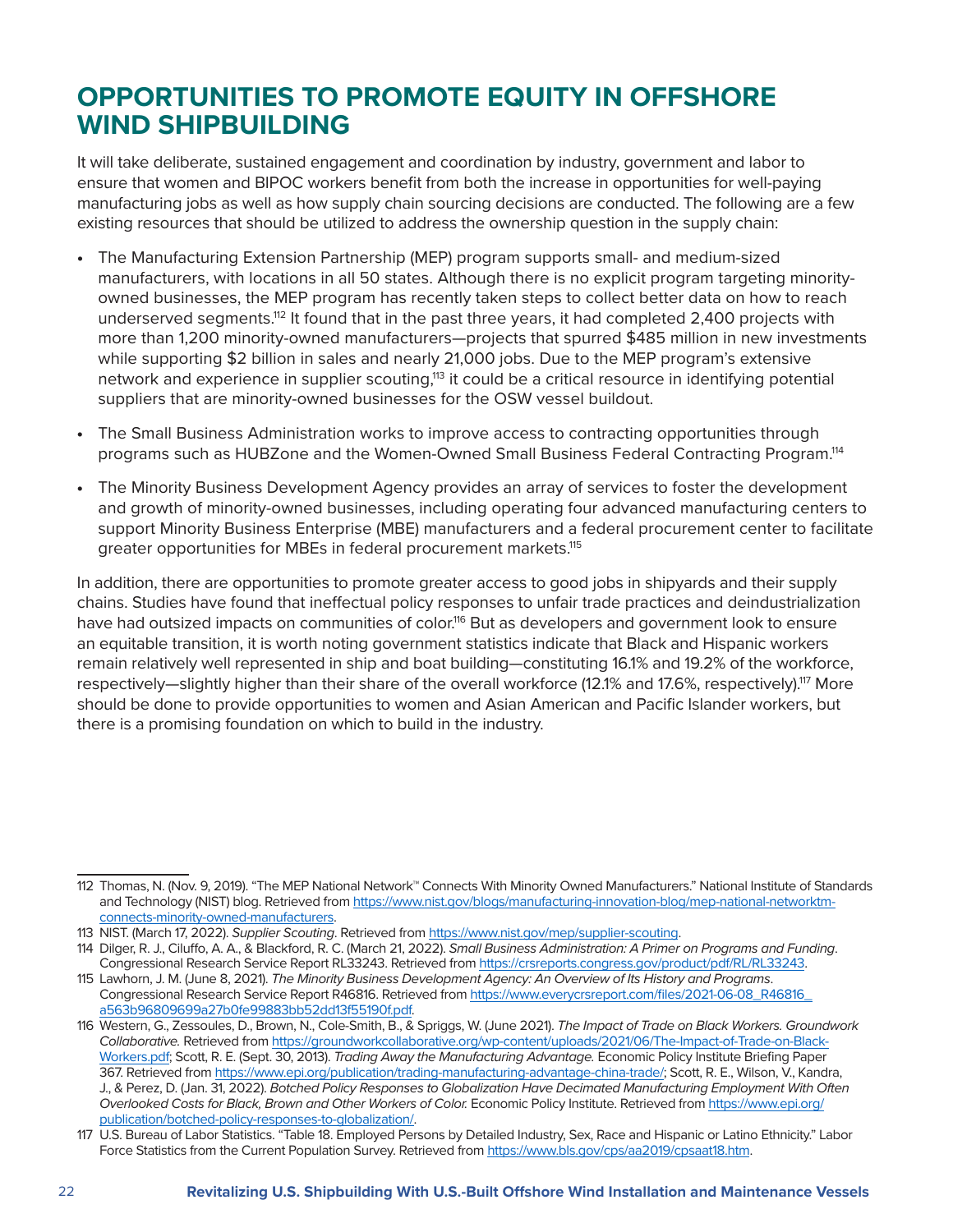One of the most effective ways to promote greater equity as workers are recruited to the industry is to partner directly with the labor movement. Many trades and industrial unions have extensive experience as partners standing up and executing workforce development programs for new and existing employees.<sup>118</sup> Specific to questions of equity and diversity, there is some evidence that apprenticeships with unions enroll higher percentages of women and workers of color, have better completion rates for these populations and, ultimately, pay significantly better wages.<sup>119</sup> The Department of Labor also regularly funds skills training and apprenticeship programs, opportunities that labor unions have years of experience leveraging to improve outcomes for workers and their employers. An example of one such apprenticeship program is the Apprentice School at the Newport News shipyard, which recently began a four-year campaign to increase equity and diversity in its apprenticeship programs beginning in 2021.<sup>120</sup> Working to create OSW workforce development programs with established institutions that have taken concrete steps toward promoting underrepresented groups in training programs will help accelerate the growth of a diverse workforce in OSW.

<sup>118</sup> Johansson, E. (October 2017). *Advancing Equity Through Workforce Intermediary Partnerships: Best Practices in Manufacturing, Service and Transportation Industries*. AFL-CIO Working for America Institute. Retrieved from [https://aflcio.org/sites/default/](https://aflcio.org/sites/default/files/2017-11/WFAI_Equity-report_final.pdf) [files/2017-11/WFAI\\_Equity-report\\_final.pdf](https://aflcio.org/sites/default/files/2017-11/WFAI_Equity-report_final.pdf).

<sup>119</sup> Woods, E. (Feb. 5, 2019). *Washington Apprenticeship Growth and Expansion Study*. Washington State Labor Council, AFL-CIO. Retrieved from [http://www.wslc.org/wp-content/uploads/2019/02/WAGES-apprenticeship-study-19Feb05\\_full.pdf.](http://www.wslc.org/wp-content/uploads/2019/02/WAGES-apprenticeship-study-19Feb05_full.pdf)

<sup>120</sup>Newport News Shipbuilding. (July 30, 2021). "The Apprentice School at Newport News Shipbuilding to Help Increase Equity, Diversity and Inclusion in Apprenticeship Programs" [Press release]. Retrieved from [https://newsroom.huntingtoningalls.com/releases/the](https://newsroom.huntingtoningalls.com/releases/the-apprentice-school-at-newport-news-shipbuilding-to-help-increase-equity-diversity-and-inclusion-in-apprenticeship-programs)[apprentice-school-at-newport-news-shipbuilding-to-help-increase-equity-diversity-and-inclusion-in-apprenticeship-programs](https://newsroom.huntingtoningalls.com/releases/the-apprentice-school-at-newport-news-shipbuilding-to-help-increase-equity-diversity-and-inclusion-in-apprenticeship-programs).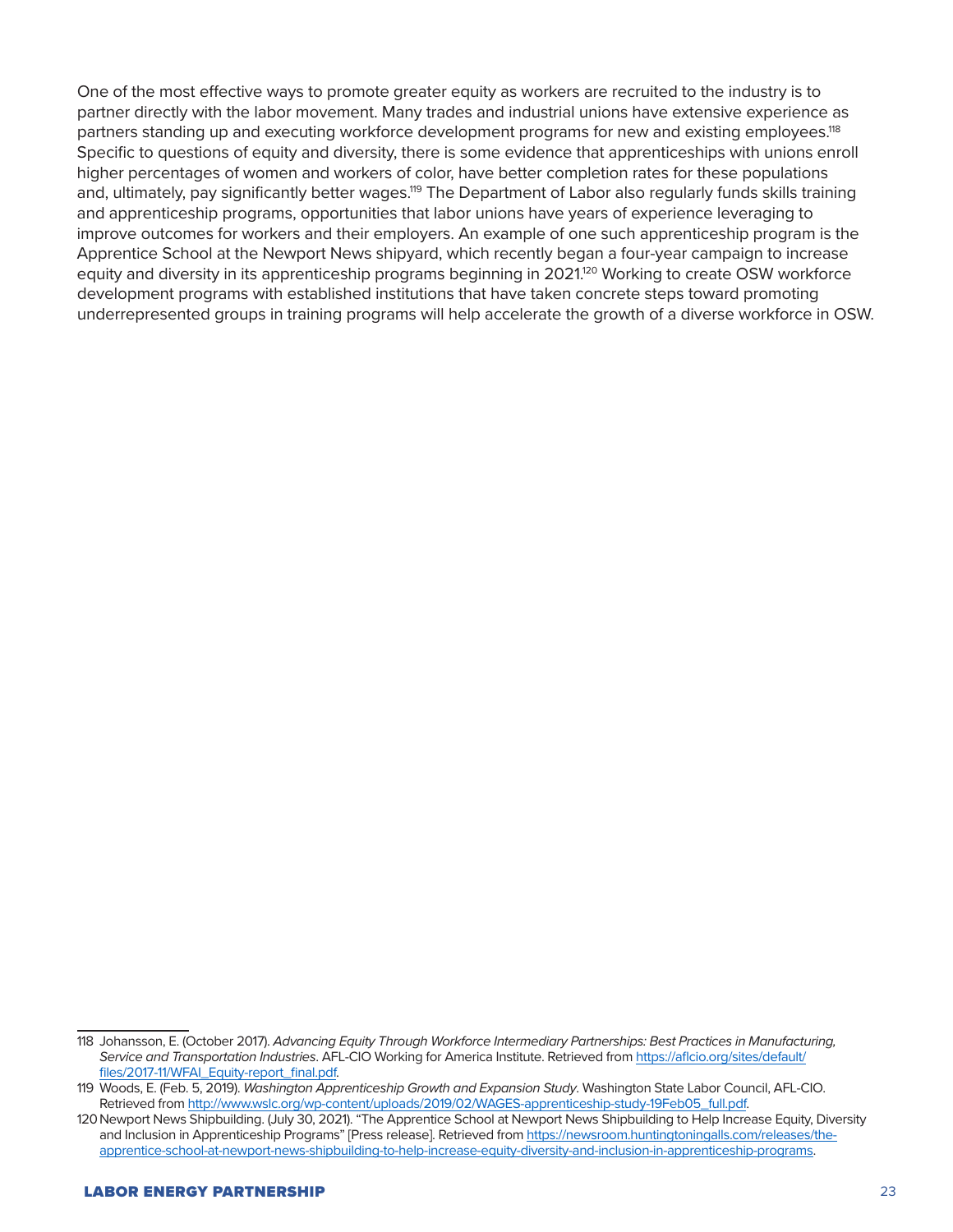### **LOW-EMISSION SHIPPING OPPORTUNITIES**

#### **Existing Offshore Wind Low-Emission Shipping Manufacturers**

Companies that hold global leadership in low-emission shipping may be the best place to begin the search for clean shipping opportunities in the United States. These manufacturers use a variety of technologies to reduce emissions, including using electrification, ammonia or green hydrogen as fuel and utilizing battery storage to reduce the need to run generators, and improve efficiency.

- **1. Wärtsilä.** Wärtsilä has designed an OSW SOV meant to be fabricated in compliance with the Jones Act, which it is marketing to the U.S. OSW industry. The vessel is a hybrid and advertised as highly efficient.<sup>121</sup>
- **2. Samsung Heavy Industries.** Perhaps the most interesting development in low-emissions OSW vessels is Samsung's work on the ECO-WTIV.<sup>122</sup> The ECO-WTIV design uses LNG engines, solid-oxide fuel cells and energy storage systems. Samsung asserts that the vessel can reduce carbon dioxide emissions by 50% compared to existing ships and save money through increased efficiency. Although the ECO-WTIVs are expected to be fabricated in South Korea, American shipbuilders may consider partnerships, joint ventures or other mechanisms to work with Samsung to bring the design to U.S. shipyards.
- **3. Ned Project Inc.** Ned Project has recently received an Approval in Principle from the American Bureau of Shipping for its hydrogen-ready Jones Act–compliant WTIV.<sup>123</sup> The company is now working with GPZ Energy to develop WTIV projects using this design.
- **4. Havfram.** Havfram has announced plans to build a WTIV capable of running on zero-emission fuel, but there have been few details provided.
- **5. Ulstein.** Norwegian ship manufacturer Ulstein has designed a hydrogen hybrid WTIV that the company asserts can operate in zero-emission mode 75% of the time.<sup>124</sup> The company has also designed a hydrogen construction support vessel for use in the OSW industry.<sup>125</sup>

#### **Ammonia**

Several manufacturers are moving toward ammonia shipping for purposes outside of the OSW industry. Green ammonia is seen as a truly green fuel, as opposed to LNG, which is somewhat of a half-step away from the carbon-intense diesel and bunker fuels that most ships burn.

It seems unlikely that an ammonia fuel industry will lift off the ground in the United States by 2030 due to the massive infrastructure investments required; however, cost reductions in global ammonia shipping may cause the emergence of a domestic ammonia fueling industry further in the future. The European Union (EU) has been struggling to pass tighter emissions regulations related to shipping.<sup>126</sup> but despite the challenges, it seems to be ahead of the United States in developing shipping emissions policies.

<sup>121</sup> Wärtsilä. (Feb. 12, 2021). "Wärtsilä's New Multi-Purpose SOV for Offshore Wind—Future-Proof, Flexible and Jones Act Compliant." Retrieved from [https://www.wartsila.com/insights/article/wartsila-s-new-multi-purpose-sov-for-offshore-wind-future-proof-flexible-and](https://www.wartsila.com/insights/article/wartsila-s-new-multi-purpose-sov-for-offshore-wind-future-proof-flexible-and-jones-act-compliant)[jones-act-compliant.](https://www.wartsila.com/insights/article/wartsila-s-new-multi-purpose-sov-for-offshore-wind-future-proof-flexible-and-jones-act-compliant)

<sup>122</sup>Durakovic, A. (April 8, 2021). "Approval Galore for South Korean Wind Turbine Installation Vessel." Offshore WIND. Retrieved from [https://www.offshorewind.biz/2021/04/08/approval-galore-for-south-korean-wind-turbine-installation-vessel/.](https://www.offshorewind.biz/2021/04/08/approval-galore-for-south-korean-wind-turbine-installation-vessel/)

<sup>123</sup> Maritime Executive. (Sept. 27, 2021). "ABS Awards AIP to Ned Project's Hydrogen Ready WTIV Design." Retrieved from [https://www.maritime-executive.com/corporate/abs-awards-aip-to-ned-project-s-hydrogen-ready-wtiv-design.](https://www.maritime-executive.com/corporate/abs-awards-aip-to-ned-project-s-hydrogen-ready-wtiv-design)

<sup>124</sup> Durakovic, A. (Oct. 2, 2020). "Ulstein Designs Hydrogen Hybrid Wind Turbine Installation Vessel." Offshore WIND. Retrieved from [https://www.offshorewind.biz/2020/10/02/ulstein-designs-hydrogen-hybrid-wind-turbine-installation-vessel/.](https://www.offshorewind.biz/2020/10/02/ulstein-designs-hydrogen-hybrid-wind-turbine-installation-vessel/)

<sup>125</sup>The Explorer. (n.d.). *Green, Hydrogen-Powered Offshore Construction Support Vessel*. Retrieved from [https://www.theexplorer.no/](https://www.theexplorer.no/solutions/green-hydrogen-powered-offshore-construction-support-vessel/) [solutions/green-hydrogen-powered-offshore-construction-support-vessel/.](https://www.theexplorer.no/solutions/green-hydrogen-powered-offshore-construction-support-vessel/)

<sup>126</sup>Boffey, D. (June 23, 2021). "Draft EU Policy to Cut Shipping Emissions Condemned as 'Disaster.'" The Guardian. Retrieved from <https://www.theguardian.com/environment/2021/jun/23/eu-policy-to-cut-shipping-carbon-emissions-would-be-disaster-leak>.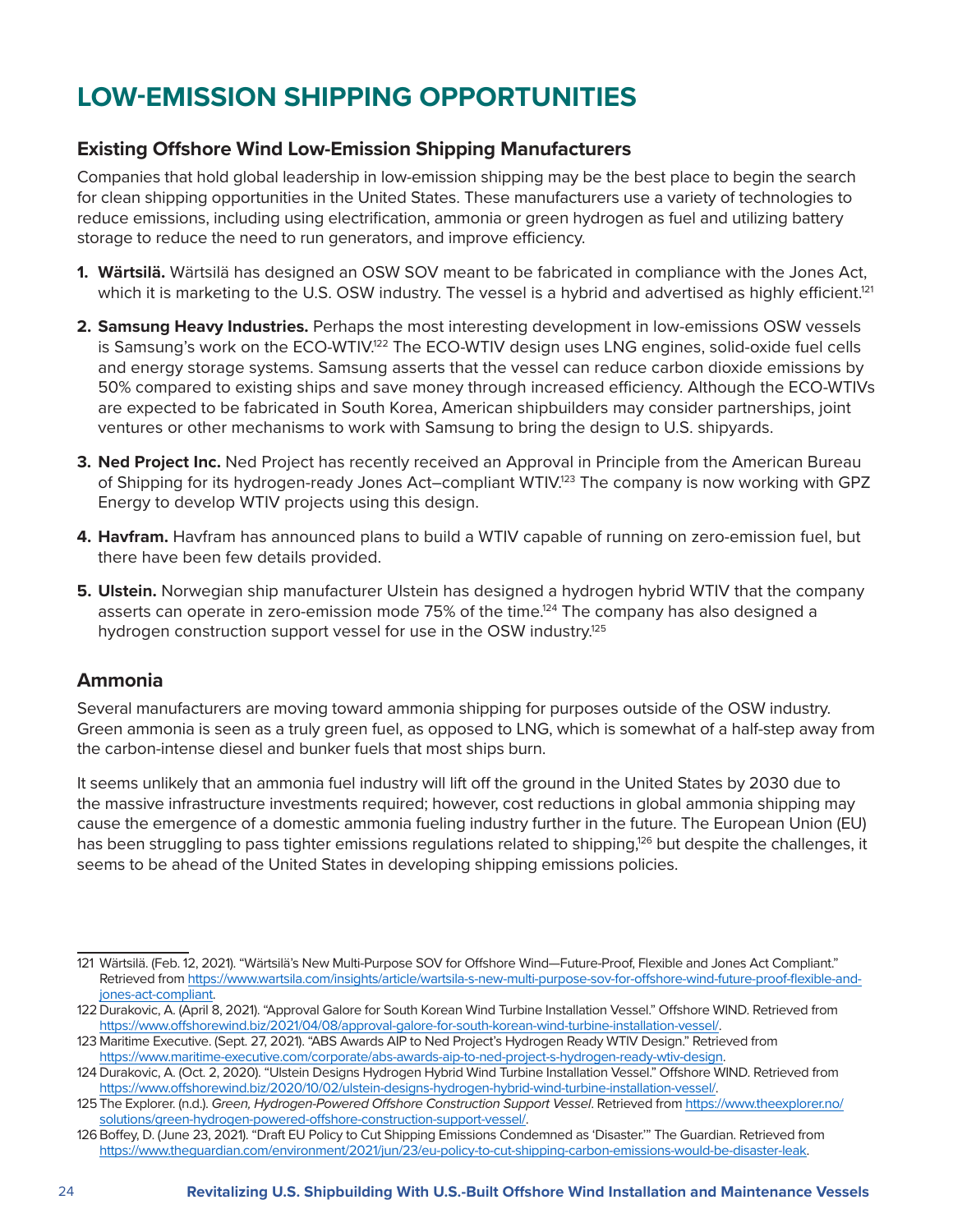Industrial players have called on the EU to promote specific use of green hydrogen and ammonia as shipping fuels,<sup>127</sup> although the policy impact of these requests have not been determined. Current leaders in ammonia shipping are Samsung Heavy Industries, Wartsila and Equinor, which charters a service vessel called Viking Energy. Viking Energy runs on LNG but is poised to be converted by 2024 to use ammonia fuel cells.<sup>128</sup>

#### **Green Hydrogen**

The use of hydrogen as a marine fuel poses unique challenges to the OSW industry in the United States. Specifically, we do not have hydrogen fueling infrastructure (known as *hydrogen bunkering*), and virtually all of the hydrogen that we produce now is not green hydrogen produced by renewables but rather hydrogen produced from fossil fuels.

The lack of bunkering infrastructure is not unique to the United States, with Europe working to accelerate hydrogen infrastructure adoption.<sup>129</sup> Many of the ship designs, such as those by Ulstein referenced above, are hydrogen-ready. This means that once the infrastructure is in place, such vessels can use hydrogen. However, until U.S. ports can supply hydrogen, hydrogen-capable ships operating in the United States are expected to run on conventional shipping fuels.

The second issue is the actual production of hydrogen. Because most of our hydrogen production now comes from fossil fuel processes, the current hydrogen supply cannot be considered green. While we may see onshore renewables dedicated to the production of green hydrogen, there are several efforts in Europe to use electricity generated by the OSW farms themselves to produce hydrogen.<sup>130, 131</sup> Using OSW to produce hydrogen has the added benefit of introducing flexibility to the OSW farm's operations when the onshore grid becomes congested. This concept may be further away in the future for the United States but should be considered as a potential solution at the intersection of green shipping and OSW.

Although outside the scope of this paper, a national, long-term, coordinated plan to foster domestic production capacity, technology and port facilities for these vessels is necessary if the United States hopes to foster a globally competitive, low-emission shipbuilding and shipping sector.

<sup>127</sup> Jiang, J. (March 5, 2021). "European Shipping Players Call on EU to Promote Green Hydrogen and Ammonia as Marine Fuel." Splash 247. Retrieved from [https://splash247.com/european-shipping-players-call-on-eu-to-promote-green-hydrogen-and-ammonia-as-marine](https://splash247.com/european-shipping-players-call-on-eu-to-promote-green-hydrogen-and-ammonia-as-marine-fuel/)[fuel/](https://splash247.com/european-shipping-players-call-on-eu-to-promote-green-hydrogen-and-ammonia-as-marine-fuel/).

<sup>128</sup>Gallucci, M. (Feb. 23, 2021). "Why the Shipping Industry Is Betting Big on Ammonia." IEEE Spectrum. Retrieved from [https://spectrum.ieee.org/why-the-shipping-industry-is-betting-big-on-ammonia#toggle-gdpr.](https://spectrum.ieee.org/why-the-shipping-industry-is-betting-big-on-ammonia#toggle-gdpr)

<sup>129</sup>Dempsey, H. (April 24, 2021). "Shipping Looks to Hydrogen as It Seeks to Ditch Bunker Fuel." Financial Times. Retrieved from customs.

<sup>130</sup> Parnell, J. (Dec. 18, 2020). "Why Offshore Wind and Energy Giants Are Chasing Off-Grid Green Hydrogen." Greentech Media. Retrieved from [https://www.greentechmedia.com/articles/read/why-offshore-wind-and-energy-giants-are-chasing-off-grid-green](https://www.greentechmedia.com/articles/read/why-offshore-wind-and-energy-giants-are-chasing-off-grid-green-hydrogen)[hydrogen.](https://www.greentechmedia.com/articles/read/why-offshore-wind-and-energy-giants-are-chasing-off-grid-green-hydrogen)

<sup>131</sup> Baraniuk, C. (Feb. 12, 2021). "The Global Race to Produce Hydrogen Offshore." BBC News. Retrieved from [https://www.bbc.com/news/](https://www.bbc.com/news/business-55763356) [business-55763356.](https://www.bbc.com/news/business-55763356)